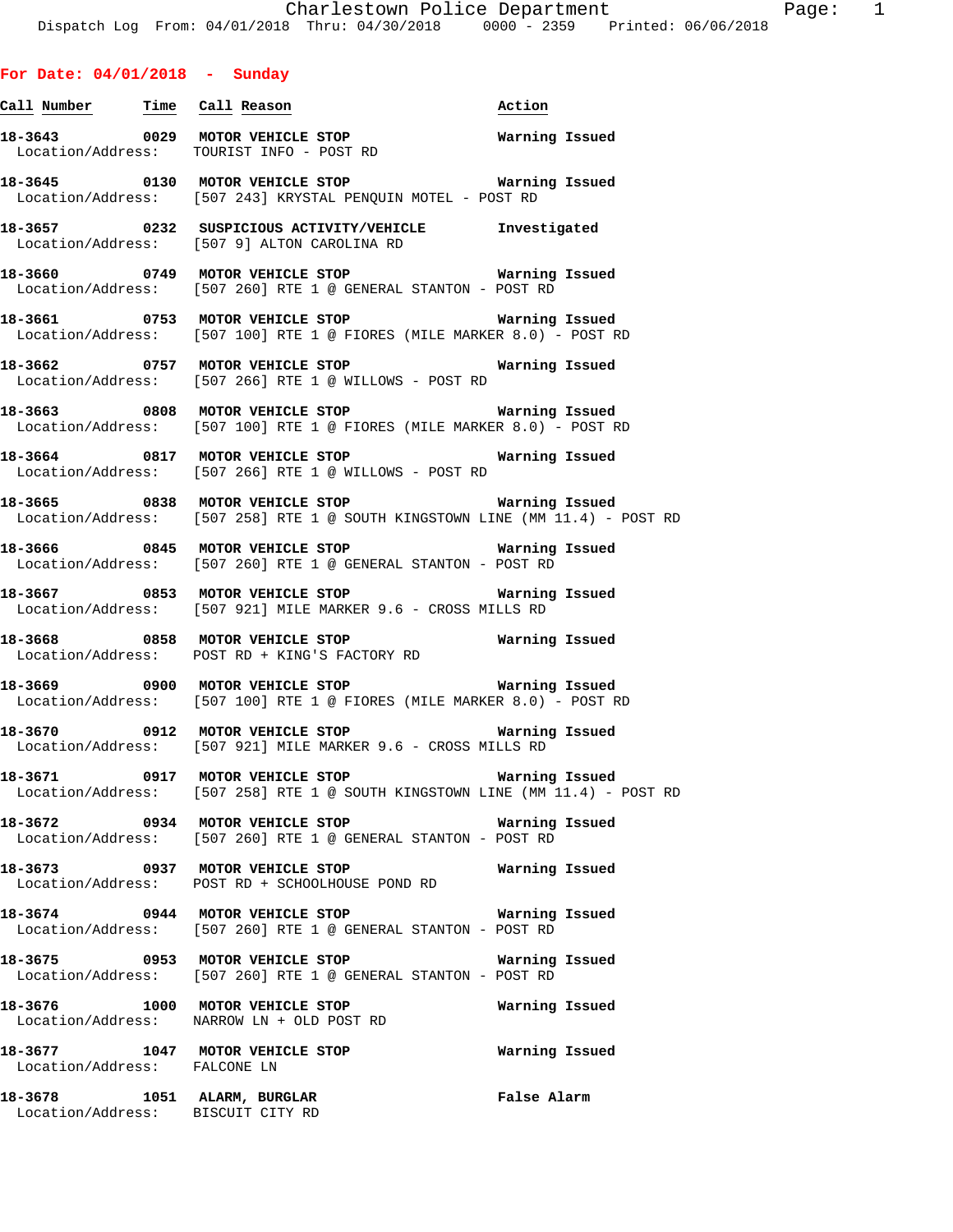| Location/Address: STILL WATER RD                                    | 18-3679 1055 ALARM, BURGLAR False Alarm                                                                                        |                    |
|---------------------------------------------------------------------|--------------------------------------------------------------------------------------------------------------------------------|--------------------|
|                                                                     | 18-3681 1115 MOTOR VEHICLE STOP Warning Issued<br>Location/Address: SOUTH COUNTY TRL + MAPLE LAKE FARM RD                      |                    |
|                                                                     | 18-3682 1133 MOTOR VEHICLE STOP Warning Issued<br>Location/Address: SOUTH COUNTY TRL + MAPLE LAKE FARM RD                      |                    |
|                                                                     | 18-3683   1137   DOMESTIC/Assault/Diso/Other   Peace Restored Location/Address:   RIVERVIEW DR                                 |                    |
|                                                                     | 18-3684 1202 MOTOR VEHICLE STOP<br>Location/Address: ALTON CAROLINA RD + HILLTOP DR                                            | Warning Issued     |
|                                                                     | 18-3685 1232 MOTOR VEHICLE STOP Warning Issued<br>Vicinity of: [507 373] CROSS MILLS LIBRARY - OLD POST RD                     |                    |
|                                                                     | 18-3686 1239 MOTOR VEHICLE STOP Warning Issued<br>Location/Address: OLD POST RD + GENWOOD DR                                   |                    |
|                                                                     | 18-3687 1310 MOTOR VEHICLE STOP 6 Warning Issued<br>Location/Address: POST RD + SCHOOLHOUSE POND RD                            |                    |
|                                                                     | 18-3688 1314 MOTOR VEHICLE STOP<br>Location/Address: POST RD + KING'S FACTORY RD                                               | Warning Issued     |
|                                                                     | 18-3689 1320 MOTOR VEHICLE STOP 6 Warning Issued<br>Location/Address: [507 266] RTE 1 @ WILLOWS - POST RD                      |                    |
| 18-3690 1510 OFFICER WANTED                                         | Location/Address: [507 642] CHARLESTOWN POLICE DEPARTMENT - OLD POST RD                                                        | Services Rendered  |
|                                                                     | 18-3693 1555 TRAFFIC CONTROL Services Rendered<br>Location/Address: POST RD + KING'S FACTORY RD                                |                    |
| 18-3695 1706 OFFICER WANTED                                         | Location/Address: CAROLINA BACK RD + OLD CAROLINA BACK RD                                                                      | Services Rendered  |
|                                                                     | 18-3696 1711 ANIMAL COMPLAINT Unfounded<br>Vicinity of: [507 9] BRENDA'S BEAUTY SALON - ALTON CAROLINA RD                      |                    |
|                                                                     | 18-3697 1724 MOTOR VEHICLE STOP <b>Marning Issued</b><br>Location/Address: [507 374] SAINT MARYS CHURCH - CAROLINA BACK RD     |                    |
| 18-3698 1734 ANIMAL COMPLAINT<br>Location/Address: CAROLINA BACK RD |                                                                                                                                | Services Rendered  |
|                                                                     | 18-3699 1755 MOTOR VEHICLE COMPLAINT<br>Location/Address: OLD COACH RD + SHANNOCK RD                                           | Investigated       |
| 18-3702 1955 MOTOR VEHICLE STOP                                     | Location/Address: NARROW LN + OLD POST RD                                                                                      | No Action Required |
|                                                                     | 18-3703 2002 SUSPICIOUS ACTIVITY/VEHICLE Investigated<br>Location/Address: [507 37] CHARLESTOWN WINE AND SPIRITS - OLD POST RD |                    |
| For Date: $04/02/2018$ - Monday                                     |                                                                                                                                |                    |

**18-3708 0029 MOTOR VEHICLE STOP Warning Issued**  Location/Address: SK LINE - POST RD **18-3712 0037 MOTOR VEHICLE STOP Arrest(s) Made**  Location/Address: SK LINE - POST RD Refer To Summons: 18-58-AR Summons: FITZPATRICK, CAITLIN P Address: 55 GREENWOOD AVE EAST ISLIP, NY Age: 21 Charges: Driving with Expired License - 1st Offense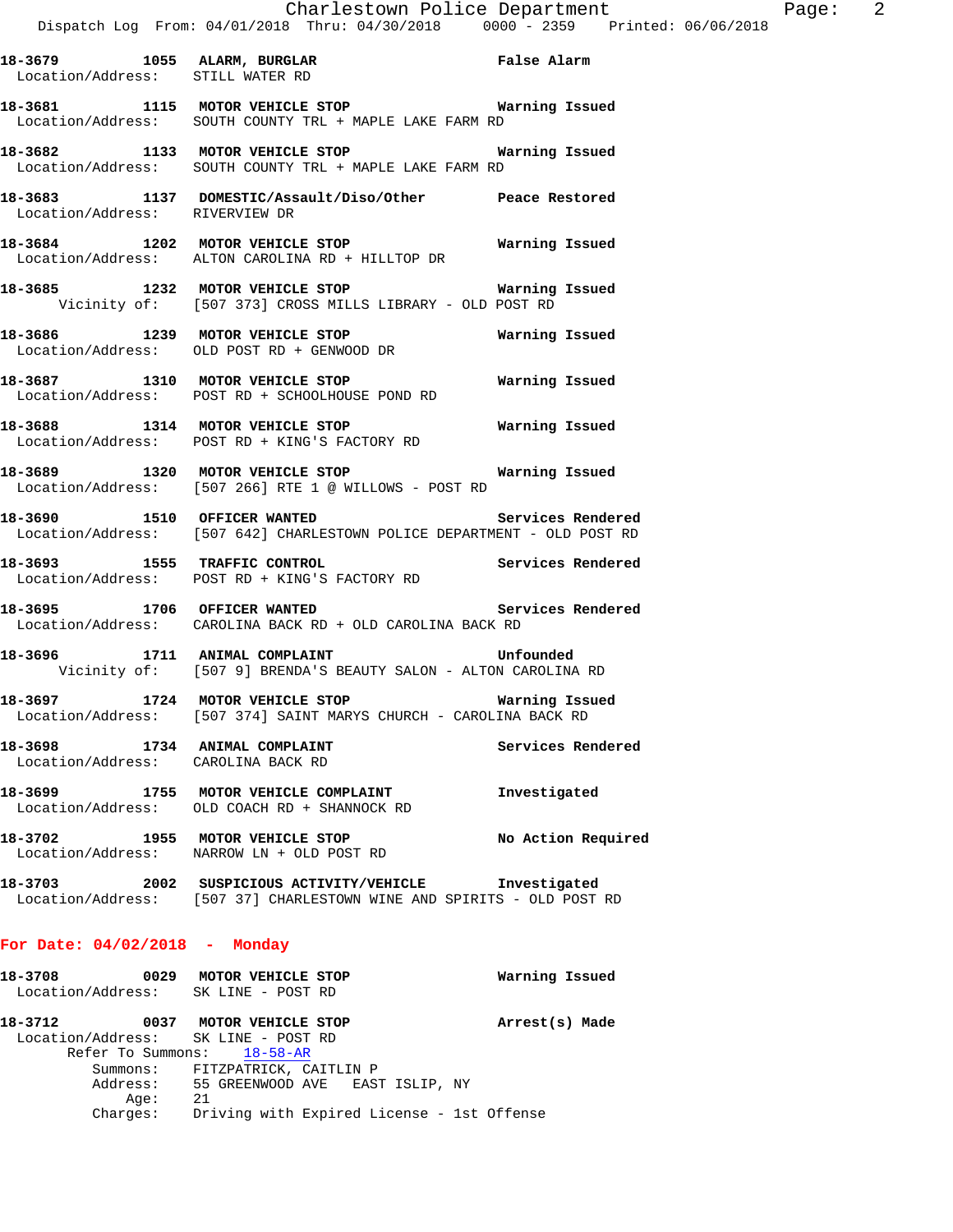**18-3719 0059 MOTOR VEHICLE STOP Warning Issued**  Location/Address: SK LINE - POST RD **18-3728 0203 POLICE INFORMATION Services Rendered**  Location/Address: [507 642] CHARLESTOWN POLICE DEPARTMENT - OLD POST RD **18-3729 0216 POLICE INFORMATION No Action Required**  Location/Address: [507 642] CHARLESTOWN POLICE DEPARTMENT - OLD POST RD **18-3730 0222 POLICE INFORMATION Services Rendered**  Location/Address: [507 642] CHARLESTOWN POLICE DEPARTMENT - OLD POST RD **18-3734 0539 MOTOR VEHICLE STOP Warning Issued**  Location/Address: SOUTH COUNTY TRL + CAROLINA BACK RD **18-3737 0604 MOTOR VEHICLE STOP Warning Issued**  Location/Address: POST RD + WEST BEACH RD **18-3738 0616 MOTOR VEHICLE STOP Warning Issued**  Location/Address: NARROW LN + MOHAWK TRL **18-3740 1256 SHOPLIFTING Report Taken**  Location/Address: [507 45] RIPPY'S LIQUOR MART - SOUTH COUNTY TRL Refer To Incident: 18-99-OF **18-3741 1424 POLICE INFORMATION Investigated**  Location/Address: [507 466] TALL PINES DR Refer To Incident: 18-100-OF **18-3743 1436 EMBEZZELMENT/FRAUD/FORGERY Report Taken**  Location/Address: SOUTH COUNTY TRL Refer To Incident: 18-101-OF **18-3744 1631 MOTOR VEHICLE STOP Warning Issued**  Location/Address: [507 276] RTE 2 @ RICHMOND LINE - SOUTH COUNTY TRL **18-3745 1635 MOTOR VEHICLE STOP Citation Issued**  Location/Address: [507 276] RTE 2 @ RICHMOND LINE - SOUTH COUNTY TRL **18-3748 1709 FOLLOW-UP INVESTIGATION Services Rendered**  Location/Address: [507 45] RIPPY'S LIQUOR MART - SOUTH COUNTY TRL **18-3749 1723 MOTOR VEHICLE STOP Citation Issued**  Location/Address: [507 100] RTE 1 @ FIORES (MILE MARKER 8.0) - POST RD **18-3750 1734 FIRE, STRUCTURE Extinquished**  Location/Address: PECKHAM HOLLOW RD **18-3752 1907 SUSPICIOUS ACTIVITY/VEHICLE Warning Issued**  Vicinity of: [507 364] CROTTY AND SONS AUTO BODY - SOUTH COUNTY TRL **18-3753 2022 MOTOR VEHICLE STOP Warning Issued**  Location/Address: [507 276] RTE 2 @ RICHMOND LINE - SOUTH COUNTY TRL **18-3754 2036 MOTOR VEHICLE STOP Warning Issued**  Location/Address: SAND PLAIN RD + SOUTH COUNTY TRL **18-3755 2048 MOTOR VEHICLE STOP Warning Issued**  Location/Address: POST RD + SCHOOLHOUSE POND RD **18-3757 2141 MOTOR VEHICLE STOP Citation Issued**  Location/Address: MATUNUCK SCHOOLHOUSE RD + ATLANTIS DR **18-3758 2224 OFFICER WANTED Report Taken**  Location/Address: NARROW LN Refer To Accident: 18-45-AC

#### **For Date: 04/03/2018 - Tuesday**

**18-3760 0048 MOTOR VEHICLE STOP Warning Issued**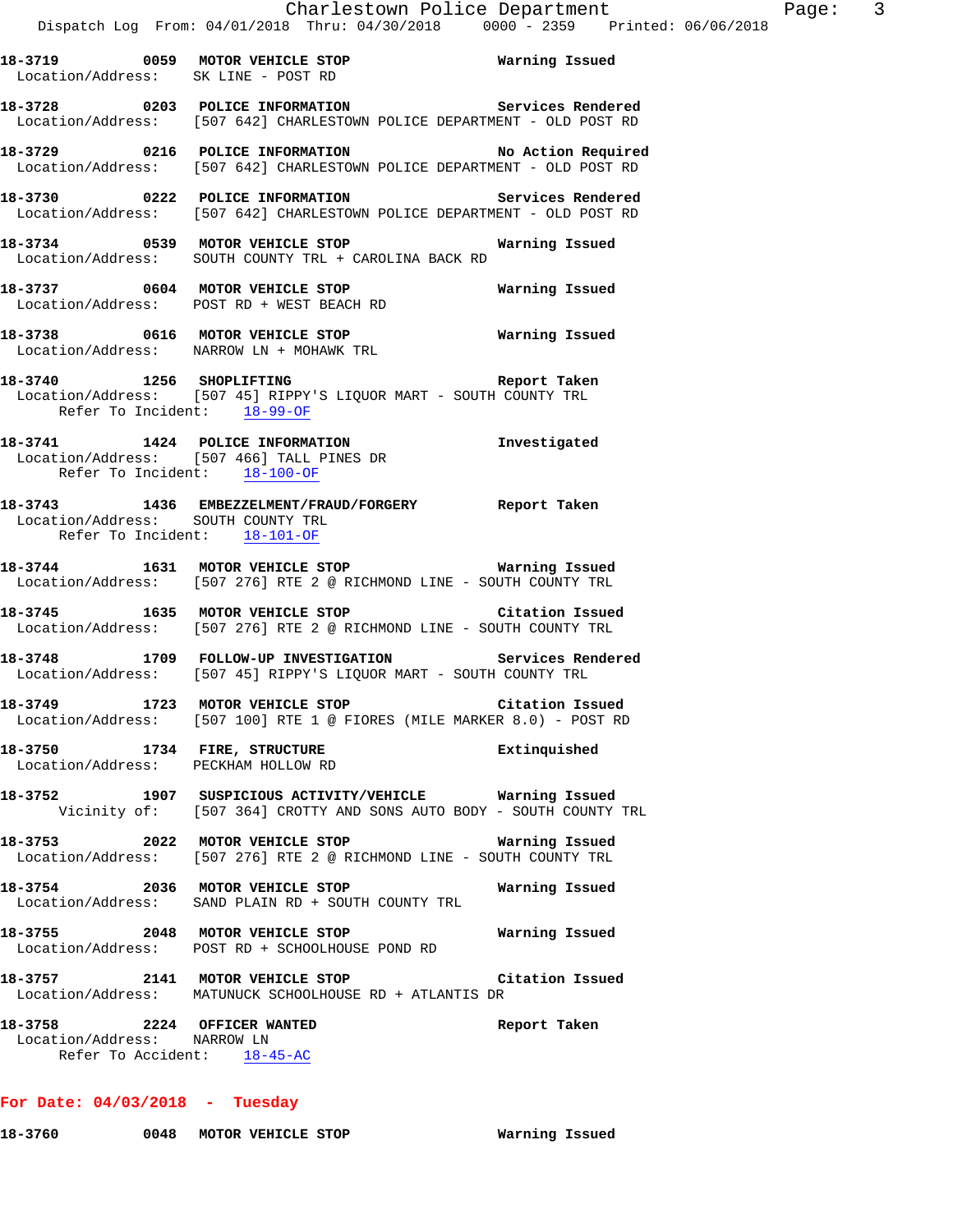|                                                        | Dispatch Log From: 04/01/2018 Thru: 04/30/2018 0000 - 2359 Printed: 06/06/2018                                                                               | Charlestown Police Department | Page: 4 |  |
|--------------------------------------------------------|--------------------------------------------------------------------------------------------------------------------------------------------------------------|-------------------------------|---------|--|
|                                                        | Location/Address: [507 260] RTE 1 @ GENERAL STANTON - POST RD                                                                                                |                               |         |  |
|                                                        | 18-3762 0054 MOTOR VEHICLE STOP NO Action Required<br>Location/Address: POST RD + PROSSER TRL                                                                |                               |         |  |
| Location/Address: PROSSER TRL                          | 18-3764 0111 HOUSE CHECK                                                                                                                                     | No Action Required            |         |  |
|                                                        | 18-3763 0114 MOTOR VEHICLE STOP 6 Warning Issued<br>Location/Address: [507 260] RTE 1 @ GENERAL STANTON - POST RD                                            |                               |         |  |
| 18-3765 0125 HOUSE CHECK                               | Location/Address: [507 776] SHUMANKANUC HILL RD                                                                                                              | No Action Required            |         |  |
|                                                        | 18-3766 0133 HOUSE CHECK<br>Location/Address: [507 804] BEAVER LN                                                                                            | No Action Required            |         |  |
| Location/Address: WHITE TAIL CIR                       | 18-3767 0142 HOUSE CHECK                                                                                                                                     | No Action Required            |         |  |
| Location/Address: SEA VIEW DR                          | 18-3769 0203 HOUSE CHECK                                                                                                                                     | No Action Required            |         |  |
|                                                        | 18-3776 0237 HOUSE CHECK<br>Location/Address: [507 526] OLD POST RD                                                                                          | No Action Required            |         |  |
|                                                        | Location/Address: [507 260] RTE 1 @ GENERAL STANTON - POST RD                                                                                                |                               |         |  |
|                                                        |                                                                                                                                                              |                               |         |  |
|                                                        | 18-3788 6554 MOTOR VEHICLE STOP 6 Warning Issued<br>Location/Address: [507 100] RTE 1 @ FIORES (MILE MARKER 8.0) - POST RD                                   |                               |         |  |
|                                                        | 18-3789 0605 MOTOR VEHICLE STOP Citation Issued<br>Location/Address: [507 260] RTE 1 @ GENERAL STANTON - POST RD                                             |                               |         |  |
|                                                        | 18-3790 0623 MOTOR VEHICLE STOP 18-3790 Warning Issued<br>Location/Address: [507 921] MILE MARKER 9.6 - CROSS MILLS RD                                       |                               |         |  |
|                                                        | 18-3791 0640 MOTOR VEHICLE STOP 60 Warning Issued<br>Location/Address: POST RD + FALCONE LN                                                                  |                               |         |  |
|                                                        | 18-3793 1136 POLICE INFORMATION 5ervices Rendered<br>Location/Address: [507 642] CHARLESTOWN POLICE DEPARTMENT - OLD POST RD<br>Refer To Incident: 18-103-OF |                               |         |  |
| Location/Address: CAROLINA BACK RD                     | 18-3796 1308 ASSIST OTHER POLICE DEPT No Action Required                                                                                                     |                               |         |  |
|                                                        | 18-3798 1732 FOLLOW-UP INVESTIGATION No Action Required<br>Location/Address: [507 45] RIPPY'S LIQUOR MART - SOUTH COUNTY TRL                                 |                               |         |  |
| For Date: $04/04/2018$ - Wednesday                     |                                                                                                                                                              |                               |         |  |
|                                                        | 18-3807 0019 SUSPICIOUS ACTIVITY/VEHICLE No Action Required<br>Location/Address: [507 72] CUMBERLAND FARMS - OLD POST RD                                     |                               |         |  |
|                                                        | 18-3813 0045 MOTOR VEHICLE STOP<br>Location/Address: POST RD + SOUTH COUNTY TRL                                                                              | Citation Issued               |         |  |
| 18-3825 0355 FIRE, OTHER<br>Location/Address: BIRCH RD |                                                                                                                                                              | False Alarm                   |         |  |
|                                                        | 18-3826 0532 TRAFFIC CONTROL<br>Location/Address: POST RD + PROSSER TRL                                                                                      | No Action Required            |         |  |
| 18-3829 1232 ANIMAL COMPLAINT                          | Location/Address: [507 819] ROSS HILL RD                                                                                                                     | Taken/Refered to Other A      |         |  |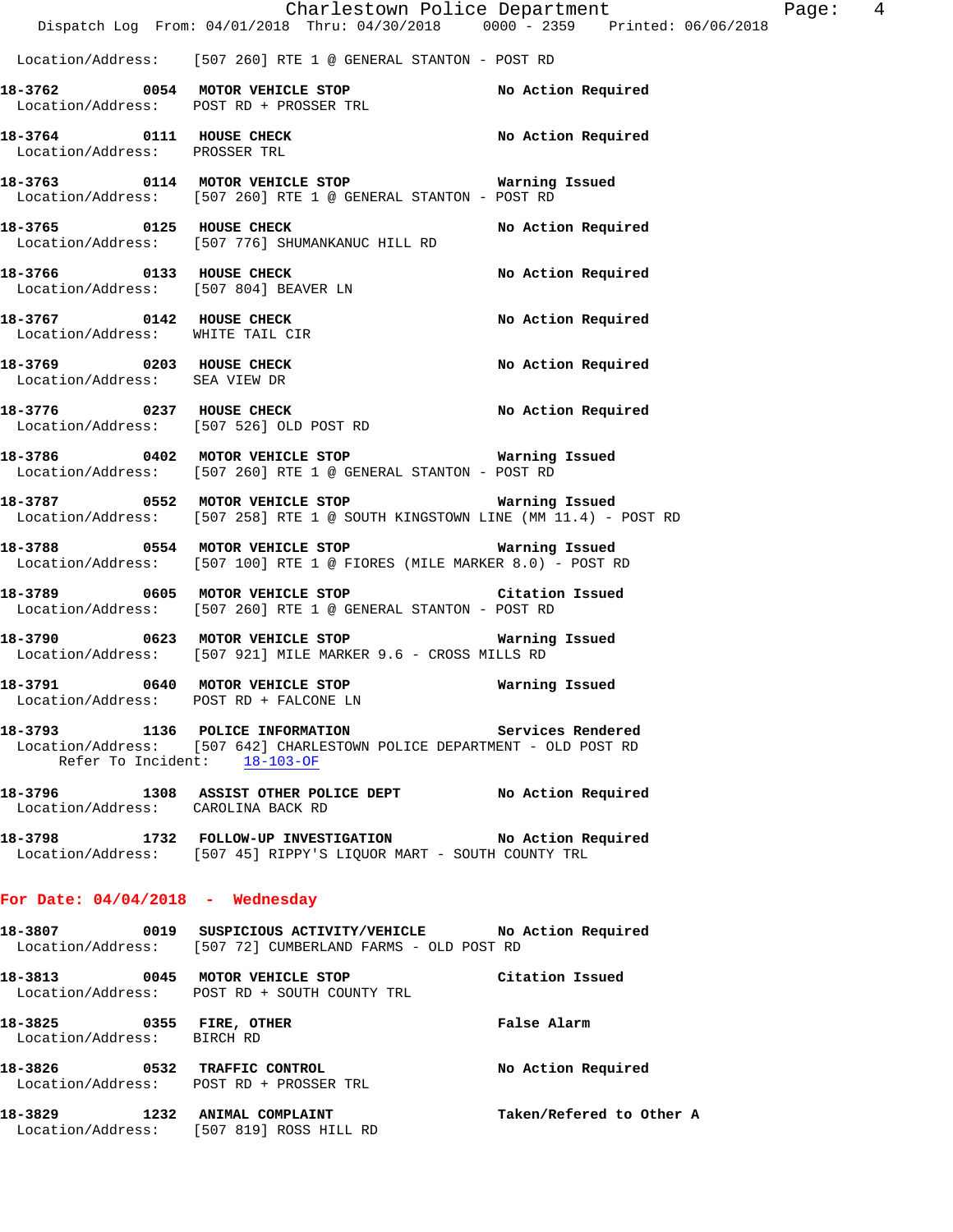**18-3830 1407 STOLEN M/V Investigated**  Location/Address: [507 36] CHARLESTOWN MINI-SUPER - OLD POST RD **18-3831 1724 MOTOR VEHICLE COMPLAINT Investigated**  Location/Address: OLD RD **18-3832 1910 MOTOR VEHICLE STOP Warning Issued**  Location/Address: [507 276] RTE 2 @ RICHMOND LINE - SOUTH COUNTY TRL **For Date: 04/05/2018 - Thursday 18-3848 0613 JUVENILE OFFENSES Investigated**  Location/Address: [507 228] PHIL & ANN'S SUNSET MOTEL - OLD POST RD **18-3849 0743 MOTOR VEHICLE COMPLAINT Could Not Locate**  Location/Address: [507 263] RTE 1 @ TOURIST INFO (MILE MARKER 7.6) - POST RD **18-3850 0800 MOTOR VEHICLE STOP Warning Issued**  Location/Address: [507 271] RTE 1 @ MICHAEL'S - POST RD **18-3853 0935 MOTOR VEHICLE STOP Warning Issued**  Location/Address: [507 261] RTE 1 @ STATE GARAGE (MILE MARKER 9.6) - POST RD **18-3855 1038 DISABLED MV Services Rendered**  Location/Address: POST RD + PROSSER TRL **18-3856 1106 MOTOR VEHICLE STOP Warning Issued**  Location/Address: [507 261] RTE 1 @ STATE GARAGE (MILE MARKER 9.6) - POST RD **18-3857 1151 ABANDONED MV Taken/Refered to Other A**  Location/Address: [507 642] CHARLESTOWN POLICE DEPARTMENT - OLD POST RD **18-3858 1213 PSYCHOLOGICAL EMERGENCY Transported to Hospital**  Location/Address: [507 435] SOUTH SHORE MENTAL HEALTH CHARLESTOWN HOUS - OLD POST RD **18-3859 1552 MOTOR VEHICLE STOP Arrest(s) Made**  Location/Address: POST RD + TAMANACO DR Refer To Summons: 18-59-AR Summons: BOLDUC, JASON P<br>Address: 77 PLEASANT ST 77 PLEASANT ST WESTERLY, RI Age: 39 Charges: Driving after denial, suspension or revocation of license - 2nd Offense **18-3860 1701 MOTOR VEHICLE STOP Warning Issued**  Location/Address: POST RD + LAKESIDE DR **18-3861 1716 MOTOR VEHICLE STOP Warning Issued**<br>Location/Address: [507 284] RTE 91 @ RICHMOND LINE - ALTON CAROLINA P [507 284] RTE 91 @ RICHMOND LINE - ALTON CAROLINA RD **18-3862 1720 MOTOR VEHICLE STOP Warning Issued**  Vicinity of: [507 252] GENERAL STANTON INN - OLD POST RD **18-3863 1721 MOTOR VEHICLE STOP Warning Issued**  Location/Address: [507 100] RTE 1 @ FIORES (MILE MARKER 8.0) - POST RD **18-3864 1732 MOTOR VEHICLE STOP Warning Issued**  Location/Address: [507 100] RTE 1 @ FIORES (MILE MARKER 8.0) - POST RD **18-3865 1738 MOTOR VEHICLE STOP Citation Issued**  Location/Address: ALTON CAROLINA RD + HILLTOP DR **18-3866 1740 MOTOR VEHICLE STOP Warning Issued**  Location/Address: [507 261] RTE 1 @ STATE GARAGE (MILE MARKER 9.6) - POST RD **18-3867 1748 MOTOR VEHICLE STOP Warning Issued**  Location/Address: POST RD + TAMANACO DR **18-3868 1751 MOTOR VEHICLE STOP Warning Issued**  Location/Address: POST RD + FALCONE LN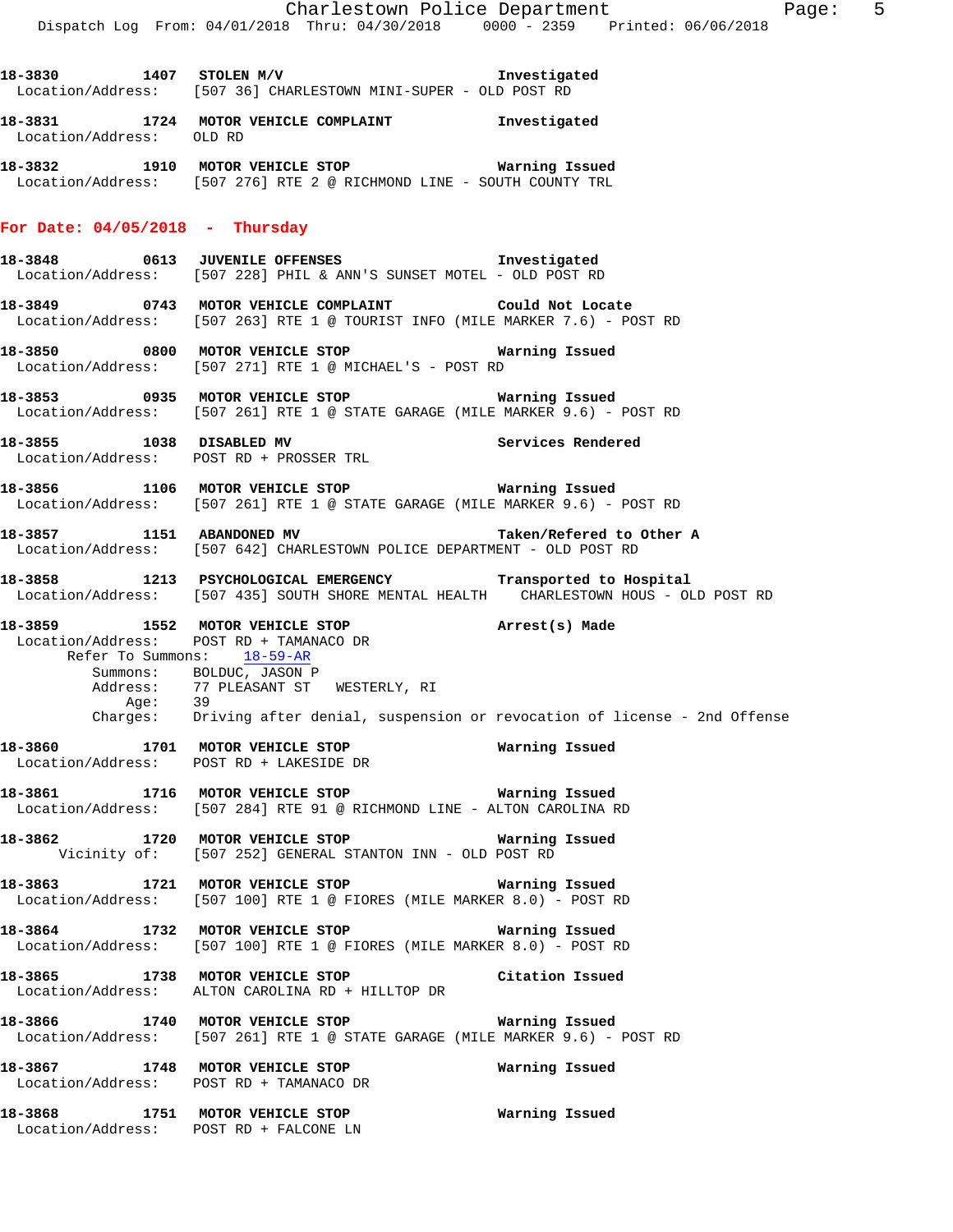**18-3869 1751 MOTOR VEHICLE STOP No Action Required** 

**18-3875 1924 ALARM, BURGLAR Building Checked/Secured** 

Location/Address: [507 287] RTE 112 @ CHARLESTOWN ELEMENTARY SCHOOL - CAROLINA BACK RD

**18-3872 1803 MOTOR VEHICLE STOP Warning Issued** 

**18-3876 2003 MOTOR VEHICLE STOP Warning Issued** 

Location/Address: POST RD + ROSS HILL RD

Location/Address: [507 398] MOHAWK TRL

Vicinity of: POST RD + PROSSER TRL

**18-3877 2028 MOTOR VEHICLE STOP Warning Issued**  Location/Address: SHANNOCK RD + CEDAR MEADOWS RD **18-3878 2047 SUSPICIOUS ACTIVITY/VEHICLE Investigated**  Location/Address: [507 46] WASHINGTON TRUST COMPANY - OLD POST RD **18-3879 2134 MOTOR VEHICLE STOP Warning Issued**  Location/Address: [507 100] RTE 1 @ FIORES (MILE MARKER 8.0) - POST RD **For Date: 04/06/2018 - Friday 18-3889 0201 HOUSE CHECK Building Checked/Secured**  Location/Address: AUBURN DR **18-3899 0753 MOTOR VEHICLE STOP Warning Issued**  Location/Address: [507 258] RTE 1 @ SOUTH KINGSTOWN LINE (MM 11.4) - POST RD **18-3900 0759 MOTOR VEHICLE STOP Warning Issued**  Location/Address: POST RD + LAKESIDE DR **18-3901 0811 MOTOR VEHICLE STOP Warning Issued**  Location/Address: POST RD + PROSSER TRL **18-3903 0837 MOTOR VEHICLE STOP Warning Issued**  Vicinity of: POST RD + DEER RUN **18-3904 0939 MOTOR VEHICLE STOP No Action Required**  Location/Address: SOUTH COUNTY TRL + NARROW LN **18-3905 1006 ANNOYING PHONE CALLS Investigated**  Location/Address: [507 62] OCEAN VIEW MOTEL - POST RD **18-3906 1102 MOTOR VEHICLE STOP Warning Issued**  Location/Address: [507 261] RTE 1 @ STATE GARAGE (MILE MARKER 9.6) - POST RD **18-3907 1127 911 CALLS/False/Hang-Ups/Open Unfounded**  Location/Address: [507 502] WEST BEACH RD **18-3909 1150 OFFICER WANTED Investigated**  Location/Address: PIETILA RD **18-3910 1504 TOWN COUNCIL DOCKET DELIVERY Services Rendered**  Location/Address: [507 1] CHARLESTOWN TOWN HALL - SOUTH COUNTY TRL **18-3911 1550 MOTOR VEHICLE STOP Warning Issued**  Location/Address: SOUTH COUNTY TRL + WIITALA DR **18-3912 1609 MOTOR VEHICLE STOP Citation Issued**  Location/Address: [507 286] RTE 112 @ RICHMOND LINE - CAROLINA BACK RD **18-3913 1658 MOTOR VEHICLE STOP Warning Issued**  Location/Address: [507 100] RTE 1 @ FIORES (MILE MARKER 8.0) - POST RD **18-3914 1659 MOTOR VEHICLE STOP Warning Issued**  Location/Address: [507 286] RTE 112 @ RICHMOND LINE - CAROLINA BACK RD **18-3915 1707 MOTOR VEHICLE COMPLAINT Could Not Locate**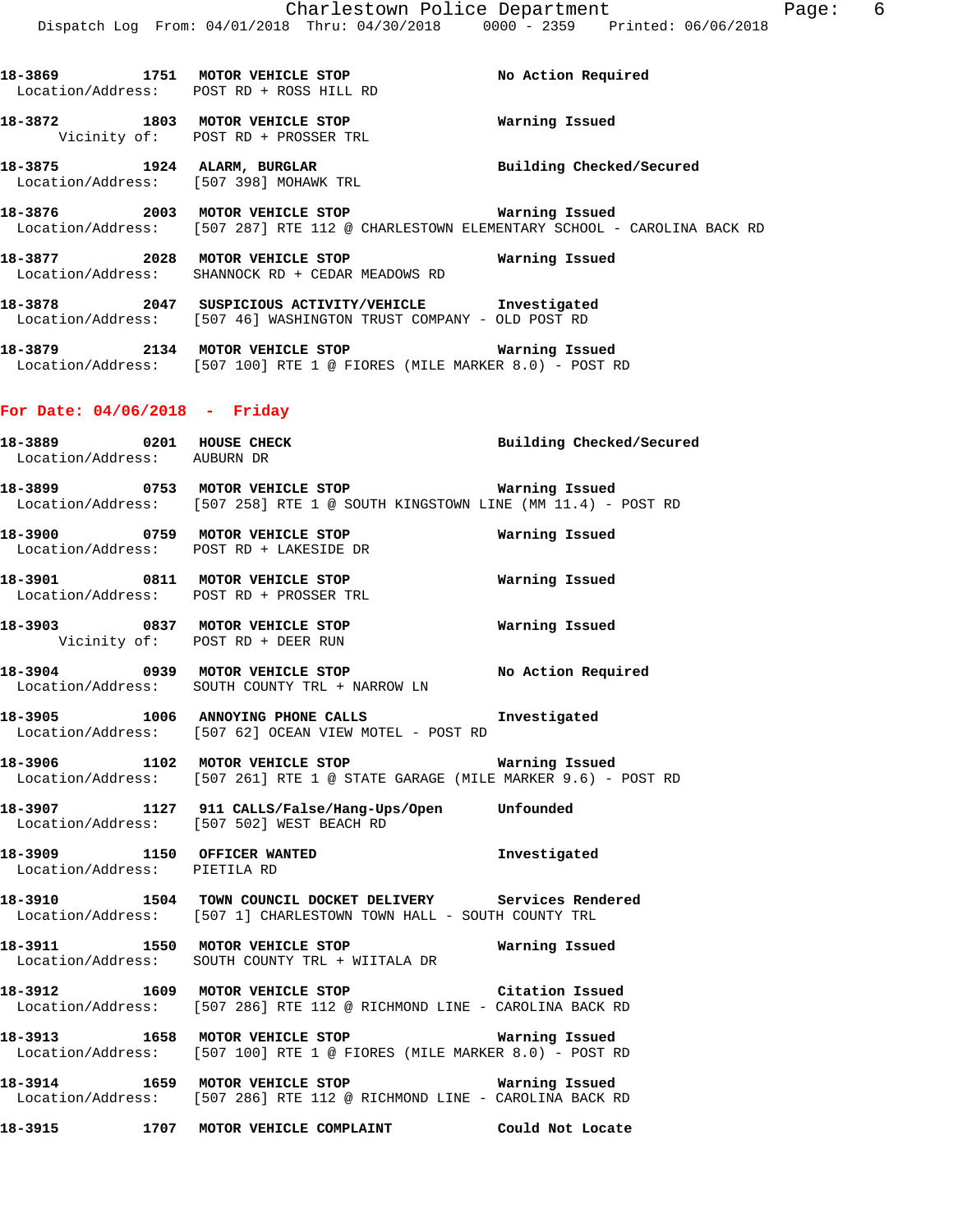|                               | Charlestown Police Department                                                                                                         |  |
|-------------------------------|---------------------------------------------------------------------------------------------------------------------------------------|--|
|                               | Dispatch Log From: 04/01/2018 Thru: 04/30/2018 0000 - 2359 Printed: 06/06/2018                                                        |  |
|                               | Location/Address: [507 910] MILE MARKER 5.6 - EAST BEACH RD                                                                           |  |
|                               | 18-3916 1718 MOTOR VEHICLE STOP <b>WATNING</b> ISSued<br>Location/Address: [507 258] RTE 1 @ SOUTH KINGSTOWN LINE (MM 11.4) - POST RD |  |
|                               | 18-3917 1720 MOTOR VEHICLE STOP <b>WATNING ISSUED</b><br>Location/Address: [507 100] RTE 1 @ FIORES (MILE MARKER 8.0) - POST RD       |  |
|                               | 18-3918 1726 MOTOR VEHICLE STOP 6 Warning Issued<br>Location/Address: [507 258] RTE 1 @ SOUTH KINGSTOWN LINE (MM 11.4) - POST RD      |  |
|                               | 18-3919 1728 ALARM, BURGLAR 1997 18-3919 False Alarm<br>Location/Address: [507 254] GALAPAGOS COLLECTION - OLD POST RD                |  |
|                               | 18-3920 1736 MOTOR VEHICLE STOP 5 Investigated<br>Location/Address: [507 100] RTE 1 @ FIORES (MILE MARKER 8.0) - POST RD              |  |
| Location/Address: OLD POST RD | 18-3921 1922 POLICE INFORMATION No Action Required                                                                                    |  |
|                               | 18-3922 1933 SUSPICIOUS ACTIVITY/VEHICLE Investigated<br>Location/Address: [507 853] QUONNY BAIT AND TACKLE - OLD POST RD             |  |

 Location/Address: OLD POST RD + FALCONE LN **18-3928 2342 MOTOR VEHICLE STOP Warning Issued**  Location/Address: SOUTH COUNTY TRL + POST RD

**18-3925 2041 MOTOR VEHICLE STOP Warning Issued** 

#### **For Date: 04/07/2018 - Saturday**

| 18-3929                      | 0000 | MOTOR VEHICLE STOP                                                    | No Action Required |
|------------------------------|------|-----------------------------------------------------------------------|--------------------|
|                              |      | Location/Address: POST RD + SCHOOLHOUSE POND RD                       |                    |
| 18–3931                      | 0012 | MOTOR VEHICLE STOP<br>Location/Address: POST RD + SCHOOLHOUSE POND RD | Warning Issued     |
| 18-3933<br>Location/Address: | 0039 | MOTOR VEHICLE STOP<br>NARROW LN + GENERAL STANTON LN                  | Arrest(s) Made     |

**18-3940 0140 HOUSE CHECK Building Checked/Secured**  Location/Address: [507 398] MOHAWK TRL

**18-3946 0504 ASSIST OTHER TOWN DEPT Investigated**  Location/Address: CHRISTIAN HILL CONSTRUCTION PROJECT - MAPLE LAKE FARM RD

**18-3947 0520 POLICE INFORMATION Services Rendered**  Location/Address: [507 642] CHARLESTOWN POLICE DEPARTMENT - OLD POST RD

**18-3948 1507 FOLLOW-UP INVESTIGATION Investigated**  Location/Address: [507 45] RIPPY'S LIQUOR MART - SOUTH COUNTY TRL

**18-3949 1545 MOTOR VEHICLE STOP Warning Issued**  Location/Address: POST RD + LAKESIDE DR

**18-3950 1626 MOTOR VEHICLE STOP Citation Issued**  Location/Address: POST RD + SCHOOLHOUSE POND RD

**18-3952 1713 MOTOR VEHICLE STOP Warning Issued**  Location/Address: [507 266] RTE 1 @ WILLOWS - POST RD

**18-3954 1720 OFFICER WANTED Services Rendered**  Location/Address: [507 642] CHARLESTOWN POLICE DEPARTMENT - OLD POST RD

**18-3953 1722 MOTOR VEHICLE STOP Warning Issued**  Location/Address: [507 269] RTE 1 @ DRIVING RANGE - POST RD

**18-3955 1742 ROAD HAZARD/OBSTRUCTION Report Taken**  Location/Address: [507 607] RTE 1 @ BESTWAY - POST RD Refer To Accident: 18-46-AC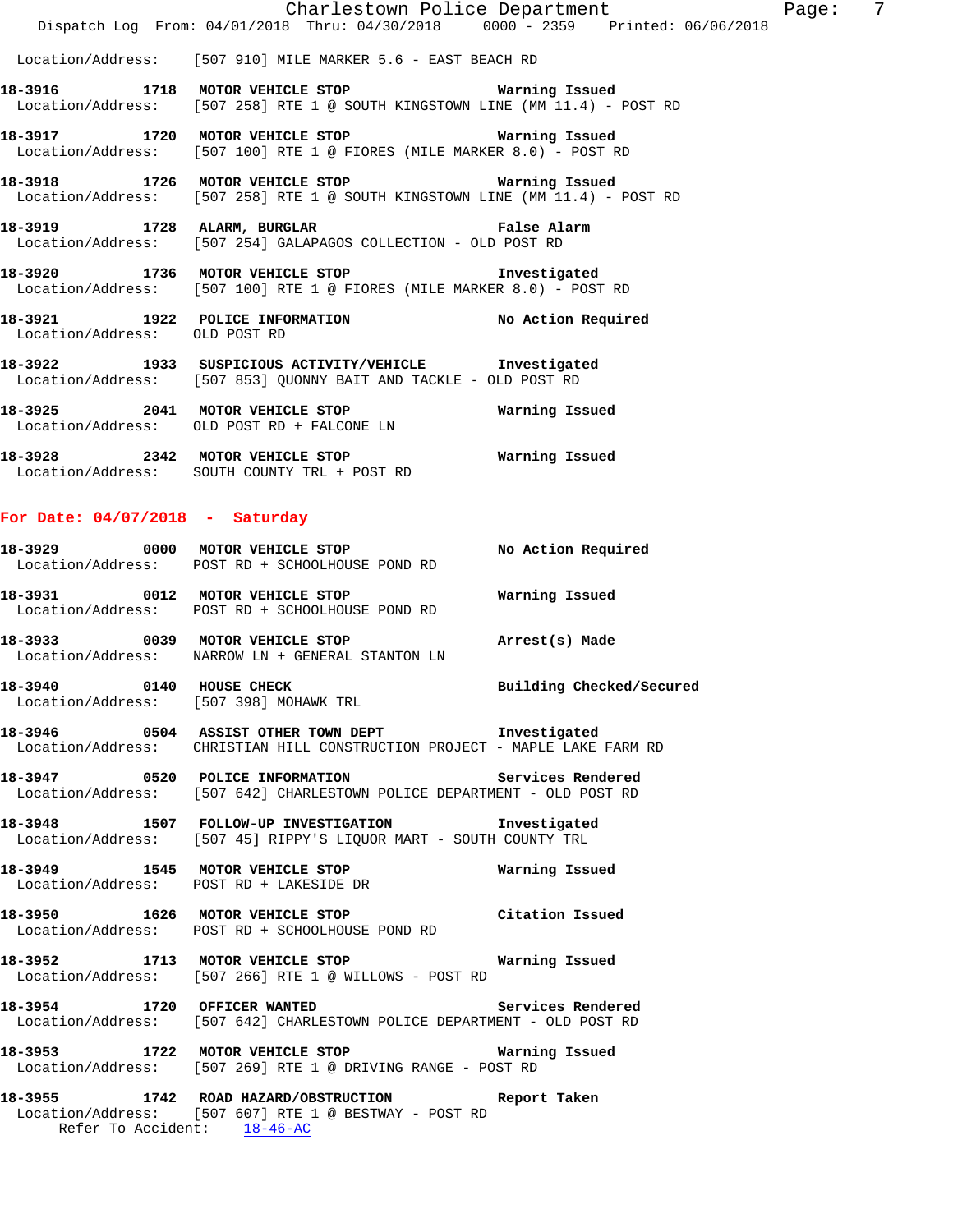**18-3956 1816 MOTOR VEHICLE STOP Warning Issued** 

Location/Address: POST RD + LAKESIDE DR

**18-3957 1841 MOTOR VEHICLE STOP Warning Issued**  Location/Address: [507 278] RTE 2 @ RIPPY'S MARKET - SOUTH COUNTY TRL **18-3958 1932 MOTOR VEHICLE STOP Citation Issued**  Location/Address: [507 100] RTE 1 @ FIORES (MILE MARKER 8.0) - POST RD **18-3959 2047 ROAD HAZARD/OBSTRUCTION No Action Required**  Vicinity of: [507 45] RIPPY'S LIQUOR MART - SOUTH COUNTY TRL **18-3960 2114 MOTOR VEHICLE STOP Citation Issued**  Location/Address: [507 276] RTE 2 @ RICHMOND LINE - SOUTH COUNTY TRL **For Date: 04/08/2018 - Sunday 18-3961 0004 ALARM, BURGLAR Building Checked/Secured**  Location/Address: [507 19] CHARLESTOWN ELEMENTARY SCHOOL - CAROLINA BACK RD **18-3963 0021 COMPLAINT Could Not Locate**  Location/Address: [507 642] CHARLESTOWN POLICE DEPARTMENT - OLD POST RD **18-3964 0024 MOTOR VEHICLE STOP No Action Required**  Location/Address: SOUTH COUNTY TRL + POST RD **18-3973 0059 MOTOR VEHICLE STOP Warning Issued**  Location/Address: POST RD + WILDFLOWER RD **18-3975 0116 MOTOR VEHICLE STOP Warning Issued**  Location/Address: RICHMOND LINE - ALTON CAROLINA RD **18-3982 0151 HOUSE CHECK No Action Required**  Location/Address: [507 804] BEAVER LN **18-3981 0153 SUSPICIOUS ACTIVITY/VEHICLE Investigated**  Location/Address: [507 357] K&S PIZZA - CAROLINA BACK RD **18-3983 0159 HOUSE CHECK No Action Required**  Location/Address: WHITE TAIL CIR **18-3984 0207 HOUSE CHECK No Action Required**  Location/Address: [507 776] SHUMANKANUC HILL RD **18-3986 0217 HOUSE CHECK No Action Required**  Location/Address: PROSSER TRL **18-3985 0225 ASSIST OTHER POLICE DEPT Services Rendered**  Location/Address: WIITALA DR **18-3987 0611 MOTOR VEHICLE STOP Warning Issued**  Location/Address: POST RD + CROSS MILLS RD **18-3990 0630 MOTOR VEHICLE STOP Warning Issued**  Location/Address: POST RD + CROSS MILLS RD **18-3993 1014 ASSIST CITIZEN Services Rendered**  Location/Address: SHUMANKANUC HILL RD

**18-3995 1515 FOLLOW-UP INVESTIGATION Services Rendered**  Location/Address: [507 642] CHARLESTOWN POLICE DEPARTMENT - OLD POST RD

**18-3998 1714 MOTOR VEHICLE STOP Citation Issued**  Location/Address: SOUTH COUNTY TRL + OLD MILL RD

**18-3999 1754 MOTOR VEHICLE STOP Arrest(s) Made**  Location/Address: [507 360] COUNTRY FOOD MART - SOUTH COUNTY TRL Refer To Summons: 18-60-AR Summons: PALUMBO, SABRINA L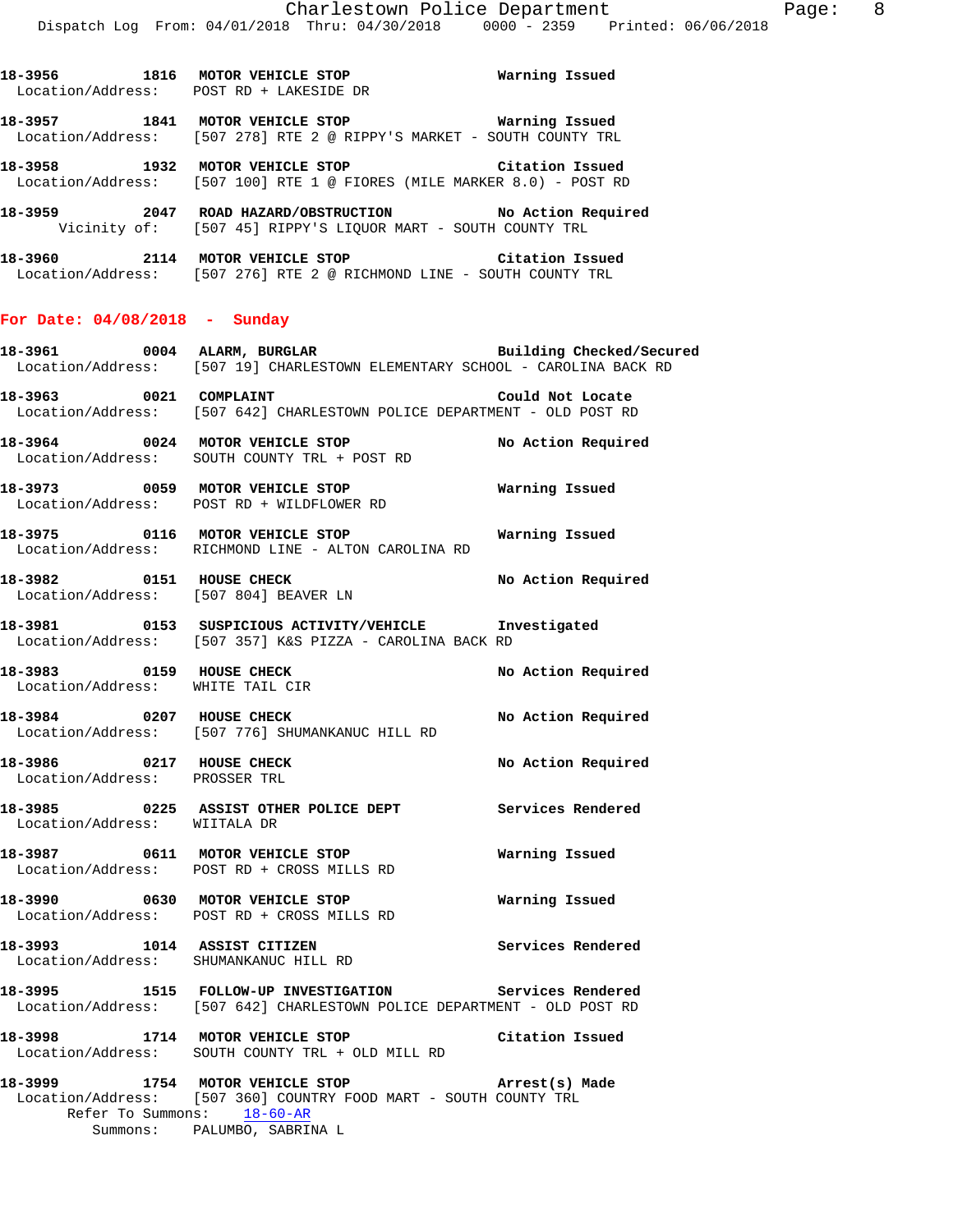|                                                               | Dispatch Log From: 04/01/2018 Thru: 04/30/2018 0000 - 2359 Printed: 06/06/2018                                                                                                                               | Charlestown Police Department<br>Page: 9 |
|---------------------------------------------------------------|--------------------------------------------------------------------------------------------------------------------------------------------------------------------------------------------------------------|------------------------------------------|
| Address:                                                      | 71 MESSINA ST Apt. #1 PROVIDENCE, RI<br>Age: 43<br>Charges: Driving after denial, suspension or revocation of license - 2nd Offense                                                                          |                                          |
|                                                               | 18-4001 1822 SUSPICIOUS ACTIVITY/VEHICLE Investigated<br>Location/Address: [507 930] NARRAGANSETT INDIAN HEALTH CENTER - OLD MILL RD                                                                         |                                          |
|                                                               | 18-4000 1823 MOTOR VEHICLE STOP 6 Warning Issued<br>Location/Address: [507 45] RIPPY'S LIQUOR MART - SOUTH COUNTY TRL                                                                                        |                                          |
|                                                               | 18-4002 1939 DISABLED MV Services Rendered<br>Location/Address: SOUTH COUNTY TRL + JONATHAN DR                                                                                                               |                                          |
|                                                               | 18-4003 1950 MOTOR VEHICLE STOP 6 Warning Issued<br>Location/Address: OLD SHANNOCK RD + SAND PLAIN RD                                                                                                        |                                          |
| Refer To Incident: 18-104-OF                                  | 18-4004 2015 DIS CONDUCT / FIGHT Transported to Hospital<br>Location/Address: [507 435] SOUTH SHORE MENTAL HEALTH CHARLESTOWN HOUS - OLD POST RD                                                             |                                          |
| Location/Address: OLD POST RD<br>Refer To Incident: 18-106-OF | 18-4006 2300 ASSIST OTHER POLICE DEPT 1nvestigated                                                                                                                                                           |                                          |
| For Date: 04/09/2018 - Monday                                 |                                                                                                                                                                                                              |                                          |
|                                                               | 18-4007 0108 WELL BEING CHECK COULD Not Locate<br>Location/Address: [507 3] COMPASS HARDWARE - RIDGEWOOD RD                                                                                                  |                                          |
| Location/Address: STILL WATER RD                              | 18-4008 0111 ANNOYING PHONE CALLS 1nvestigated                                                                                                                                                               |                                          |
| Refer To Incident: 18-105-OF                                  | 18-4014 0202 WELL BEING CHECK Taken/Refered to Other A<br>Location/Address: [507 3] COMPASS HARDWARE - RIDGEWOOD RD                                                                                          |                                          |
|                                                               | 18-4015 0559 ALARM, BURGLAR<br>Location/Address: [507 19] CHARLESTOWN ELEMENTARY SCHOOL - CAROLINA BACK RD                                                                                                   | Building Checked/Secured                 |
|                                                               | 18-4016  0743  ROAD HAZARD/OBSTRUCTION  Removed Hazard<br>Location/Address: [507 260] RTE 1 @ GENERAL STANTON - POST RD                                                                                      |                                          |
| Location/Address: ROSS HILL RD                                | 18-4019 1125 ASSIST OTHER POLICE DEPT                                                                                                                                                                        | Services Rendered                        |
| Location/Address: LAURI DR                                    | 18-4020 1233 ASSIST OTHER POLICE DEPT                                                                                                                                                                        | Investigated                             |
| 18-4021 1304 FIRE, OTHER<br>Location/Address: WHIPPLE DR      |                                                                                                                                                                                                              | Services Rendered                        |
| 18-4022 1314 COMPLAINT<br>Location: HORSESHOE FALLS           |                                                                                                                                                                                                              | Investigated                             |
| Location/Address: HAZEN ST                                    | 18-4024 1356 ANNOYING PHONE CALLS                                                                                                                                                                            | Investigated                             |
|                                                               | 18-4026 1540 MOTOR VEHICLE STOP 6 Warning Issued<br>Location/Address: [507 261] RTE 1 @ STATE GARAGE (MILE MARKER 9.6) - POST RD                                                                             |                                          |
|                                                               | 18-4027 1702 WARRANT ARREST<br>Location/Address: [507 642] CHARLESTOWN POLICE DEPARTMENT - OLD POST RD<br>Refer To Arrest: 18-61-AR<br>Arrest: DECELLES, JOSHUA D<br>Address: 148B CHASE HILL RD ASHAWAY, RI | Arrest(s) Made                           |
|                                                               | Age: 33<br>Charges: SHOPLIFTING-MISD<br>18-4028 1713 BURGLARY (B & E)                                                                                                                                        | Investigated                             |
| Location/Address: KINGSLAND CT                                |                                                                                                                                                                                                              |                                          |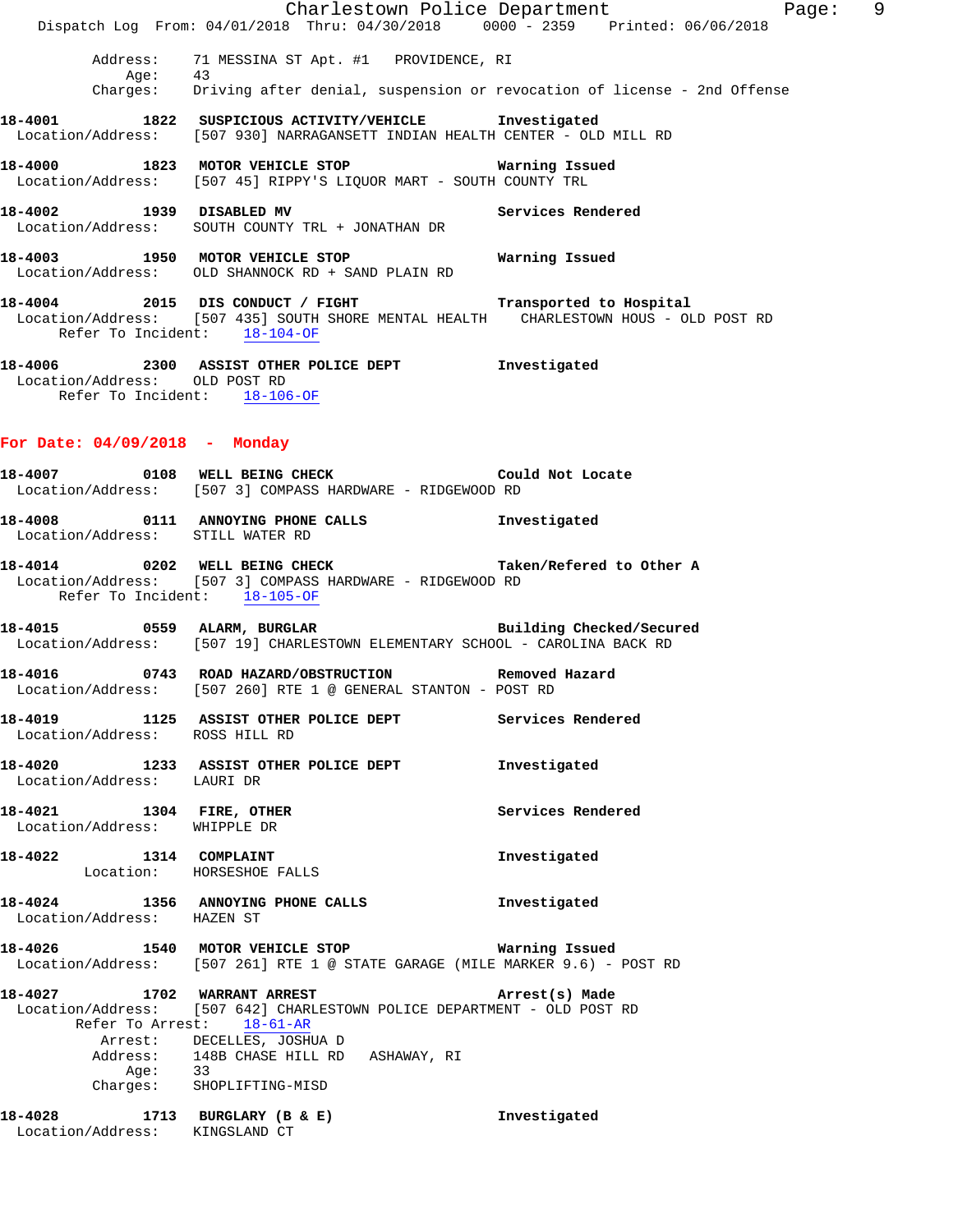|                                                                        | Dispatch Log From: 04/01/2018 Thru: 04/30/2018 0000 - 2359 Printed: 06/06/2018                                                | Charlestown Police Department | Page: 10 |  |
|------------------------------------------------------------------------|-------------------------------------------------------------------------------------------------------------------------------|-------------------------------|----------|--|
|                                                                        | Location/Address: [507 269] RTE 1 @ DRIVING RANGE - POST RD                                                                   |                               |          |  |
|                                                                        | 18-4033 2035 MOTOR VEHICLE STOP<br>Location/Address: ROSS HILL RD + POST RD                                                   | Warning Issued                |          |  |
| 18-4034 2103 MOTOR VEHICLE STOP<br>Location/Address: POST RD + BEND RD |                                                                                                                               | Warning Issued                |          |  |
| For Date: $04/10/2018$ - Tuesday                                       |                                                                                                                               |                               |          |  |
| Location/Address: SOUTH NIANTIC DR                                     | 18-4055 0118 HOUSE CHECK                                                                                                      | No Action Required            |          |  |
|                                                                        | 18-4056 0125 HOUSE CHECK<br>Location/Address: MATUNUCK SCHOOLHOUSE RD                                                         | No Action Required            |          |  |
| Location/Address: AUBURN DR                                            | 18-4057 0132 HOUSE CHECK                                                                                                      | No Action Required            |          |  |
|                                                                        | 18-4060  0149  SUSPICIOUS ACTIVITY/VEHICLE  Investigated<br>Location/Address: [507 45] RIPPY'S LIQUOR MART - SOUTH COUNTY TRL |                               |          |  |
|                                                                        | 18-4063 0538 TRAFFIC CONTROL<br>Location/Address: [507 57] BREEZY ACRES MINI GOLF - POST RD                                   | No Action Required            |          |  |
| Location/Address: KING TOM DR                                          | 18-4064 		 0740 ALARM, BURGLAR 		 Building Checked/Secured                                                                    |                               |          |  |
|                                                                        | $18-4068$ 0825 DISABLED MV<br>Vicinity of: [507 303] RTE 1 @ SOUTH SHORE MENTAL HEALTH (MM 9.0) - POST RD                     | Could Not Locate              |          |  |
| Refer To Incident: 18-107-OF                                           | 18-4069 6852 ASSIST OTHER AGENCY Threstigated<br>Location/Address: [507 642] CHARLESTOWN POLICE DEPARTMENT - OLD POST RD      |                               |          |  |
| 18-4073 1349 OFFICER WANTED<br>Location/Address: SOUTH COUNTY TRL      |                                                                                                                               | Investigated                  |          |  |
| 18-4074 1412 ASSIST CITIZEN<br>Location/Address: OLD MILL RD           |                                                                                                                               | Investigated                  |          |  |
| Location/Address: LEWIS TRL                                            | 18-4075 1429 ASSIST OTHER AGENCY No Action Required                                                                           |                               |          |  |
|                                                                        | 18-4077 1557 MOTOR VEHICLE STOP 18 Warning Issued<br>Location/Address: [507 276] RTE 2 @ RICHMOND LINE - SOUTH COUNTY TRL     |                               |          |  |
|                                                                        | 18-4078 1617 MOTOR VEHICLE STOP 18 Warning Issued<br>Location/Address: [507 362] RTE 2 @ SUNOCO - SOUTH COUNTY TRL            |                               |          |  |
|                                                                        | 18-4079 1630 MOTOR VEHICLE STOP 18 Warning Issued<br>Location/Address: POST RD + EAST BEACH RD                                |                               |          |  |
|                                                                        | 18-4080 1709 SUSPICIOUS ACTIVITY/VEHICLE No Action Required<br>Vicinity of: CENTER ST + LAKESIDE DR                           |                               |          |  |
|                                                                        | 18-4081 1750 DISABLED MV<br>Location/Address: [507 300] RTE 1 @ KRYSTAL PENGUIN - POST RD                                     | Investigated                  |          |  |
| Location/Address: WEST CASTLE WAY                                      | 18-4082 1806 SUSPICIOUS ACTIVITY/VEHICLE Investigated                                                                         |                               |          |  |
| Location/Address: CAROLINA BACK RD                                     | 18-4083 1842 SUSPICIOUS ACTIVITY/VEHICLE 1nvestigated                                                                         |                               |          |  |
|                                                                        | 18-4085 1928 ALARM, BURGLAR<br>Location/Address: [507 937] GEMELLI BISTRO - FALCONE LN                                        | Building Checked/Secured      |          |  |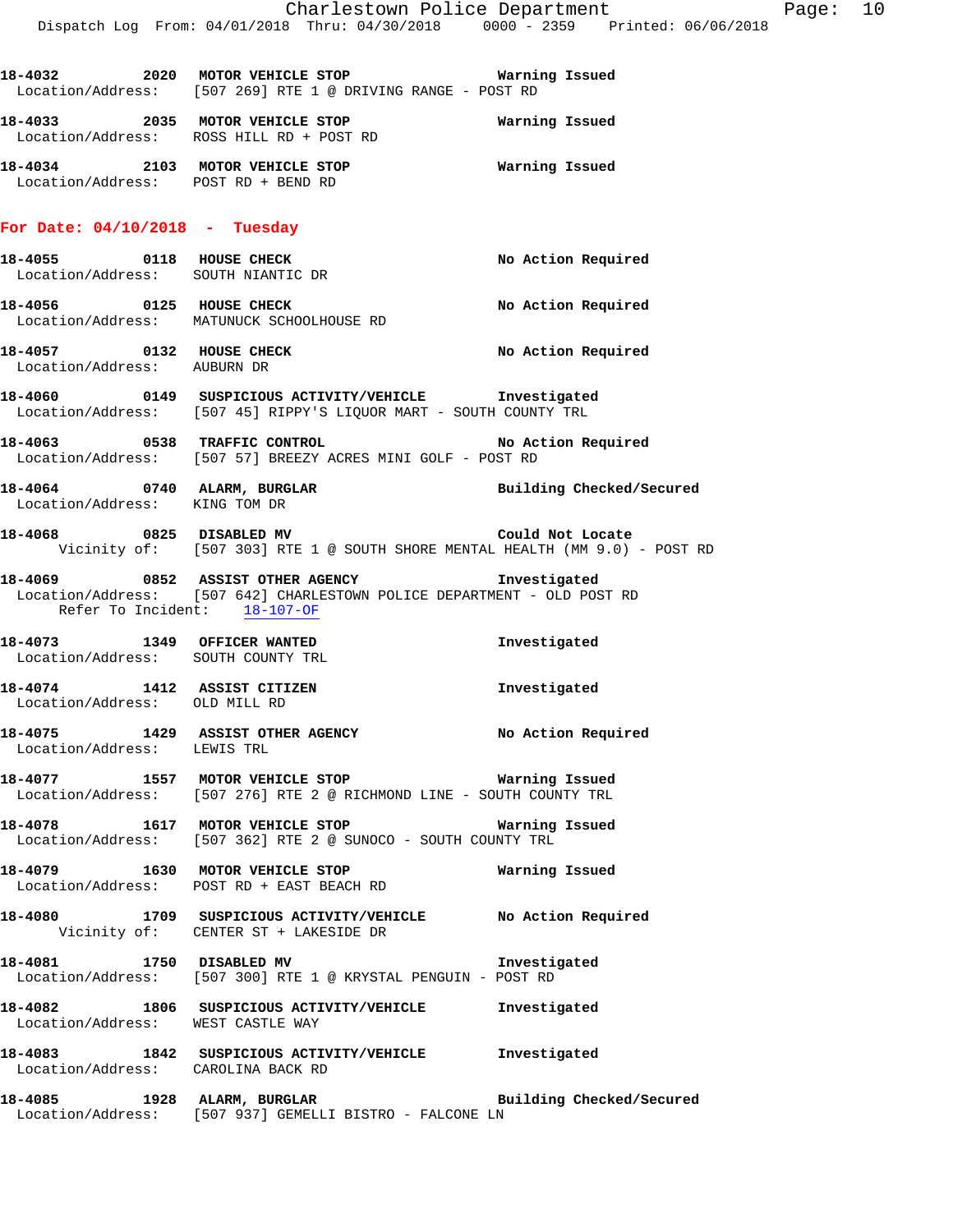**18-4086 2010 ALARM, BURGLAR Building Checked/Secured**  Location/Address: [507 36] CHARLESTOWN MINI-SUPER - OLD POST RD

### **For Date: 04/11/2018 - Wednesday**

|                                | 18-4359 0030 POLICE INFORMATION No Action Required<br>Location/Address: [507 642] CHARLESTOWN POLICE DEPARTMENT - OLD POST RD                                 |                    |
|--------------------------------|---------------------------------------------------------------------------------------------------------------------------------------------------------------|--------------------|
|                                | 18-4094 0040 MOTOR VEHICLE STOP<br>Location/Address: POST RD + SOUTH COUNTY TRL                                                                               | Warning Issued     |
| Location/Address: OLD COACH RD | 18-4101 0130 HOUSE CHECK                                                                                                                                      | No Action Required |
|                                | 18-4102 0138 HOUSE CHECK<br>Location/Address: [507 398] MOHAWK TRL                                                                                            | No Action Required |
|                                | Location/Address: NARROW LN + OLD POST RD                                                                                                                     |                    |
| Location/Address: JOSEPHINE DR | 18-4114 1048 EMBEZZELMENT/FRAUD/FORGERY Report Taken<br>Refer To Incident: 18-109-OF                                                                          |                    |
|                                | 18-4115 1055 FOUND/LOST PROPERTY Services Rendered<br>Location/Address: [507 642] CHARLESTOWN POLICE DEPARTMENT - OLD POST RD<br>Refer To Incident: 18-108-OF |                    |
|                                | <br> 18-4116                1132     TRAFFIC CONTROL                                 No  Action  Required<br>Location/Address: WEST BEACH RD + SEA BREEZE AVE |                    |
|                                | 18-4117 1239 MOTOR VEHICLE STOP <b>WATER WATER</b><br>Location/Address: [507 200] RTE 1 @ PACKAGE STORE - POST RD + SOUTH COUNTY TRL                          |                    |
|                                | 18-4118 1258 MOTOR VEHICLE STOP <b>WATER WATER</b><br>Location/Address: EAST BEACH RD + PARADISE LN                                                           |                    |
|                                | 18-4120 1506 ASSIST OTHER POLICE DEPT Services Rendered<br>Location/Address: COVE POINT WEST RD                                                               |                    |
|                                | 18-4121 1508 ASSIST OTHER POLICE DEPT No Action Required<br>Location/Address: [507 275] RTE 1 @ WESTERLY LINE - POST RD                                       |                    |
|                                | 18-4123 1606 MOTOR VEHICLE STOP 1991 Warning Issued<br>Location/Address: SOUTH COUNTY TRL + BOTKA DR                                                          |                    |
|                                | 18-4124 1615 MOTOR VEHICLE STOP Citation Issued<br>Location/Address: [507 607] RTE 1 @ BESTWAY - POST RD                                                      |                    |
|                                | Location/Address: SOUTH COUNTY TRL + JONATHAN DR                                                                                                              |                    |
|                                | 18-4126 1637 MOTOR VEHICLE STOP<br>Location/Address: POST RD + KING'S FACTORY RD                                                                              | Citation Issued    |
| 18-4127                        | 1646 MOTOR VEHICLE STOP<br>Location/Address: [507 100] RTE 1 @ FIORES (MILE MARKER 8.0) - POST RD<br>Refer To Summons: $18-62-AR$                             | Arrest(s) Made     |
|                                | Summons: FLYNN, MADALYN E<br>Address: 1154 OLD BAPTIST RD NORTH KINGSTOWN, RI<br>Age: 23<br>Charges: Driving with Expired License - 1st Offense               |                    |
|                                | 18-4128 1656 MOTOR VEHICLE STOP<br>Location/Address: [507 261] RTE 1 @ STATE GARAGE (MILE MARKER 9.6) - POST RD                                               | Warning Issued     |
|                                | 18-4129 1701 MOTOR VEHICLE STOP<br>Location/Address: POST RD + GENERAL STANTON LN                                                                             | Warning Issued     |
|                                | 18-4130 1704 MOTOR VEHICLE STOP                                                                                                                               | Citation Issued    |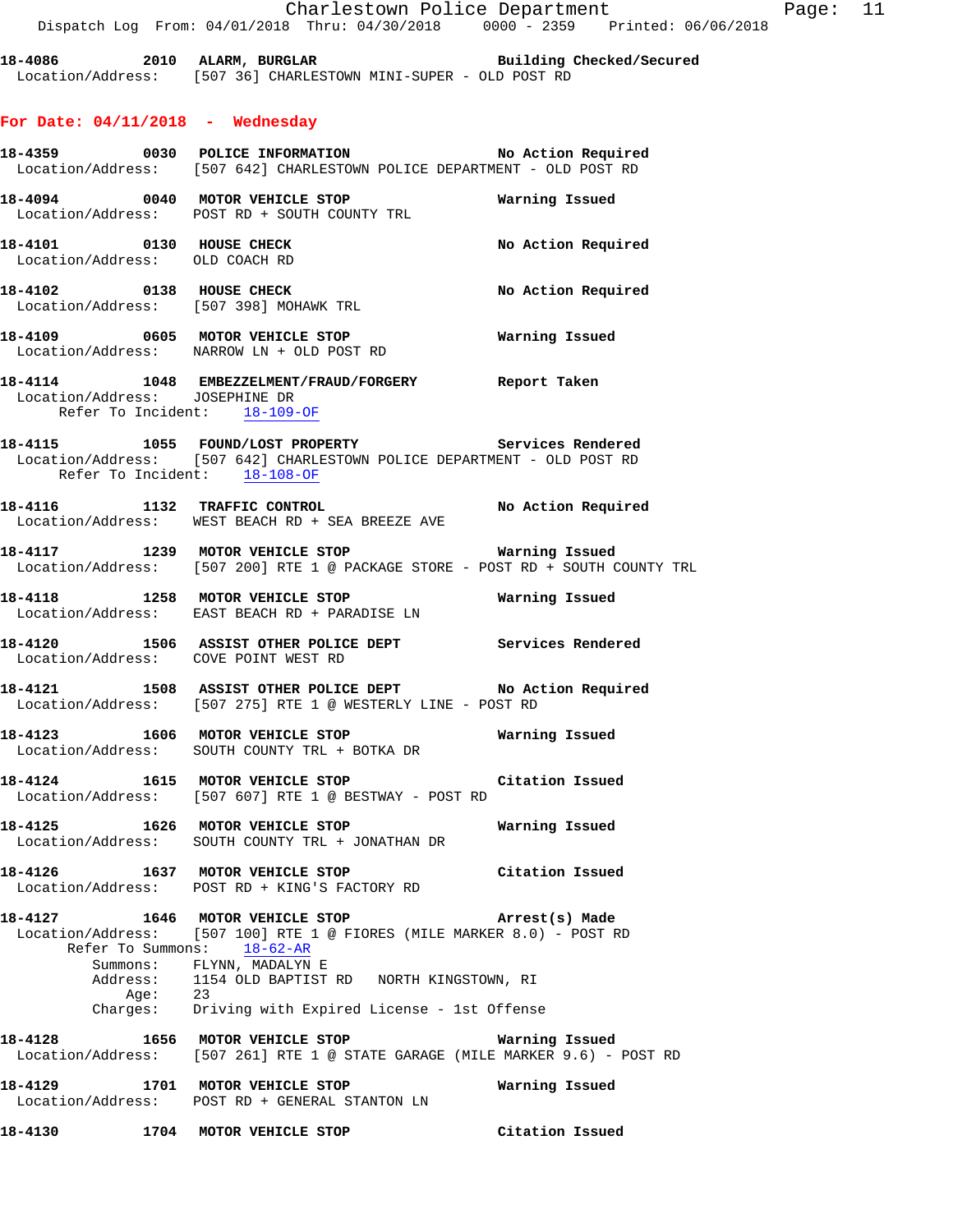|                                                                          | Charlestown Police Department                                                                                                 |                    | Page: $12$ |  |
|--------------------------------------------------------------------------|-------------------------------------------------------------------------------------------------------------------------------|--------------------|------------|--|
|                                                                          | Dispatch Log From: 04/01/2018 Thru: 04/30/2018 0000 - 2359 Printed: 06/06/2018                                                |                    |            |  |
|                                                                          | Location/Address: POST RD + KING'S FACTORY RD                                                                                 |                    |            |  |
|                                                                          | Location/Address: [507 258] RTE 1 @ SOUTH KINGSTOWN LINE (MM 11.4) - POST RD                                                  |                    |            |  |
| Location/Address: AUBURN DR                                              | 18-4132                   1713    FOLLOW-UP  INVESTIGATION                       Could  Not  Locate                           |                    |            |  |
|                                                                          | 18-4133 1718 MOTOR VEHICLE STOP 1991 Warning Issued<br>Location/Address: [507 100] RTE 1 @ FIORES (MILE MARKER 8.0) - POST RD |                    |            |  |
| 18-4136    1917    JUVENILE OFFENSES<br>Location/Address: STILL WATER RD |                                                                                                                               | Services Rendered  |            |  |
| 18-4137  2003  MVA - Minor<br>Location/Address:                          | SHANNOCK RD                                                                                                                   | Investigated       |            |  |
| 18-4138 2102 POLICE INFORMATION<br>Location/Address: OLD SHANNOCK RD     |                                                                                                                               | No Action Required |            |  |
| 18-4140                                                                  | 2137 SUSPICIOUS ACTIVITY/VEHICLE                                                                                              | Investigated       |            |  |

- **18-4142 2159 DISABLED MV Investigated**
- Location/Address: [507 303] RTE 1 @ SOUTH SHORE MENTAL HEALTH (MM 9.0) POST RD

# **For Date: 04/12/2018 - Thursday**

Location/Address: OLD SHANNOCK RD

| Location/Address: SHANNOCK RD     | 18-4145 0016 MOTOR VEHICLE STOP Citation Issued                                                                                                                                                                                                                               |  |
|-----------------------------------|-------------------------------------------------------------------------------------------------------------------------------------------------------------------------------------------------------------------------------------------------------------------------------|--|
|                                   | 18-4146   0048   MOTOR VEHICLE STOP   Warning Issued<br>Location/Address: SOUTH COUNTY TRL + SAND PLAIN RD                                                                                                                                                                    |  |
| Location/Address: WEST CASTLE WAY |                                                                                                                                                                                                                                                                               |  |
| Location/Address: AUBURN DR       | 18-4150  0149 SERVE SUMMONS  Unfounded                                                                                                                                                                                                                                        |  |
|                                   | Location/Address: ALTON CAROLINA RD + HILLTOP DR                                                                                                                                                                                                                              |  |
|                                   | 18-4162 0652 FIRE, OTHER 18-4162 Services Rendered<br>Location/Address: [507 757] WHITE TAIL CIR                                                                                                                                                                              |  |
|                                   | 18-4163 0740 MOTOR VEHICLE STOP <b>WAYNIG METALE</b><br>Location/Address: CAROLINA BACK RD + ALTON CAROLINA RD                                                                                                                                                                |  |
|                                   | 18-4164 0754 MOTOR VEHICLE STOP Citation Issued<br>Location/Address: SOUTH COUNTY TRL + HONEY LOCUST DR                                                                                                                                                                       |  |
|                                   | <br>18-4165                0819     TRAFFIC CONTROL                                 Services Rendered<br>Location/Address: [507 19] CHARLESTOWN ELEMENTARY SCHOOL - CAROLINA BACK RD                                                                                          |  |
| Refer To Arrest: 18-63-AR         | 18-4166 6 0857 WARRANT ARREST 1987 (arrest (s) Made<br>Location/Address: [507 302] RTE 1A @ SOUTH SHORE MENTAL HEALTH - OLD POST RD<br>Arrest: MAGLIO, NICOLE J<br>Address: 44 AUBURN DR CHARLESTOWN, RI<br>Age: 22<br>Charges: POSSESSION OF SCHEDULE I,II,III,IV,V /2ND OFF |  |
|                                   | Location/Address: [507 642] CHARLESTOWN POLICE DEPARTMENT - OLD POST RD                                                                                                                                                                                                       |  |
| Refer To Incident: 18-111-OF      | 18-4169 1215 LARCENY 18-4169 12015<br>Location/Address: [507 45] RIPPY'S LIQUOR MART - SOUTH COUNTY TRL                                                                                                                                                                       |  |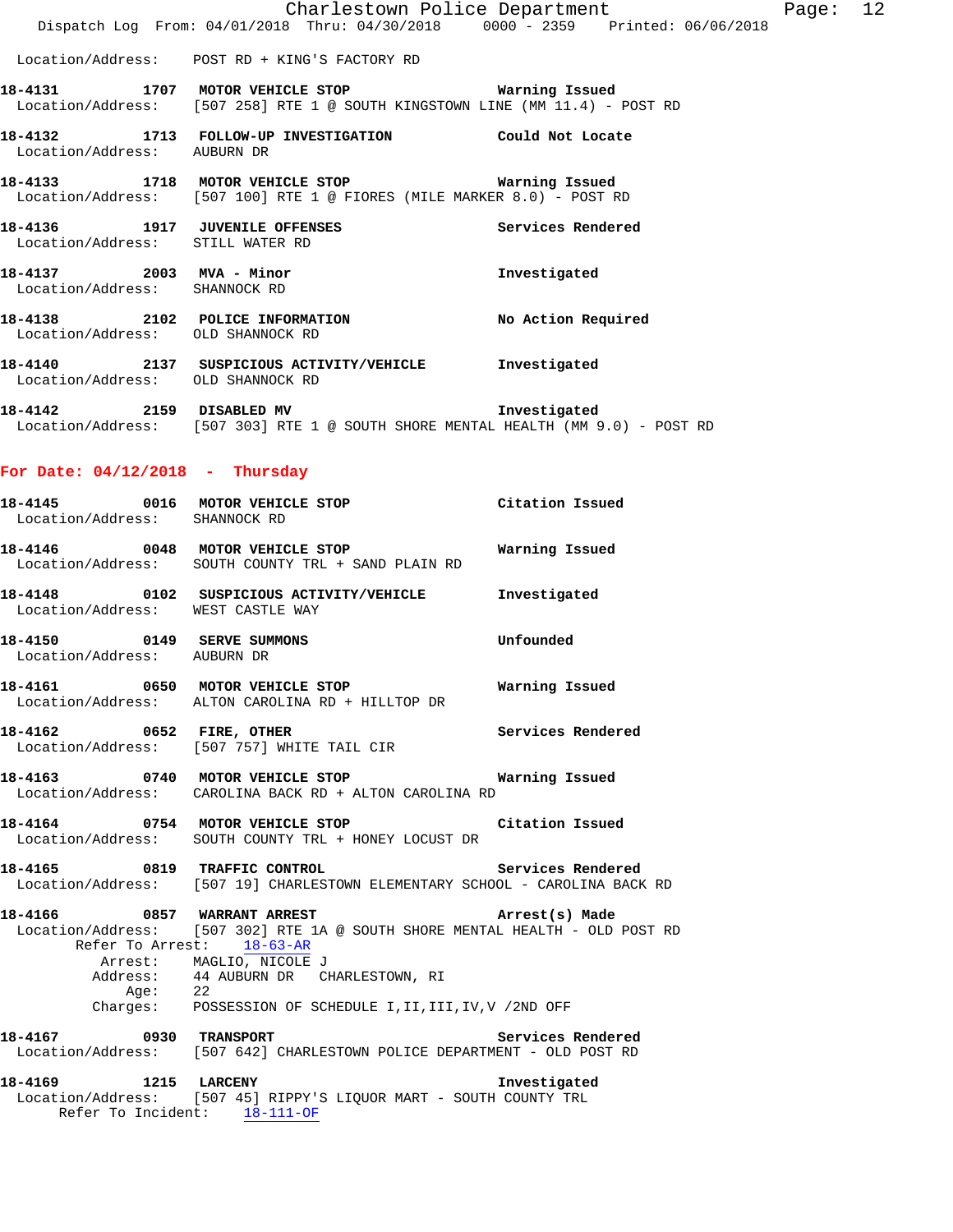|                              | 18-4171 1408 MOTOR VEHICLE COMPLAINT                                                                                                                                            | Could Not Locate  |
|------------------------------|---------------------------------------------------------------------------------------------------------------------------------------------------------------------------------|-------------------|
|                              | Location/Address: POST RD + FALCONE LN                                                                                                                                          |                   |
|                              | Location/Address: [507 807] SKAGERRAK RD<br>Refer To Accident: 18-47-AC                                                                                                         | Report Taken      |
|                              | 18-4173                   1547    MOTOR VEHICLE COMPLAINT                        Warning Issued<br>Location/Address: [507 258] RTE 1 @ SOUTH KINGSTOWN LINE (MM 11.4) - POST RD |                   |
|                              | 18-4174 1604 ANIMAL COMPLAINT<br>Location/Address: [507 708] BRETON DR                                                                                                          | Services Rendered |
| Location/Address: HILLTOP DR | 18-4175 1659 ALARM, CO DETECTOR                                                                                                                                                 | Services Rendered |

| 18-4178                      | 1801 | OFFICER WANTED<br>Location/Address: CARMICHAEL LN<br>Refer To Incident: 18-112-OF | Investigated     |
|------------------------------|------|-----------------------------------------------------------------------------------|------------------|
| 18-4179<br>Location/Address: | 1841 | ALARM, BURGLAR<br>SEA VIEW DR                                                     | False Alarm      |
| 18-4182<br>Location/Address: | 1950 | FOLLOW-UP INVESTIGATION<br>CARMICHAEL LN                                          | Peace Restored   |
| 18-4184<br>Location/Address: | 2105 | DOMESTIC/Assault/Diso/Other<br>COLUMBIA HEIGHTS RD                                | Could Not Locate |

## **For Date: 04/13/2018 - Friday**

| Location/Address: EAST QUAIL RUN | 18-4185 0035 MOTOR VEHICLE STOP 10 Arrest(s) Made<br>Refer To Arrest: 18-64-AR                                                                 |                          |
|----------------------------------|------------------------------------------------------------------------------------------------------------------------------------------------|--------------------------|
|                                  | Arrest: ST AMOUR, DOMENIC A<br>Address: 8 EAST QUAIL RUN CHARLESTOWN, RI<br>Age: 31<br>Charges: DUI/DRUGS/ALCOHOL/2ND OFFENSE - B.A.C. UNKNOWN |                          |
|                                  | Refusal to Submit to Chemical Test - 1st Violation<br>DRIVING-DENIAL, SUS/REV-LICENSE-FOR CERTAIN VIOL                                         |                          |
| Location/Address: EAST QUAIL RUN | 18-4186  0314 TRANSPORT  Services Rendered                                                                                                     |                          |
|                                  | 18-4187 0321 ALARM, BURGLAR BURGLAR Building Checked/Secured<br>Location/Address: [507 364] CROTTY AND SONS AUTO BODY - SOUTH COUNTY TRL       |                          |
|                                  | 18-4194 		 0347 POLICE INFORMATION 		 Services Rendered<br>Location/Address: [507 642] CHARLESTOWN POLICE DEPARTMENT - OLD POST RD             |                          |
|                                  | 18-4195 0350 HOUSE CHECK<br>Location/Address: MATUNUCK SCHOOLHOUSE RD                                                                          | Building Checked/Secured |
|                                  | Location/Address: [507 19] CHARLESTOWN ELEMENTARY SCHOOL - CAROLINA BACK RD                                                                    |                          |
|                                  | Location/Address: POST RD + GENERAL STANTON LN                                                                                                 |                          |
|                                  | 18-4200 0916 DISABLED MV No Action Required<br>Location/Address: [507 100] RTE 1 @ FIORES (MILE MARKER 8.0) - POST RD                          |                          |
|                                  | Location/Address: MATUNUCK SCHOOLHOUSE RD                                                                                                      |                          |
|                                  | 18-4202 0951 MOTOR VEHICLE STOP <b>WATER WATER</b><br>Location/Address: [507 221] SHERMAN'S AUTO BODY INC - SOUTH COUNTY TRL                   |                          |
|                                  | 18-4203 0956 MOTOR VEHICLE STOP<br>Location/Address: SOUTH COUNTY TRL + BOTKA DR                                                               | Warning Issued           |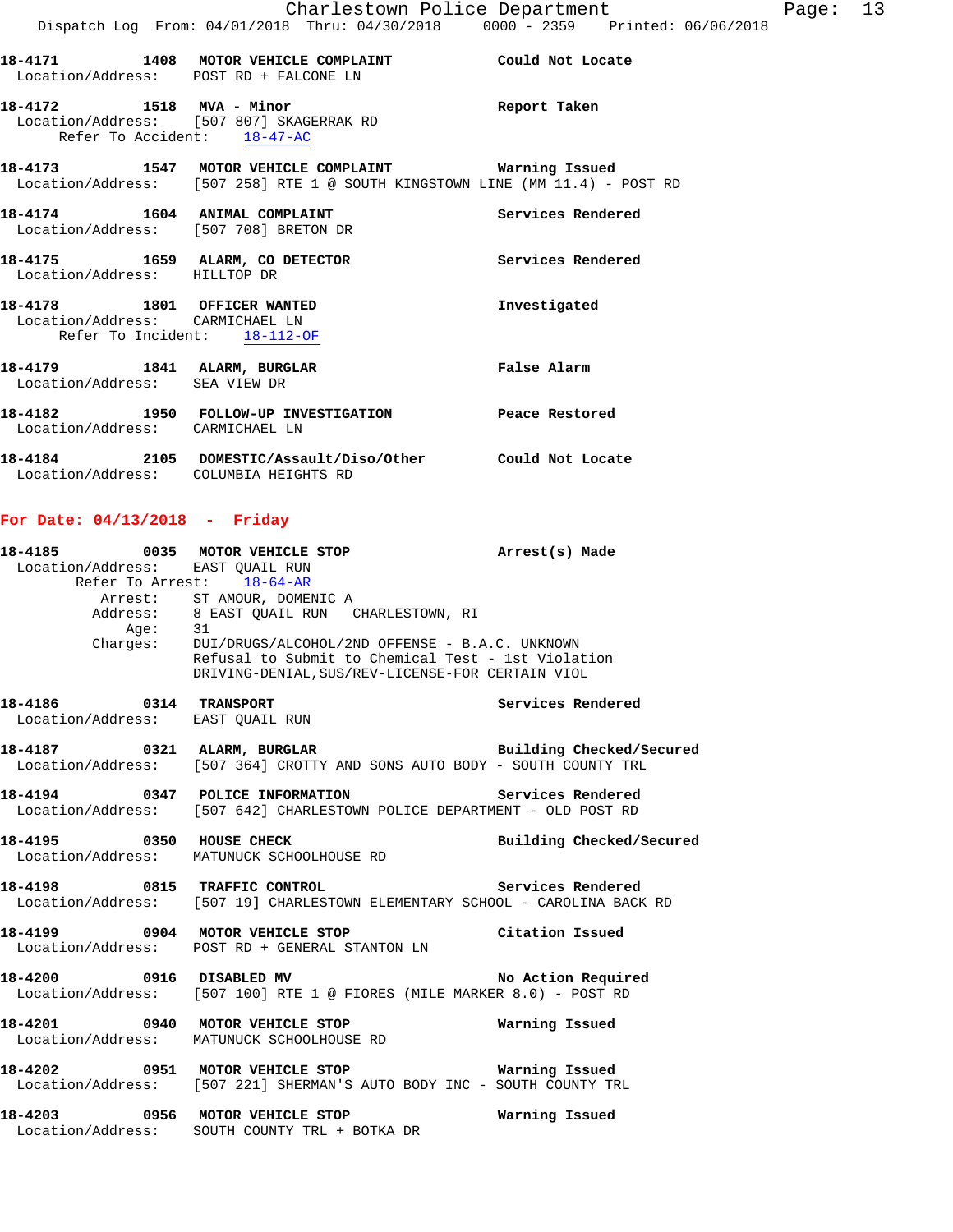|                               | 18-4204 1001 MOTOR VEHICLE STOP Warning Issued<br>Location/Address: POST RD + LAKESIDE DR                                                                                                                                                                  |                |
|-------------------------------|------------------------------------------------------------------------------------------------------------------------------------------------------------------------------------------------------------------------------------------------------------|----------------|
|                               | 18-4205 1152 FIRE, OTHER<br>Location/Address: WEST BEACH RD                                                                                                                                                                                                | Investigated   |
|                               | 18-4206 1159 MOTOR VEHICLE STOP Threstigated<br>Location/Address: [507 100] RTE 1 @ FIORES (MILE MARKER 8.0) - POST RD                                                                                                                                     |                |
|                               | 18-4207 1233 MOTOR VEHICLE STOP<br>Location/Address: TOURIST INFO - POST RD                                                                                                                                                                                | Warning Issued |
|                               | 18-4208 1332 MOTOR VEHICLE STOP 6 Warning Issued<br>Location/Address: RICHMOND LINE - SOUTH COUNTY TRL                                                                                                                                                     |                |
|                               | 18-4209 1338 MOTOR VEHICLE STOP 6 Warning Issued<br>Location/Address: RICHMOND LINE - SOUTH COUNTY TRL                                                                                                                                                     |                |
|                               | 18-4211 1415 WARRANT ARREST 2007 Arrest(s) Made<br>Location/Address: CROSSLAND ST<br>Refer To Arrest: 18-65-AR<br>Arrest: TORRES, JESUS JR<br>Address: 36 CROSSLAND ST CHARLESTOWN, RI<br>Age: 54<br>Charges: BENCH WARRANT ISSUED FROM 4TH DISTRICT COURT |                |
| Location/Address: OLD POST RD | 18-4212 1444 COMPLAINT                                                                                                                                                                                                                                     | Investigated   |
|                               | 18-4215 1632 MOTOR VEHICLE COMPLAINT 1nvestigated<br>Location/Address: [507 905] MILE MARKER 4.2 - WARREN RD                                                                                                                                               |                |
|                               | 18-4217 1657 MOTOR VEHICLE STOP <b>Marning Issued</b><br>Location/Address: SOUTH COUNTY TRL + HONEY LOCUST DR                                                                                                                                              |                |
|                               | 18-4218 1705 MOTOR VEHICLE STOP <b>WATER</b> Warning Issued<br>Location/Address: SOUTH COUNTY TRL + MAPLE LAKE FARM RD                                                                                                                                     |                |
|                               | 18-4219 1712 EMBEZZELMENT/FRAUD/FORGERY Services Rendered                                                                                                                                                                                                  |                |

Location/Address: WEST BEACH RD

**18-4221 2119 MOTOR VEHICLE COMPLAINT Could Not Locate**  Location/Address: CAROLINA BACK RD + ALTON CAROLINA RD

## **For Date: 04/14/2018 - Saturday**

|                                                                     | Location/Address: OLD SHANNOCK RD + SAGAMORE DR                                                                                       |                          |
|---------------------------------------------------------------------|---------------------------------------------------------------------------------------------------------------------------------------|--------------------------|
|                                                                     | 18-4300 			 0230 POLICE INFORMATION 				 Services Rendered<br>Location/Address: [507 642] CHARLESTOWN POLICE DEPARTMENT - OLD POST RD |                          |
| 18-4242 0817 LARCENY<br>Location/Address: WEST BEACH RD             |                                                                                                                                       | Taken/Refered to Other A |
|                                                                     | Location/Address: [507 502] WEST BEACH RD                                                                                             |                          |
| Location/Address: ROSS HILL RD                                      | 18-4244 1151 FOLLOW-UP INVESTIGATION Thvestigated                                                                                     |                          |
|                                                                     | Location/Address: MATUNUCK SCHOOLHOUSE RD                                                                                             | Taken/Refered to Other A |
| 18-4248    1533    SERVE WARRANT<br>Location/Address: WEST BEACH RD |                                                                                                                                       | Services Rendered        |
| 18-4250                                                             | 1555 MOTOR VEHICLE STOP                                                                                                               | Warning Issued           |

**18-4250 1555 MOTOR VEHICLE STOP Warning Issued**  Location/Address: [507 924] MILE MARKER 10.8 - NARROW LN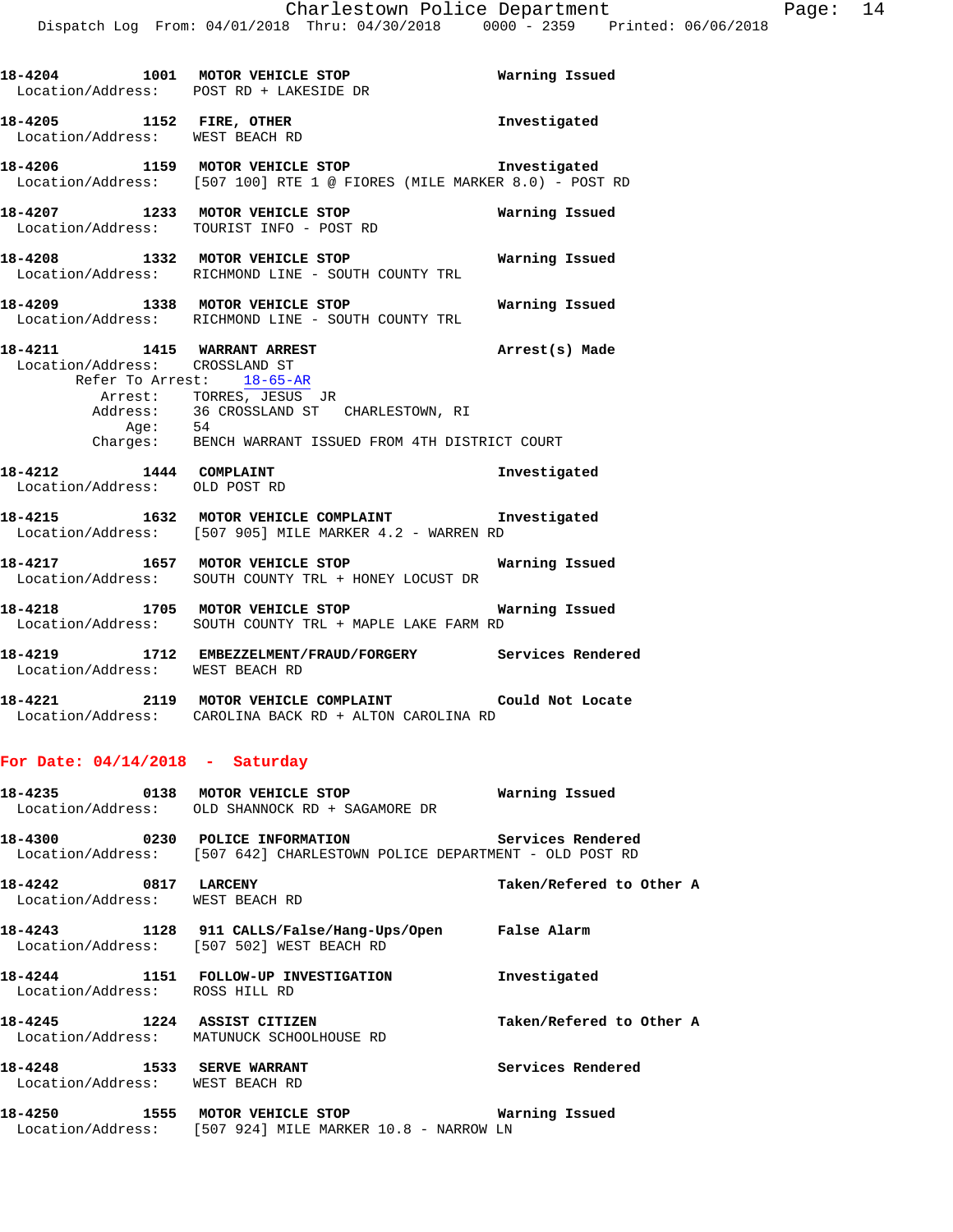**18-4251 1558 MOTOR VEHICLE STOP Warning Issued**  Location/Address: [507 276] RTE 2 @ RICHMOND LINE - SOUTH COUNTY TRL **18-4252 1607 MOTOR VEHICLE STOP Citation Issued**  Location/Address: [507 914] MILE MARKER 6.8 - WILDFLOWER RD **18-4253 1617 MOTOR VEHICLE STOP Warning Issued**  Location/Address: [507 276] RTE 2 @ RICHMOND LINE - SOUTH COUNTY TRL **18-4254 1620 MOTOR VEHICLE STOP Citation Issued**  Location/Address: [507 263] RTE 1 @ TOURIST INFO (MILE MARKER 7.6) - POST RD **18-4255 1628 MOTOR VEHICLE STOP Warning Issued**  Location/Address: POST RD + TAMANACO DR **18-4258 1657 OFFICER WANTED Investigated**  Vicinity of: KING'S FACTORY RD **18-4260 1845 MOTOR VEHICLE STOP Warning Issued**  Location/Address: [507 280] RTE 2 @ CROTTY'S GARAGE - SOUTH COUNTY TRL **18-4261 1909 MOTOR VEHICLE STOP Arrest(s) Made**  Location/Address: [507 266] RTE 1 @ WILLOWS - POST RD<br>Refer To Arrest: 18-67-AR Refer To Arrest: Arrest: CRAM, CHRISTOPER Address: 61 LAURI DR Apt. #8 CHARLESTOWN, RI Age: 49 Charges: Driving after denial, suspension or revocation of license - 3rd + Offense **18-4264 2126 MOTOR VEHICLE STOP Warning Issued**  Location/Address: SOUTH COUNTY TRL + MAPLE LAKE FARM RD **18-4265 2154 MOTOR VEHICLE STOP Warning Issued**  Vicinity of: HORSESHOE FALLS BRIDGE - SHANNOCK RD **18-4266 2343 MOTOR VEHICLE STOP Citation Issued**  Location/Address: NARROW LN + MOHAWK TRL **18-4267 2352 MOTOR VEHICLE STOP Warning Issued**  Location/Address: POST RD + WILDFLOWER RD **For Date: 04/15/2018 - Sunday 18-4268 0002 MOTOR VEHICLE STOP No Action Required**  Location/Address: NARROW LN + MOHAWK TRL **18-4269 0010 MOTOR VEHICLE STOP Warning Issued**  Location/Address: SK LINE - POST RD **18-4270 0011 MOTOR VEHICLE STOP Warning Issued**  Location/Address: POST RD + WEST BEACH RD

|                                                                        | 18-4268 0002 MOTOR VEHICLE STOP<br>Location/Address: NARROW LN + MOHAWK TRL | No Action Required |
|------------------------------------------------------------------------|-----------------------------------------------------------------------------|--------------------|
| 18-4269 0010 MOTOR VEHICLE STOP<br>Location/Address: SK LINE - POST RD |                                                                             | Warning Issued     |
| 18-4270 0011 MOTOR VEHICLE STOP                                        | Location/Address: POST RD + WEST BEACH RD                                   | Warning Issued     |
| Location/Address: SK LINE - POST RD                                    |                                                                             | Citation Issued    |
| 18-4277 0055 HOUSE CHECK<br>Location/Address: [507 804] BEAVER LN      |                                                                             | No Action Required |
| <b>18-4278 0100 HOUSE CHECK</b><br>Location/Address: WHITE TAIL CIR    |                                                                             | No Action Required |
| <b>18-4279 0108 HOUSE CHECK</b>                                        | Location/Address: [507 776] SHUMANKANUC HILL RD                             | No Action Required |
| Location/Address: PROSSER TRL                                          |                                                                             | No Action Required |
| 18-4283                                                                | 0123 MOTOR VEHICLE STOP                                                     | Warning Issued     |

Location/Address: SOUTH COUNTY TRL + MAPLE LAKE FARM RD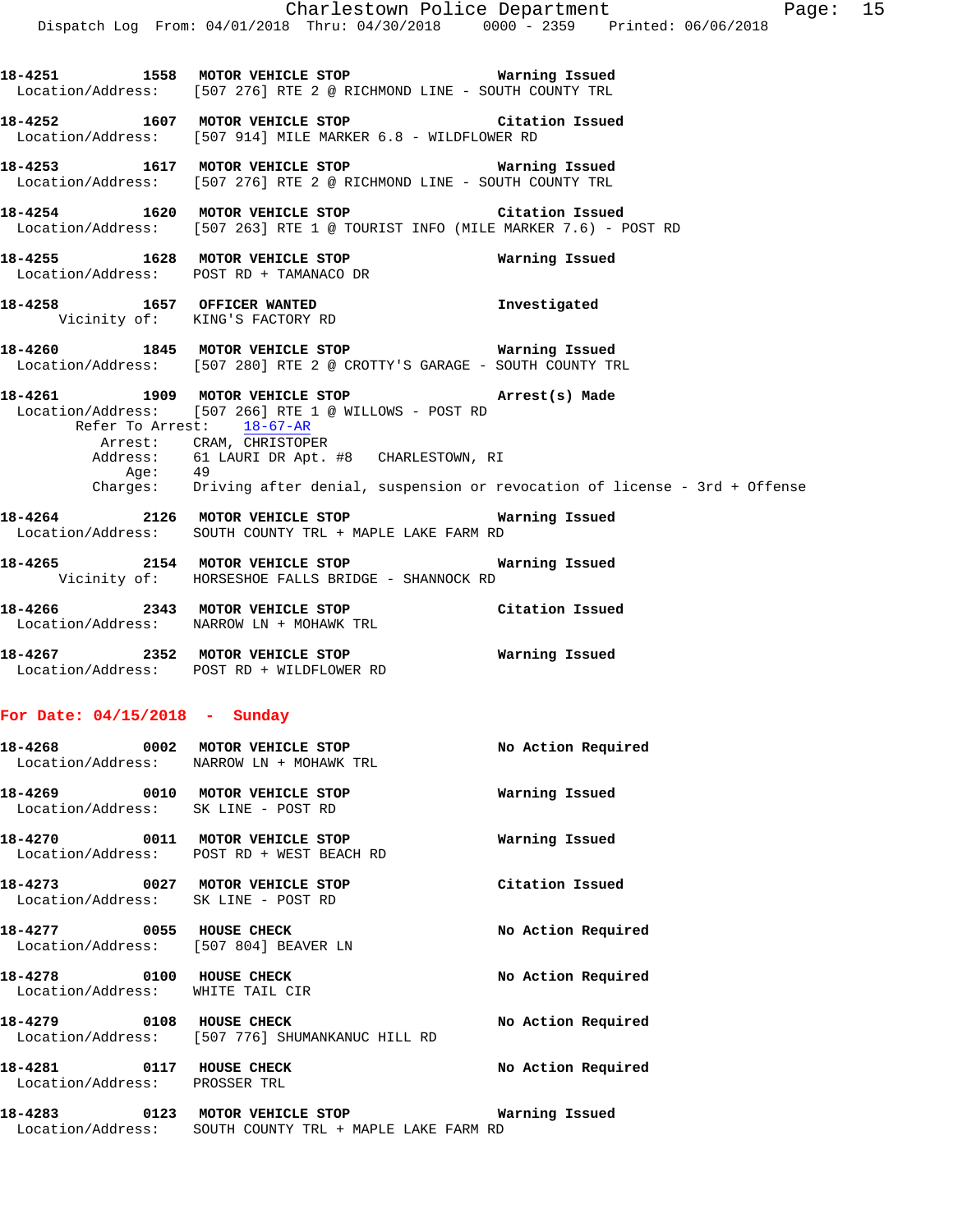Location/Address: [507 88] EAST WEST MARKET - POST RD **18-4286 0144 SUSPICIOUS ACTIVITY/VEHICLE Investigated**  Location/Address: [507 415] FRANCIS C CARTER MEMORIAL PRESERVE - CAROLINA BACK RD **18-4295 0238 HOUSE CHECK Building Checked/Secured**  Location/Address: MATUNUCK SCHOOLHOUSE RD **18-4303 0534 MOTOR VEHICLE STOP Warning Issued**  Location/Address: SHERMAN AVE **18-4307 1539 MOTOR VEHICLE STOP No Action Required**  Location/Address: [507 278] RTE 2 @ RIPPY'S MARKET - SOUTH COUNTY TRL **18-4308 1542 MOTOR VEHICLE STOP Warning Issued**  Vicinity of: SOUTH COUNTY TRL **18-4309 1622 MOTOR VEHICLE STOP Warning Issued**  Location/Address: POST RD + SCHOOLHOUSE POND RD **18-4310 1633 MOTOR VEHICLE STOP Warning Issued**  Location/Address: POST RD + SCHOOLHOUSE POND RD **18-4311 1643 MOTOR VEHICLE STOP No Action Required**  Location/Address: POST RD + SOUTH COUNTY TRL **18-4314 1726 MOTOR VEHICLE STOP Arrest(s) Made**  Location/Address: OLD POST RD + GENWOOD DR Refer To Summons: 18-68-AR Summons: DUCHESNEAU, KRISTINA R Address: 37 CROSSLAND ST CHARLESTOWN, RI Age: 22 Charges: Driving with Expired License - 2nd Offense 18-4316 **2000** OFFICER WANTED **Services** Rendered Location/Address: JOSEPHINE DR **18-4317 2003 FIRE, BRUSH Extinquished**  Location/Address: BISCUIT CITY RD

**18-4284 0126 MOTOR VEHICLE STOP Warning Issued** 

#### **For Date: 04/16/2018 - Monday**

| Location/Address: WILLOW RD                                    | 18-4339  1500 EMBEZZELMENT/FRAUD/FORGERY Report Taken<br>Refer To Incident: 18-113-OF                           |                          |
|----------------------------------------------------------------|-----------------------------------------------------------------------------------------------------------------|--------------------------|
|                                                                | 18-4340 1617 ROAD HAZARD/OBSTRUCTION Removed Hazard<br>Location/Address: [507 259] RTE 1 @ CASTLEROCK - POST RD |                          |
| 18-4341 1621 ALARM, BURGLAR<br>Location/Address: EAST SHORE DR |                                                                                                                 | Building Checked/Secured |
| Location/Address: OLD COACH RD                                 | 18-4342 1628 ROAD HAZARD/OBSTRUCTION Services Rendered                                                          |                          |
| Location/Address: RIVERVIEW DR<br>Refer To Incident: 18-114-OF | 18-4343 1704 LOST/STOLEN LICENSE PLATES Report Taken                                                            |                          |
| Location/Address: WHITE TAIL CIR                               | 18-4344 2006 DISTURBANCE/Music/Noise Threstigated                                                               |                          |
| Location/Address: LAUREL RD                                    |                                                                                                                 |                          |
|                                                                | 18-4346 2352 MOTOR VEHICLE STOP<br>Location/Address: POST RD + SOUTH COUNTY TRL                                 | Warning Issued           |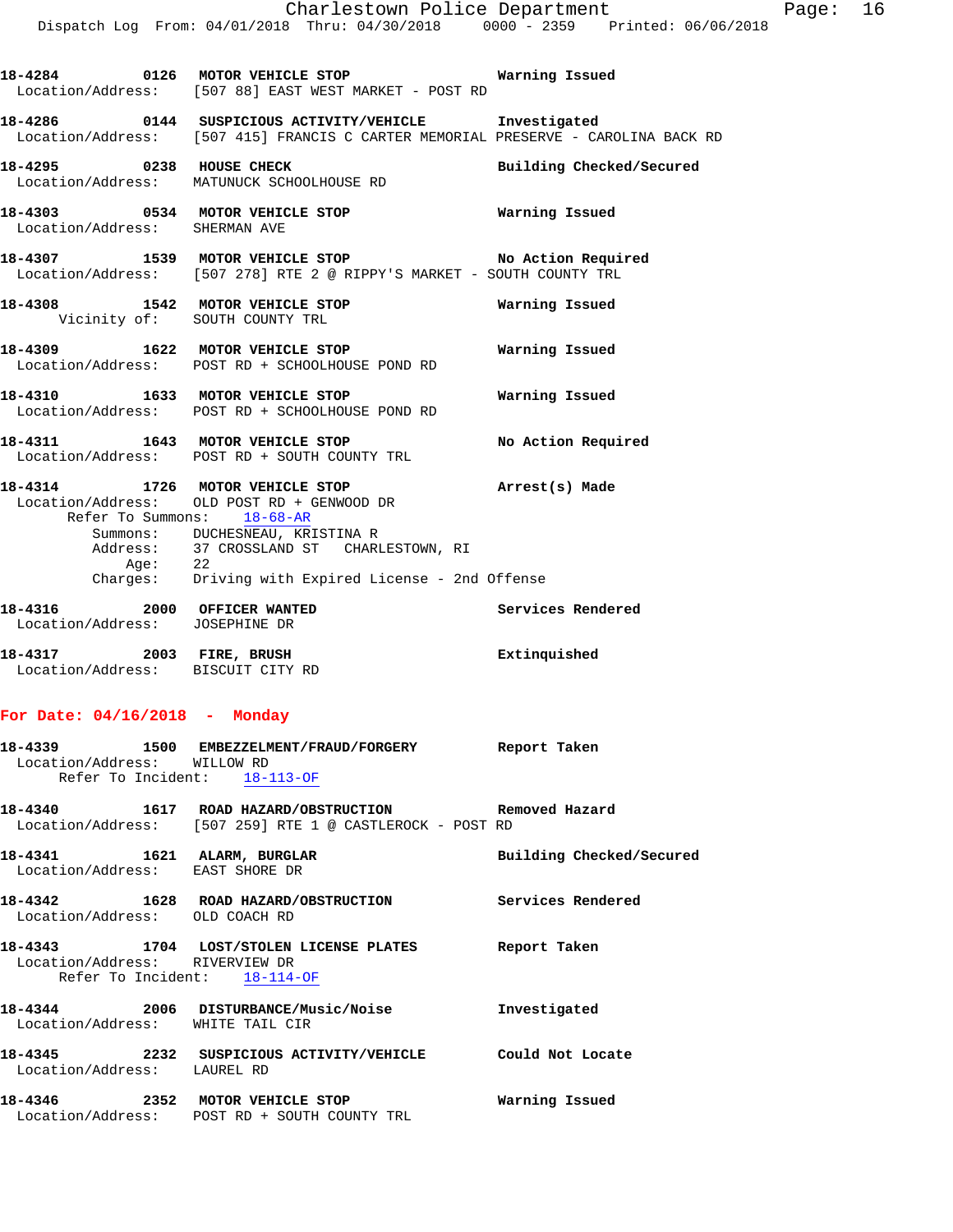## **For Date: 04/17/2018 - Tuesday**

|                             | 18-4361 0338 ALARM, FIRE<br>Location/Address: WATCHAUG LN                                                                                                                                                    | False Alarm        |
|-----------------------------|--------------------------------------------------------------------------------------------------------------------------------------------------------------------------------------------------------------|--------------------|
| Location/Address: COLONY RD | 18-4363 1111 ANIMAL COMPLAINT<br>Refer To Incident: 18-115-OF                                                                                                                                                | Investigated       |
|                             | 18-4365 1235 MOTOR VEHICLE COMPLAINT Could Not Locate<br>Location/Address: POST RD + KING'S FACTORY RD                                                                                                       |                    |
| Location/Address: LAURI DR  | 18-4366 1326 WELL BEING CHECK                                                                                                                                                                                | Services Rendered  |
|                             | 18-4367 1343 DISTURBANCE/Music/Noise Investigated<br>Location/Address: BISCUIT CITY RD                                                                                                                       |                    |
|                             | 18-4368 1547 MOTOR VEHICLE STOP<br>Location/Address: STATE GARAGE - CROSS MILLS RD                                                                                                                           | Citation Issued    |
|                             | 18-4369 1549 TRAFFIC CONTROL<br>Location/Address: WORDEN'S POND RD + SHANNOCK RD                                                                                                                             | Warning Issued     |
|                             | 1635 MOTOR VEHICLE STOP<br>Location/Address: SOUTH COUNTY TRL + CROSSLAND ST                                                                                                                                 | Warning Issued     |
|                             | 18-4371 1646 MOTOR VEHICLE STOP<br>Location/Address: POST RD                                                                                                                                                 | Warning Issued     |
| Location/Address: LAURI DR  | 18-4372 1651 MOTOR VEHICLE STOP<br>Refer To Summons: 18-69-AR<br>Summons: FLYNN, NATHAN C<br>Address: 31 LAURI DR Apt. #2B CHARLESTOWN, RI<br>Age: 34<br>Charges: Driving with Expired License - 1st Offense | Arrest(s) Made     |
|                             | 18-4373 1700 MOTOR VEHICLE STOP Services Rendered<br>Location/Address: POST RD + NARROW LN                                                                                                                   |                    |
|                             | 18-4374 1733 DISABLED MV<br>Location/Address: POST RD + KING'S FACTORY RD                                                                                                                                    | No Action Required |
|                             | 18-4377 2023 MOTOR VEHICLE STOP <b>WATER WATER</b><br>Vicinity of: [507 7] CHARLESTOWN BEACH RD + TRAYMORE ST                                                                                                |                    |
|                             | 18-4378 2041 MOTOR VEHICLE STOP No Action Required<br>Location/Address: OLD SHANNOCK RD + SAND PLAIN RD                                                                                                      |                    |
|                             | 18-4379 2045 MOTOR VEHICLE STOP Citation Issued<br>Location/Address: [507 279] RTE 2 @ CHARLESTOWN TOWN HALL - SOUTH COUNTY TRL                                                                              |                    |
|                             | 18-4380 2056 MOTOR VEHICLE STOP<br>Location/Address: POST RD + FALCONE LN                                                                                                                                    | Citation Issued    |
|                             | 18-4381 2121 MOTOR VEHICLE STOP<br>Location/Address: POST RD + EAST BEACH RD                                                                                                                                 | Warning Issued     |
|                             | 18-4382 2154 MOTOR VEHICLE STOP Warning Issued<br>Location/Address: [507 260] RTE 1 @ GENERAL STANTON - POST RD                                                                                              |                    |
|                             | 18-4384 2226 POLICE INFORMATION Ser<br>Location/Address: [507 72] CUMBERLAND FARMS - OLD POST RD                                                                                                             | Services Rendered  |
|                             |                                                                                                                                                                                                              |                    |

## **For Date: 04/18/2018 - Wednesday**

**18-4386 0031 MOTOR VEHICLE STOP Citation Issued**  Location/Address: SOUTH COUNTY TRL + EAST CHARLES ST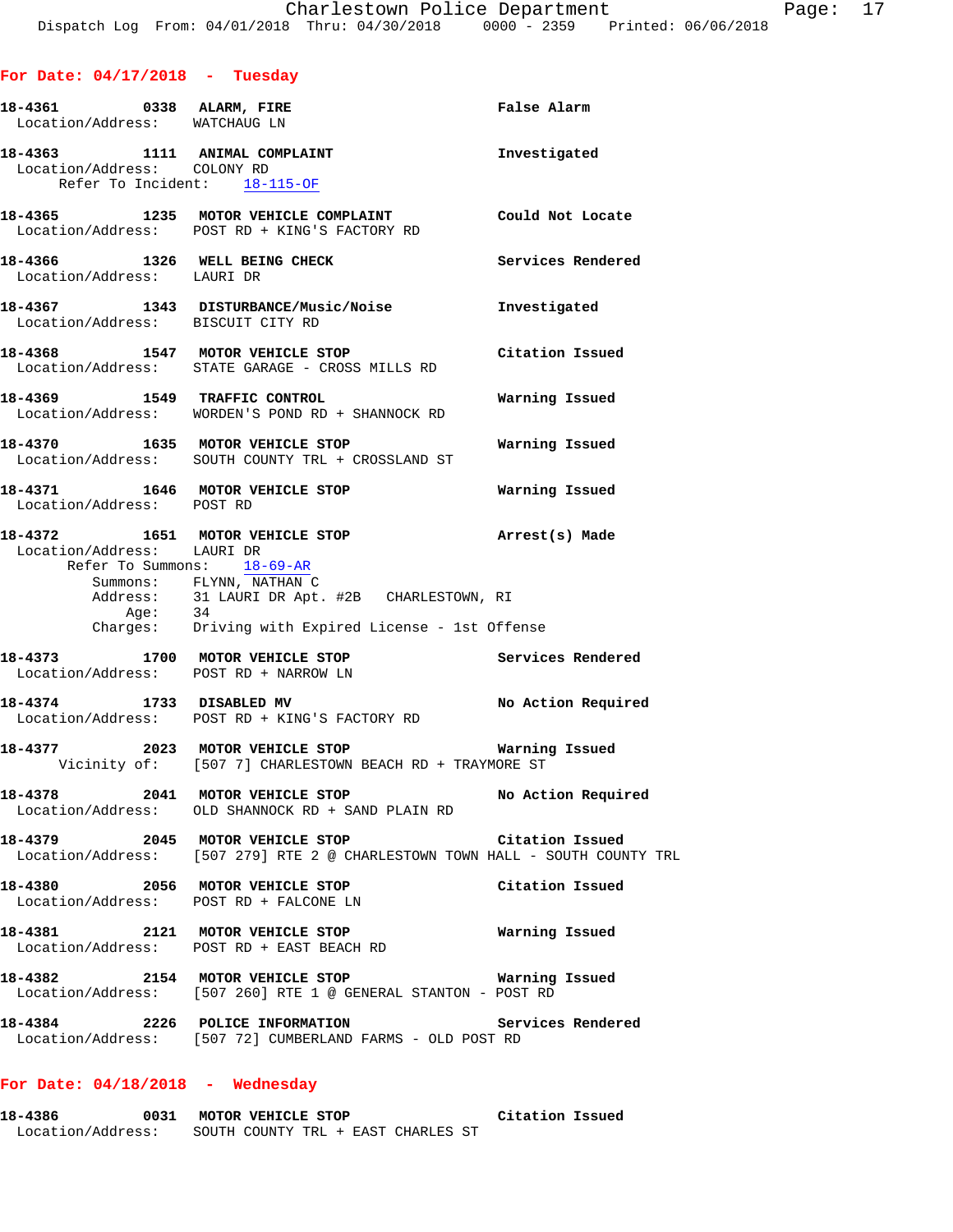**18-4387 0114 MOTOR VEHICLE STOP Citation Issued**  Location/Address: POST RD + SCHOOLHOUSE POND RD Refer To Summons: 18-70-AR Summons: IANNUCCI, WILLIAM J Address: 10 RIDGE DR NARRAGANSETT, RI Age: 61 Charges: Driving after denial, suspension or revocation of license - 2nd Offense **18-4388 0203 POLICE INFORMATION Citation Issued**  Location/Address: [507 642] CHARLESTOWN POLICE DEPARTMENT - OLD POST RD **18-4397 0452 ROAD HAZARD/OBSTRUCTION Removed Hazard**  Location/Address: [507 267] RTE 1 @ HITCHING POST - POST RD Refer To Accident: 18-48-AC **18-4398 0643 GENERAL INFORMATION Services Rendered 18-4401 0852 REGISTERED SEX OFFENDER Services Rendered**  Refer To Incident: 18-116-OF **18-4402 0920 MOTOR VEHICLE STOP Warning Issued**  Location/Address: [507 261] RTE 1 @ STATE GARAGE (MILE MARKER 9.6) - POST RD **18-4403 1116 MOTOR VEHICLE STOP Warning Issued**  Location/Address: CROSS MILLS - POST RD **18-4404 1237 MOTOR VEHICLE STOP Warning Issued**  Location/Address: POST RD + ROSS HILL RD **18-4406 1336 DISABLED MV Investigated**  Location/Address: POST RD + GENERAL STANTON LN **18-4409 1542 MOTOR VEHICLE STOP Warning Issued**  Location/Address: [507 276] RTE 2 @ RICHMOND LINE - SOUTH COUNTY TRL **18-4410 1544 ANIMAL COMPLAINT Could Not Locate**  Location/Address: DALTON ST **18-4411 1559 MOTOR VEHICLE STOP Warning Issued**  Location/Address: [507 914] MILE MARKER 6.8 - WILDFLOWER RD **18-4414 1622 WELL BEING CHECK Investigated**  Location/Address: SHANNOCK RD **18-4415 1636 MOTOR VEHICLE STOP Citation Issued**  Location/Address: [507 921] MILE MARKER 9.6 - CROSS MILLS RD **18-4416 1651 MOTOR VEHICLE STOP Citation Issued**  Location/Address: [507 921] MILE MARKER 9.6 - CROSS MILLS RD **18-4417 1655 MOTOR VEHICLE STOP Warning Issued**  Location/Address: [507 260] RTE 1 @ GENERAL STANTON - POST RD **18-4418 1658 SEX OFFENSES Services Rendered**  Location/Address: [507 642] CHARLESTOWN POLICE DEPARTMENT - OLD POST RD Refer To Incident: 18-117-OF **18-4419 1700 MOTOR VEHICLE STOP Warning Issued**  Location/Address: [507 258] RTE 1 @ SOUTH KINGSTOWN LINE (MM 11.4) - POST RD **18-4420 1706 MOTOR VEHICLE STOP Citation Issued**  Location/Address: [507 260] RTE 1 @ GENERAL STANTON - POST RD **18-4421 1716 MOTOR VEHICLE STOP Warning Issued**  Location/Address: [507 258] RTE 1 @ SOUTH KINGSTOWN LINE (MM 11.4) - POST RD **18-4422 1734 MOTOR VEHICLE STOP Citation Issued**  Location/Address: SOUTH COUNTY TRL + MAPLE LAKE FARM RD

**18-4423 1735 MOTOR VEHICLE STOP Citation Issued**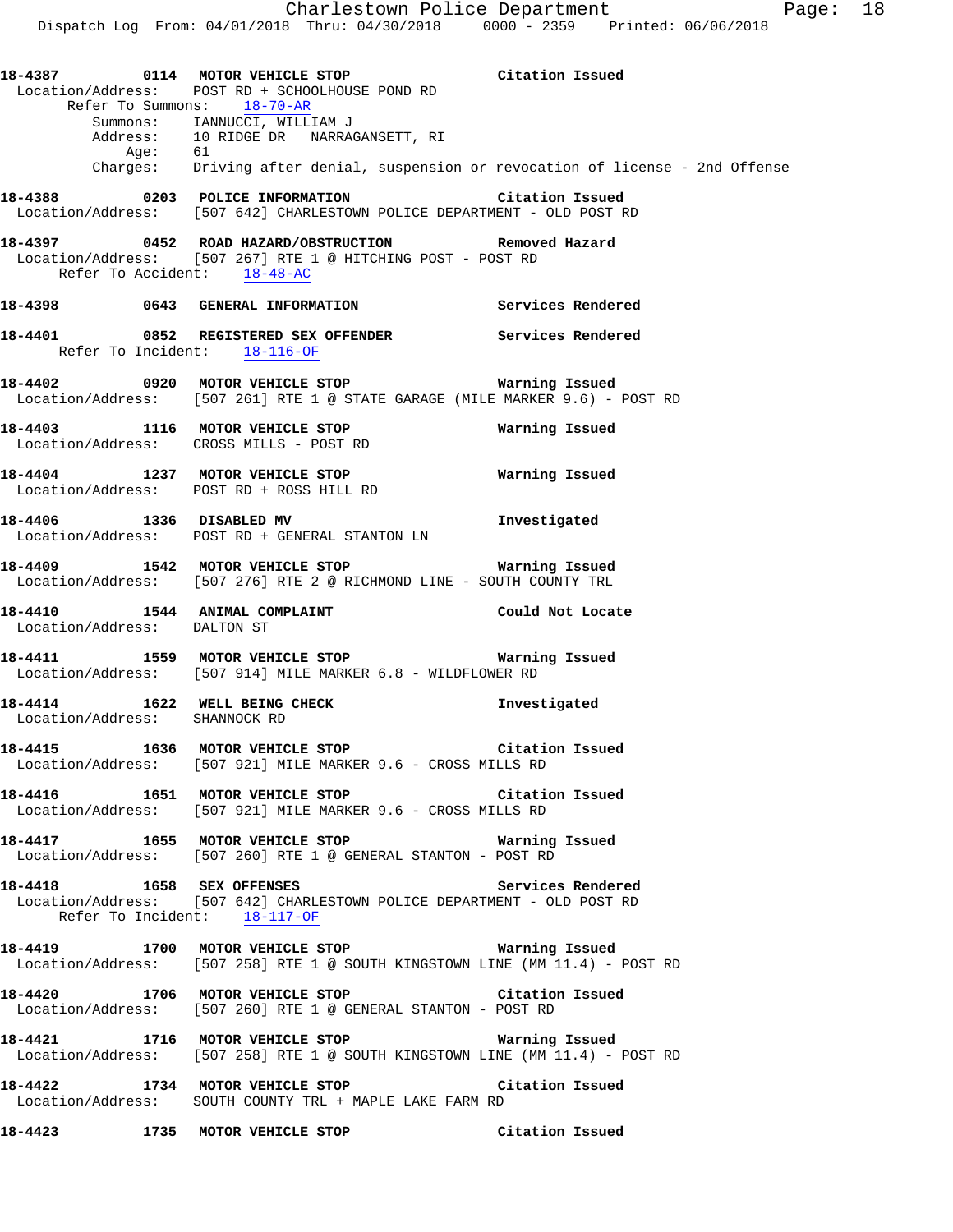Location/Address: [507 100] RTE 1 @ FIORES (MILE MARKER 8.0) - POST RD

- **18-4424 1807 MOTOR VEHICLE STOP Warning Issued**  Vicinity of: ROSS HILL RD
- **18-4425 1834 MOTOR VEHICLE STOP Warning Issued**  Location/Address: RICHMOND LINE - KING'S FACTORY RD
- **18-4426 1846 MOTOR VEHICLE STOP Warning Issued**  Location/Address: BUCKEYE BROOK RD + SHUMANKANUC HILL RD
- **18-4427 1851 MOTOR VEHICLE STOP Warning Issued**  Location/Address: KING'S FACTORY RD + INDIAN CEDAR DR
- **18-4428 1903 MOTOR VEHICLE STOP Citation Issued**  Location/Address: [507 266] RTE 1 @ WILLOWS - POST RD
- **18-4429 1919 MOTOR VEHICLE STOP Citation Issued**  Location/Address: POST RD + MEADOW LN
- **18-4431 1935 ASSIST OTHER TOWN DEPT Services Rendered**  Location/Address: [507 1] CHARLESTOWN TOWN HALL - SOUTH COUNTY TRL
- **18-4432 1937 MOTOR VEHICLE STOP Citation Issued**  Location/Address: [507 100] RTE 1 @ FIORES (MILE MARKER 8.0) - POST RD
- **18-4433 2123 ASSIST OTHER AGENCY Services Rendered**  Location/Address: [507 1] CHARLESTOWN TOWN HALL - SOUTH COUNTY TRL

#### **For Date: 04/19/2018 - Thursday**

|                                | 18-4434 0041 POLICE INFORMATION Services Rendered<br>Location/Address: [507 642] CHARLESTOWN POLICE DEPARTMENT - OLD POST RD                                                                                                                                                                          |                |
|--------------------------------|-------------------------------------------------------------------------------------------------------------------------------------------------------------------------------------------------------------------------------------------------------------------------------------------------------|----------------|
|                                | 18-4445 0203 SUSPICIOUS ACTIVITY/VEHICLE Investigated<br>Location/Address: [507 72] CUMBERLAND FARMS - OLD POST RD                                                                                                                                                                                    |                |
|                                | 18-4446 			 0220 ASSIST OTHER POLICE DEPT 			 Could Not Locate<br>Location/Address: [507 275] RTE 1 @ WESTERLY LINE - POST RD                                                                                                                                                                         |                |
|                                | 18-4447  0417  SUSPICIOUS ACTIVITY/VEHICLE  Investigated<br>Location/Address: [507 20] NINIGRET PARK - PARK LN                                                                                                                                                                                        |                |
|                                | 18-4448 0717 MOTOR VEHICLE STOP <b>Matricular Manual</b><br>Location/Address: POST RD + GENERAL STANTON LN                                                                                                                                                                                            |                |
| Location/Address: CROSSLAND ST | 18-4449 0730 MOTOR VEHICLE STOP                                                                                                                                                                                                                                                                       | Warning Issued |
|                                | 18-4450 0739 MOTOR VEHICLE STOP Citation Issued<br>Location/Address: [507 260] RTE 1 @ GENERAL STANTON - POST RD                                                                                                                                                                                      |                |
|                                | 18-4451    0754    MOTOR VEHICLE STOP    Varning Issued<br>Location/Address: POST RD + GENERAL STANTON LN                                                                                                                                                                                             |                |
|                                | 18-4452 0828 MOTOR VEHICLE STOP (Arrest(s) Made<br>Location/Address: [507 279] RTE 2 @ CHARLESTOWN TOWN HALL - SOUTH COUNTY TRL<br>Refer To Summons: 18-71-AR<br>Summons: QUILLEN, EMILY M<br>Address: 417 ANGELL ST PROVIDENCE, RI<br>Age: 41<br>Charges: Driving with Expired License - 1st Offense |                |
|                                | 18-4453 0906 SUSPICIOUS ACTIVITY/VEHICLE Investigated<br>Location/Address: OCEAN RIDGE BOAT LAUNCH - RAM ISLAND RD                                                                                                                                                                                    |                |
|                                | 18-4456 1122 MOTOR VEHICLE STOP (Arrest(s) Made<br>Location/Address: SOUTH COUNTY TRL + CLARKIN POND RD<br>Refer To Summons: 18-72-AR<br>Summons: CAMPANALE, DOMENIC M                                                                                                                                |                |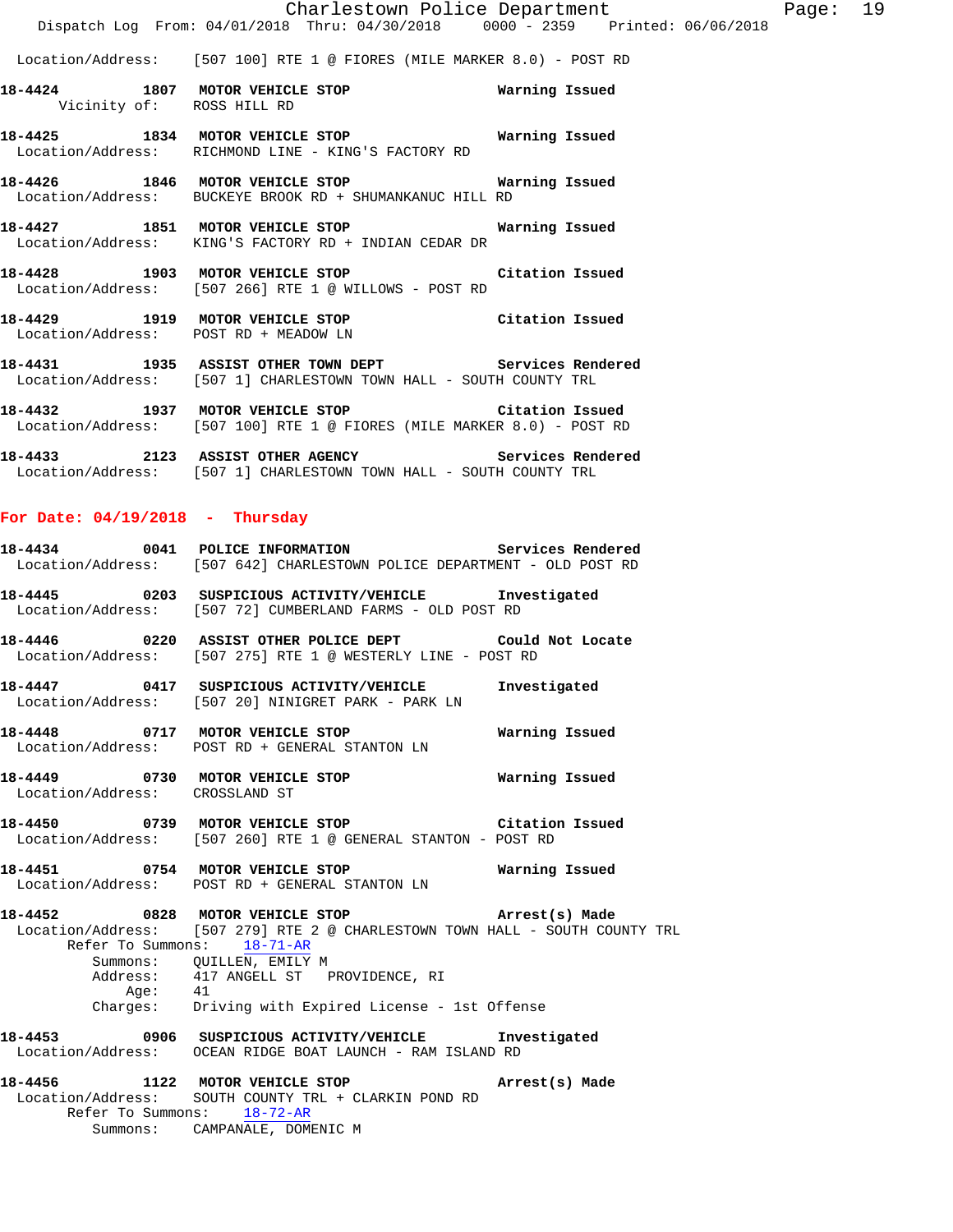|         |                                                                                                                       | Charlestown Police Department | Page: 20 |  |
|---------|-----------------------------------------------------------------------------------------------------------------------|-------------------------------|----------|--|
|         | Dispatch Log From: 04/01/2018 Thru: 04/30/2018 0000 - 2359 Printed: 06/06/2018                                        |                               |          |  |
| Aqe: 23 | Address: 119 DAYTONA AVE NARRAGANSETT, RI                                                                             |                               |          |  |
|         | Charges: Driving with Expired License - 1st Offense                                                                   |                               |          |  |
|         | 18-4457 1207 MOTOR VEHICLE STOP 6 Warning Issued<br>Location/Address: POST RD + TAMANACO DR                           |                               |          |  |
|         | 18-4458 1348 MOTOR VEHICLE STOP Citation Issued<br>Location/Address: POST RD + ROSS HILL RD                           |                               |          |  |
|         | 18-4459 1413 MOTOR VEHICLE STOP Citation Issued<br>Vicinity of: [507 228] PHIL & ANN'S SUNSET MOTEL - OLD POST RD     |                               |          |  |
|         | 18-4461 1552 MOTOR VEHICLE STOP Citation Issued<br>Location/Address: [507 260] RTE 1 @ GENERAL STANTON - POST RD      |                               |          |  |
|         | 18-4462 1728 MOTOR VEHICLE STOP Citation Issued<br>Vicinity of: KING'S FACTORY RD                                     |                               |          |  |
|         | 18-4464 1756 ALARM, BURGLAR Building Checked/Secured<br>Location/Address: [507 417] STARRETT DR                       |                               |          |  |
|         | 18-4466 1904 MOTOR VEHICLE STOP Citation Issued<br>Location/Address: [507 362] SOUTH COUNTY TRL + SHANNOCK RD         |                               |          |  |
|         | 18-4468 1940 MOTOR VEHICLE STOP Citation Issued<br>Location/Address: SHANNOCK RD + CEDAR MEADOWS RD                   |                               |          |  |
|         | 18-4469 2025 MOTOR VEHICLE STOP Threstigated<br>Location/Address: [507 278] RTE 2 @ RIPPY'S MARKET - SOUTH COUNTY TRL |                               |          |  |
|         | 18-4471 2326 MOTOR VEHICLE STOP 6 Warning Issued                                                                      |                               |          |  |

# **For Date: 04/20/2018 - Friday**

Location/Address: POST RD + SOUTH COUNTY TRL

|                                                             | 18-4473 0013 MOTOR VEHICLE STOP<br>Location/Address: POST RD + GENERAL STANTON LN                                                                         | No Action Required       |
|-------------------------------------------------------------|-----------------------------------------------------------------------------------------------------------------------------------------------------------|--------------------------|
|                                                             | 18-4491          0128          MOTOR VEHICLE STOP                             Warning Issued<br>Location/Address: SOUTH COUNTY TRL + WIITALA DR           |                          |
| 18-4492 0133 HOUSE CHECK<br>Location/Address: SHIRLEY DR    |                                                                                                                                                           | No Action Required       |
| 18-4494 0142 HOUSE CHECK<br>Location/Address: SEA VIEW DR   |                                                                                                                                                           | No Action Required       |
|                                                             | 18-4495 		 0152 MOTOR VEHICLE STOP 		 Citation Issued<br>Location/Address: SOUTH COUNTY TRL + NEW BISCUIT CITY RD                                         |                          |
| Location/Address: SHEILA DR<br>Refer To Incident: 18-118-OF | 18-4502 0906 LOST/STOLEN LICENSE PLATES Report Taken                                                                                                      |                          |
| 18-4503 0918 DISABLED MV<br>Location/Address: FALCONE LN    |                                                                                                                                                           | <b>Services Rendered</b> |
|                                                             | 18-4504 0928 MOTOR VEHICLE STOP<br>Location/Address: POST RD + CROSS MILLS RD                                                                             | Warning Issued           |
|                                                             | 18-4505 1005 MOTOR VEHICLE STOP<br>Location/Address: POST RD + PROSSER TRL                                                                                | Warning Issued           |
|                                                             | 18-4506 1031 MOTOR VEHICLE STOP<br>Location/Address: POST RD + FALCONE LN                                                                                 | Warning Issued           |
|                                                             | 18-4507 1145 MOTOR VEHICLE STOP <b>Arrest(s)</b> Made<br>Location/Address: [507 865] ARNOLD FAMILY CABIN - KING'S FACTORY RD<br>Refer To Arrest: 18-73-AR |                          |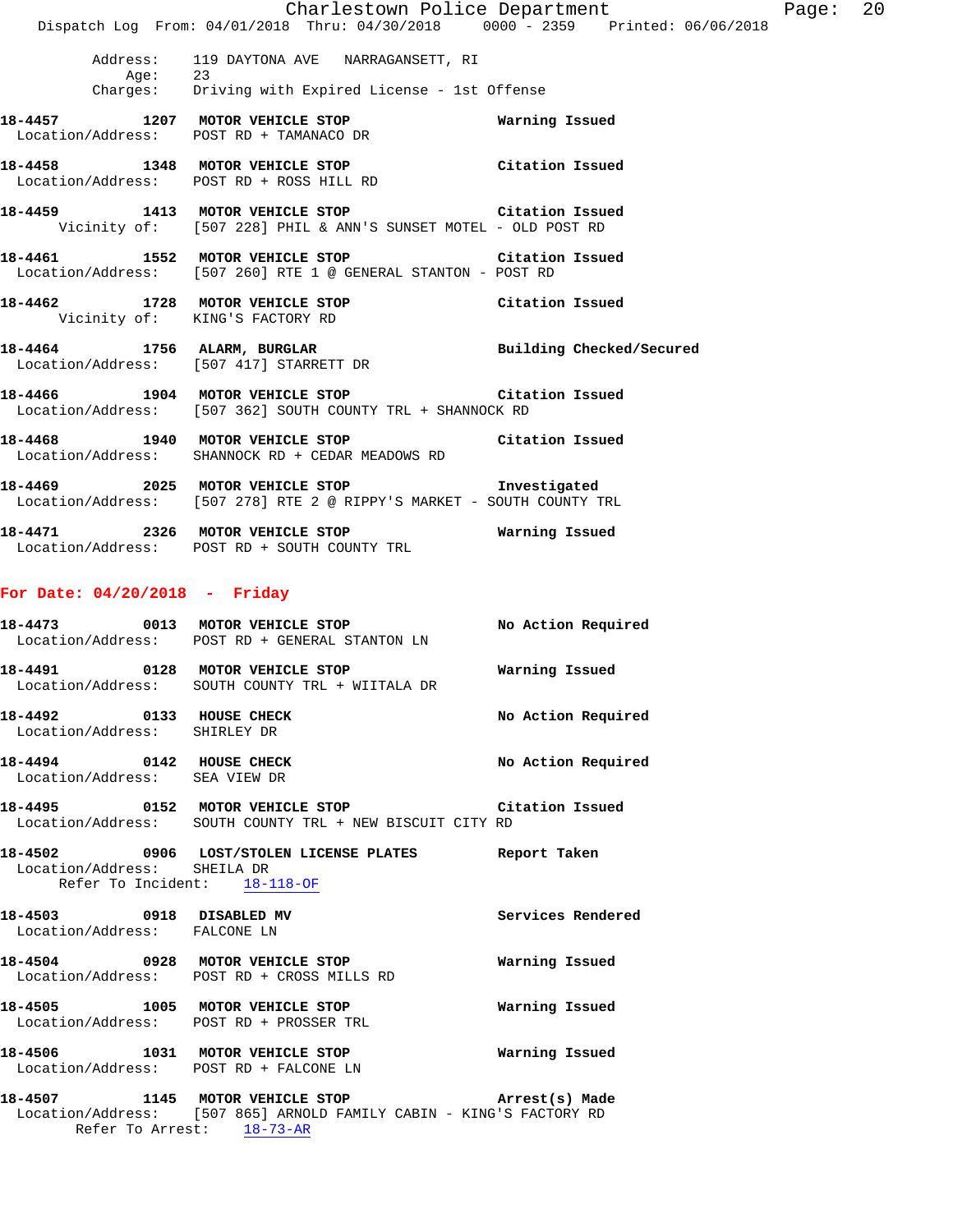Charlestown Police Department Fage: 21 Dispatch Log From: 04/01/2018 Thru: 04/30/2018 0000 - 2359 Printed: 06/06/2018 Arrest: DUMAS, ASHLEY M Address: 16 DAYTON ST WESTERLY, RI Age: 27 Charges: BENCH WARRANT ISSUED FROM 4TH DISTRICT COURT **18-4508 1227 TRANSPORT Services Rendered**  Location: 4TH DISTRICT COURT **18-4510 1334 OFFICER WANTED Services Rendered**  Location/Address: KLONDIKE RD **18-4513 1523 MOTOR VEHICLE STOP Citation Issued**  Location/Address: [507 261] RTE 1 @ STATE GARAGE (MILE MARKER 9.6) - POST RD **18-4514 1542 POLICE INFORMATION Investigated**  Location/Address: [507 667] HILLTOP DR **18-4515 1543 MOTOR VEHICLE STOP Citation Issued**  Location/Address: [507 269] RTE 1 @ DRIVING RANGE - POST RD **18-4516 1552 MOTOR VEHICLE STOP Warning Issued**  Location/Address: [507 275] RTE 1 @ WESTERLY LINE - POST RD **18-4517 1630 MOTOR VEHICLE STOP Warning Issued**  Location/Address: [507 266] RTE 1 @ WILLOWS - POST RD **18-4518 1637 MOTOR VEHICLE STOP Citation Issued**  Location/Address: [507 909] MILE MARKER 5.2 - WEST BEACH RD **18-4519 1639 MOTOR VEHICLE STOP No Action Required**  Location/Address: [507 283] RTE 2 @ GIFT BARN - SOUTH COUNTY TRL **18-4520 1650 MOTOR VEHICLE STOP Arrest(s) Made**  Location/Address: POST RD + KING'S FACTORY RD Refer To Summons: 18-74-AR Summons: RICHARDSON, JOSHUAH A Address: 92 LEWIS LN WAKEFIELD, RI Age: 26 Charges: Driving after denial, suspension or revocation of license - 1st Offense **18-4521 1654 MOTOR VEHICLE STOP Warning Issued**  Location/Address: [507 100] RTE 1 @ FIORES (MILE MARKER 8.0) - POST RD **18-4522 1702 ANIMAL COMPLAINT Unfounded**  Location/Address: [507 248] HENRY'S FRUIT STAND - OLD POST RD **18-4523 1711 ASSIST OTHER AGENCY Services Rendered**  Location/Address: [507 642] CHARLESTOWN POLICE DEPARTMENT - OLD POST RD 18-4524 1748 ANIMAL COMPLAINT **Services Rendered**  Location/Address: BISCUIT CITY RD **18-4525 1800 MOTOR VEHICLE STOP Warning Issued**  Location/Address: [507 914] MILE MARKER 6.8 - WILDFLOWER RD **18-4526 1806 MOTOR VEHICLE STOP Warning Issued**  Location/Address: [507 914] MILE MARKER 6.8 - WILDFLOWER RD **18-4529 1900 CIVIL MATTER Taken/Refered to Other A**  Location/Address: [507 642] CHARLESTOWN POLICE DEPARTMENT - OLD POST RD **18-4530 2044 MOTOR VEHICLE STOP Warning Issued**  Location/Address: [507 275] RTE 1 @ WESTERLY LINE - POST RD **18-4533 2109 BURGLARY (Attempted B&E) Unfounded**  Location/Address: OLD SHANNOCK RD **18-4534 2112 FIRE, OTHER 18-4534 Extinquished**<br>
Location/Address: HIGHLAND RD + ATLANTIC AVE Location/Address: HIGHLAND RD + ATLANTIC AVE **18-4535 2124 MVA - Minor Investigated**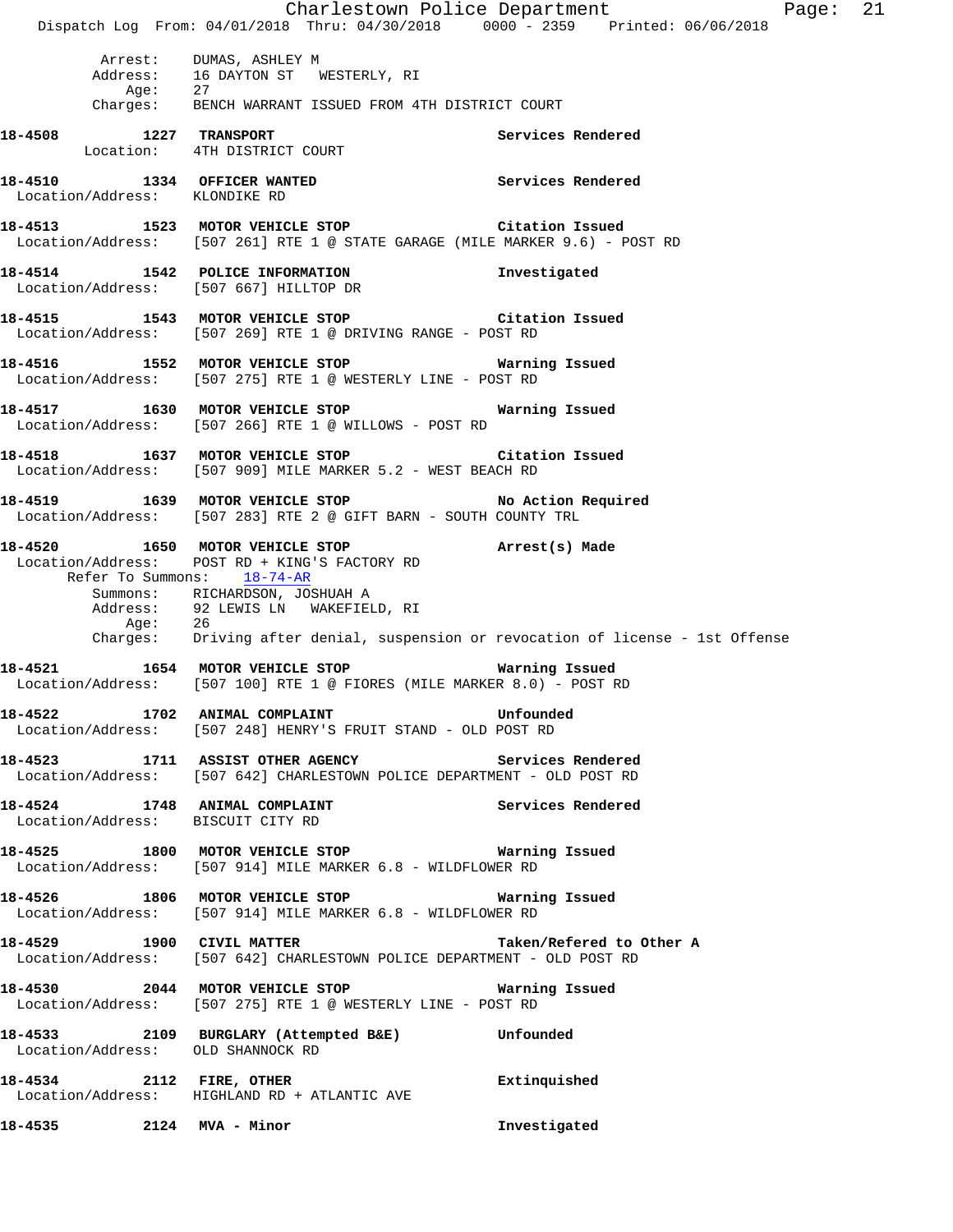|         |         |                                                                                                         |                                                                                              | Charlestown Police Department                                                                                                                                                                                  | Page: | 22 |
|---------|---------|---------------------------------------------------------------------------------------------------------|----------------------------------------------------------------------------------------------|----------------------------------------------------------------------------------------------------------------------------------------------------------------------------------------------------------------|-------|----|
|         |         |                                                                                                         |                                                                                              | Dispatch Log From: 04/01/2018 Thru: 04/30/2018 0000 - 2359 Printed: 06/06/2018                                                                                                                                 |       |    |
|         |         |                                                                                                         |                                                                                              | Location/Address: [507 247] HUNGRY HAVEN RESTAURANT - SOUTH COUNTY TRL                                                                                                                                         |       |    |
| 18-4536 |         |                                                                                                         | 2142 MOTOR VEHICLE STOP<br>Location/Address: [507 100] RTE 1 @ FIORES - POST RD              | Warning Issued                                                                                                                                                                                                 |       |    |
|         |         | For Date: $04/21/2018$ - Saturday                                                                       |                                                                                              |                                                                                                                                                                                                                |       |    |
|         |         | 18-4537 0117 OFFICER WANTED<br>Location/Address: KING'S FACTORY RD<br>Refer To Incident: 18-119-OF      |                                                                                              | Investigated                                                                                                                                                                                                   |       |    |
|         |         | 18-4542 0211 MOTOR VEHICLE STOP<br>Location/Address: SOUTH COUNTY TRL + BOTKA DR                        |                                                                                              | Citation Issued                                                                                                                                                                                                |       |    |
|         |         | 18-4547 0250 MVA - Minor<br>Location/Address: POST RD + SOUTH COUNTY TRL<br>Refer To Accident: 18-49-AC |                                                                                              | Investigated                                                                                                                                                                                                   |       |    |
|         |         | Refer To Arrest: 18-75-AR<br>Arrest: AKINKUOWO, MARCUS J                                                | Location/Address: SOUTH COUNTY TRL + NARROW LN<br>Address: 50 PIERCE ST Apt. #2 WESTERLY, RI | 18-4548 0324 SUSPICIOUS ACTIVITY/VEHICLE Arrest(s) Made                                                                                                                                                        |       |    |
|         |         |                                                                                                         | Age: 35<br>Charges: BENCH WARRANT ISSUED FROM 4TH DISTRICT COURT                             |                                                                                                                                                                                                                |       |    |
|         |         | 18-4549 0738 MOTOR VEHICLE STOP<br>Location/Address: POST RD + WILDFLOWER RD                            |                                                                                              | Warning Issued                                                                                                                                                                                                 |       |    |
|         |         |                                                                                                         | 18-4550 0746 MOTOR VEHICLE STOP<br>Location/Address: [507 266] RTE 1 @ WILLOWS - POST RD     | Warning Issued                                                                                                                                                                                                 |       |    |
|         | Age:    | Refer To Summons: 18-76-AR<br>Summons: BISHOP, CHRISTINA L<br>35                                        | 18-4551 0827 MOTOR VEHICLE STOP<br>Address: 23 NEWTON AVE Apt. #2 WESTERLY, RI               | Arrest(s) Made<br>Location/Address: [507 261] RTE 1 @ STATE GARAGE (MILE MARKER 9.6) - POST RD<br>Charges: Driving after denial, suspension or revocation of license - 2nd Offense                             |       |    |
| 18-4552 |         | 1010 MOTOR VEHICLE STOP                                                                                 |                                                                                              | Citation Issued<br>Vicinity of: [507 642] CHARLESTOWN POLICE DEPARTMENT - OLD POST RD                                                                                                                          |       |    |
|         |         | Location/Address: OLD COACH RD<br>Refer To Incident: $18-120-OF$                                        |                                                                                              | 18-4553 1016 EMBEZZELMENT/FRAUD/FORGERY Report Taken                                                                                                                                                           |       |    |
|         |         | 18-4555 1133 ASSIST CITIZEN<br>Location/Address: NIANTIC HWY<br>Refer To Incident: 18-121-OF            |                                                                                              | Report Taken                                                                                                                                                                                                   |       |    |
|         |         | Location/Address: SAND PLAIN RD<br>Refer To Incident: 18-125-OF                                         |                                                                                              | 18-4556 1136 SUSPICIOUS ACTIVITY/VEHICLE Investigated                                                                                                                                                          |       |    |
|         |         | 18-4557 1204 ASSIST CITIZEN                                                                             |                                                                                              | Services Rendered<br>Location/Address: [507 642] CHARLESTOWN POLICE DEPARTMENT - OLD POST RD                                                                                                                   |       |    |
|         | Age: 21 | Refer To Summons: 18-77-AR<br>Summons: KENNEDY, ERICK J                                                 | Address: 82 BEACH PLUM RD NARRAGANSETT, RI                                                   | 18-4560 1541 MOTOR VEHICLE STOP <b>Arrest(s)</b> Made<br>Location/Address: [507 46] WASHINGTON TRUST COMPANY - OLD POST RD<br>Charges: Driving after denial, suspension or revocation of license - 1st Offense |       |    |
| 18-4563 |         | 1633 MOTOR VEHICLE STOP                                                                                 |                                                                                              | Warning Issued<br>Location/Address: [507 100] RTE 1 @ FIORES (MILE MARKER 8.0) - POST RD                                                                                                                       |       |    |
|         |         |                                                                                                         |                                                                                              | Warning Issued                                                                                                                                                                                                 |       |    |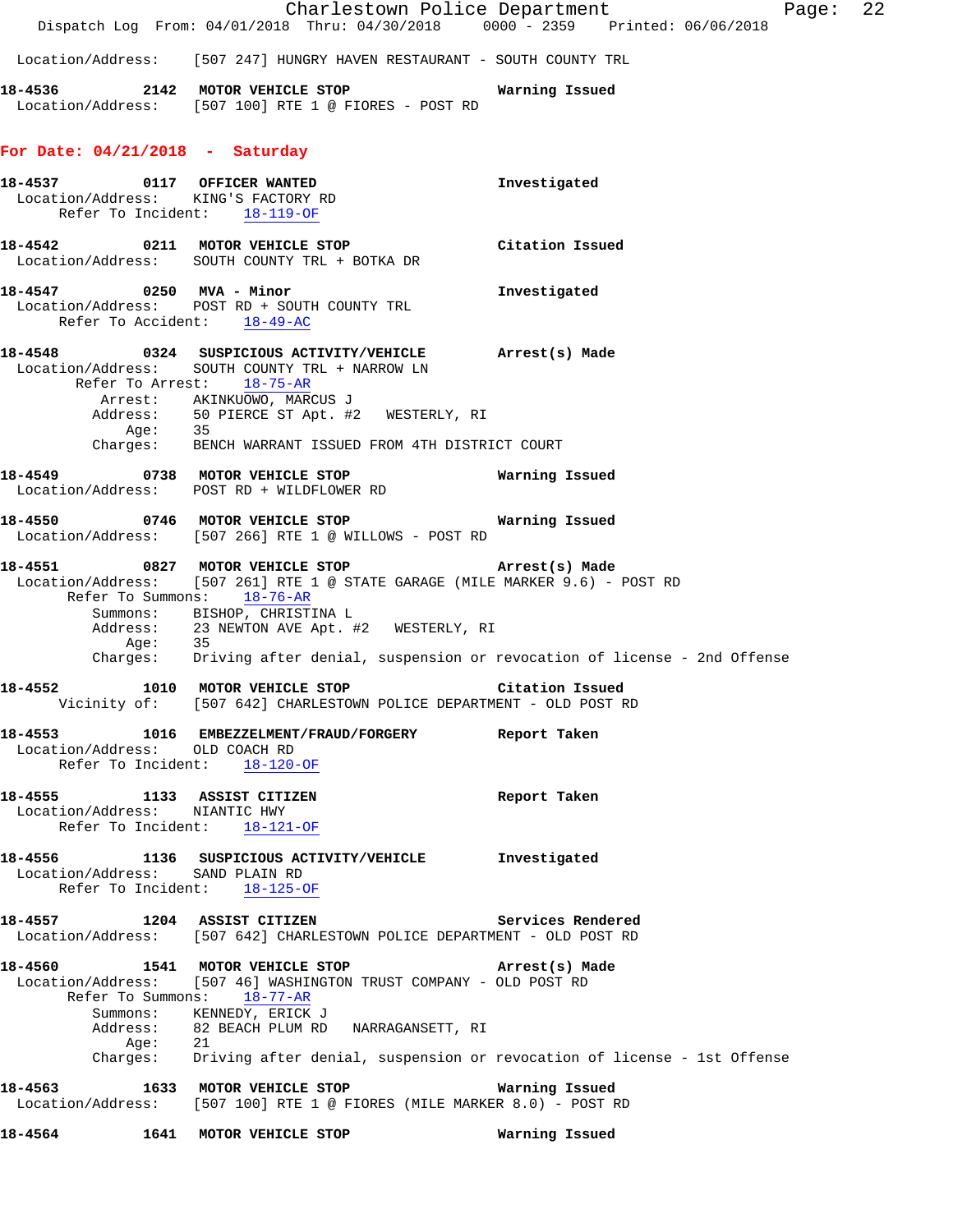Location/Address: [507 910] MILE MARKER 5.6 - EAST BEACH RD **18-4568 1732 ANIMAL COMPLAINT Services Rendered** 

**18-4571 2148 MOTOR VEHICLE COMPLAINT Could Not Locate**  Location/Address: [507 258] RTE 1 @ SOUTH KINGSTOWN LINE (MM 11.4) - POST RD

### **For Date: 04/22/2018 - Sunday**

Location/Address: [507 434] DEEPWOODS DR

| 18-4572 0037 MVA - Minor                                       |      | Location/Address: [507 773] KING'S FACTORY RD                                                                              | Investigated    |
|----------------------------------------------------------------|------|----------------------------------------------------------------------------------------------------------------------------|-----------------|
|                                                                |      | Refer To Accident: 18-50-AC                                                                                                |                 |
|                                                                |      | 18-4573 0046 MOTOR VEHICLE STOP Citation Issued<br>Location/Address: SOUTH COUNTY TRL + LAURI DR                           |                 |
|                                                                |      | 18-4577 0129 SUSPICIOUS ACTIVITY/VEHICLE Investigated<br>Location/Address: NARROW LN                                       |                 |
|                                                                |      | 18-4578 0149 OFFICER WANTED<br>Location/Address: OLD COACH RD + NARROW LN                                                  | Investigated    |
|                                                                |      |                                                                                                                            |                 |
|                                                                |      | 18-4591 0640 MOTOR VEHICLE STOP Citation Issued<br>Location/Address: POST RD + GENERAL STANTON LN                          |                 |
|                                                                |      | 18-4592 0728 MOTOR VEHICLE STOP<br>Location/Address: POST RD + GENERAL STANTON LN                                          | Citation Issued |
|                                                                |      | 18-4593 0739 MOTOR VEHICLE STOP 6 Warning Issued<br>Location/Address: POST RD + SCHOOLHOUSE POND RD                        |                 |
|                                                                |      | 18-4594 0748 MOTOR VEHICLE STOP 6 Warning Issued<br>Location/Address: [507 100] RTE 1 @ FIORES (MILE MARKER 8.0) - POST RD |                 |
|                                                                |      | Location/Address: [507 278] RTE 2 @ RIPPY'S MARKET - SOUTH COUNTY TRL                                                      |                 |
|                                                                |      | Location/Address: SOUTH COUNTY TRL                                                                                         |                 |
|                                                                |      | 18-4597 0913 MOTOR VEHICLE STOP Warning Issued<br>Location/Address: SOUTH COUNTY TRL + MAPLE LAKE FARM RD                  |                 |
|                                                                |      | Location/Address: SHANNOCK RD + WORDEN'S POND RD                                                                           |                 |
|                                                                |      | 18-4599 1115 OFFICER WANTED 118-4599 Investigated<br>Location/Address: [507 875] NINIGRET PARK - DOG PARK - PARK LN        |                 |
|                                                                |      | Location/Address: [507 100] RTE 1 @ FIORES (MILE MARKER 8.0) - POST RD                                                     |                 |
| 18-4601<br>Location/Address: OLD POST RD<br>Refer To Incident: |      | 1304 LARCENY<br>$18 - 122 - OF$                                                                                            | Investigated    |
| 18-4602<br>Location/Address: JOHNSON LN                        |      | 1328 FOLLOW-UP INVESTIGATION                                                                                               | Investigated    |
| 18-4604                                                        | 1605 | MOTOR VEHICLE STOP                                                                                                         | Warning Issued  |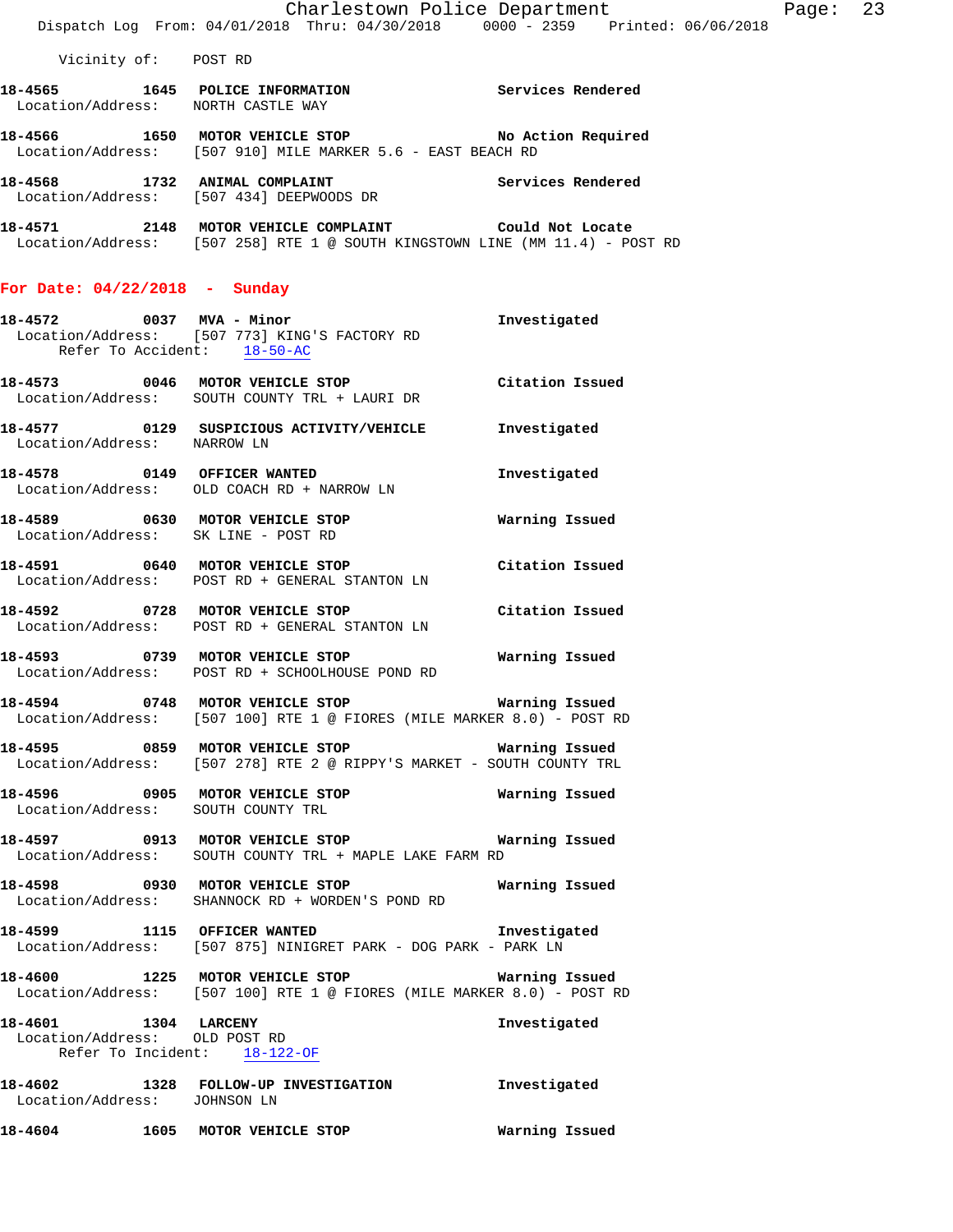|                                 | Charlestown Police Department                                                                                                           |              |
|---------------------------------|-----------------------------------------------------------------------------------------------------------------------------------------|--------------|
|                                 | Dispatch Log From: 04/01/2018 Thru: 04/30/2018 0000 - 2359 Printed: 06/06/2018                                                          |              |
|                                 | Location/Address: POST RD + LAKESIDE DR                                                                                                 |              |
|                                 | 18-4605 1627 MOTOR VEHICLE STOP 6 Warning Issued<br>Location/Address: [507 276] RTE 2 @ RICHMOND LINE - SOUTH COUNTY TRL                |              |
|                                 | 18-4606 1638 MOTOR VEHICLE STOP Citation Issued<br>Location/Address: [507 276] RTE 2 @ RICHMOND LINE - SOUTH COUNTY TRL                 |              |
|                                 | 18-4608 1657 MOTOR VEHICLE STOP Citation Issued<br>Location/Address: POST RD + LAKESIDE DR                                              |              |
|                                 | 18-4611 1730 FIRE, OTHER 2008 Services Rendered<br>Location/Address: [507 435] SOUTH SHORE MENTAL HEALTH CHARLESTOWN HOUS - OLD POST RD |              |
|                                 | 18-4612 1813 MOTOR VEHICLE STOP 6 Warning Issued<br>Location/Address: POST RD + ROSS HILL RD                                            |              |
|                                 | 18-4614 1929 MOTOR VEHICLE STOP 6 Warning Issued<br>Location/Address: ROSS HILL RD + POST RD                                            |              |
|                                 | Location/Address: [507 258] RTE 1 @ SOUTH KINGSTOWN LINE (MM 11.4) - POST RD                                                            |              |
| Location/Address: CROSSPATCH RD | 18-4616 2227 FIRE, OTHER                                                                                                                | Investigated |

**18-4617 2235 MVA - Minor Report Taken**  Location/Address: [507 543] GROUP HOME STATE OF RHODE ISLAND - PASTURE LN Refer To Accident: 18-51-AC

#### **For Date: 04/23/2018 - Monday**

- **18-4618 0134 POLICE INFORMATION Services Rendered**  Location/Address: [507 642] CHARLESTOWN POLICE DEPARTMENT - OLD POST RD
- **18-4631 1029 MOTOR VEHICLE STOP Warning Issued**  Location/Address: [507 261] RTE 1 @ STATE GARAGE (MILE MARKER 9.6) - POST RD
- **18-4633 1255 TRAFFIC CONTROL No Action Required**  Location/Address: WEST BEACH RD + SEA BREEZE AVE
- **18-4636 1519 FIRE, BRUSH Investigated**  Location/Address: BURDICKVILLE RD Refer To Incident: 18-123-OF
- 18-4637 1609 FIRE, OTHER **Investigated** Location/Address: SOUTH COUNTY TRL + SHANNOCK RD
- **18-4638 1637 MOTOR VEHICLE STOP No Action Required**  Location/Address: [507 795] SAND PLAIN RD
- **18-4639 1642 MOTOR VEHICLE STOP Citation Issued**  Location/Address: POST RD + KING'S FACTORY RD
- **18-4640 1652 MOTOR VEHICLE STOP Warning Issued**  Location/Address: [507 100] RTE 1 @ FIORES - POST RD
- **18-4641 1718 MOTOR VEHICLE STOP Warning Issued**  Location/Address: POST RD + LAKESIDE DR
- **18-4642 1754 MOTOR VEHICLE STOP Warning Issued**  Location/Address: POST RD + KING'S FACTORY RD
- **18-4643 1758 ASSAULT Transported to Hospital**  Location/Address: [507 901] GROUP HOME (BY WHIPPLE DRIVE) - SOUTH COUNTY TRL

**18-4644 1829 POLICE INFORMATION Services Rendered**  Location/Address: BISCUIT CITY RD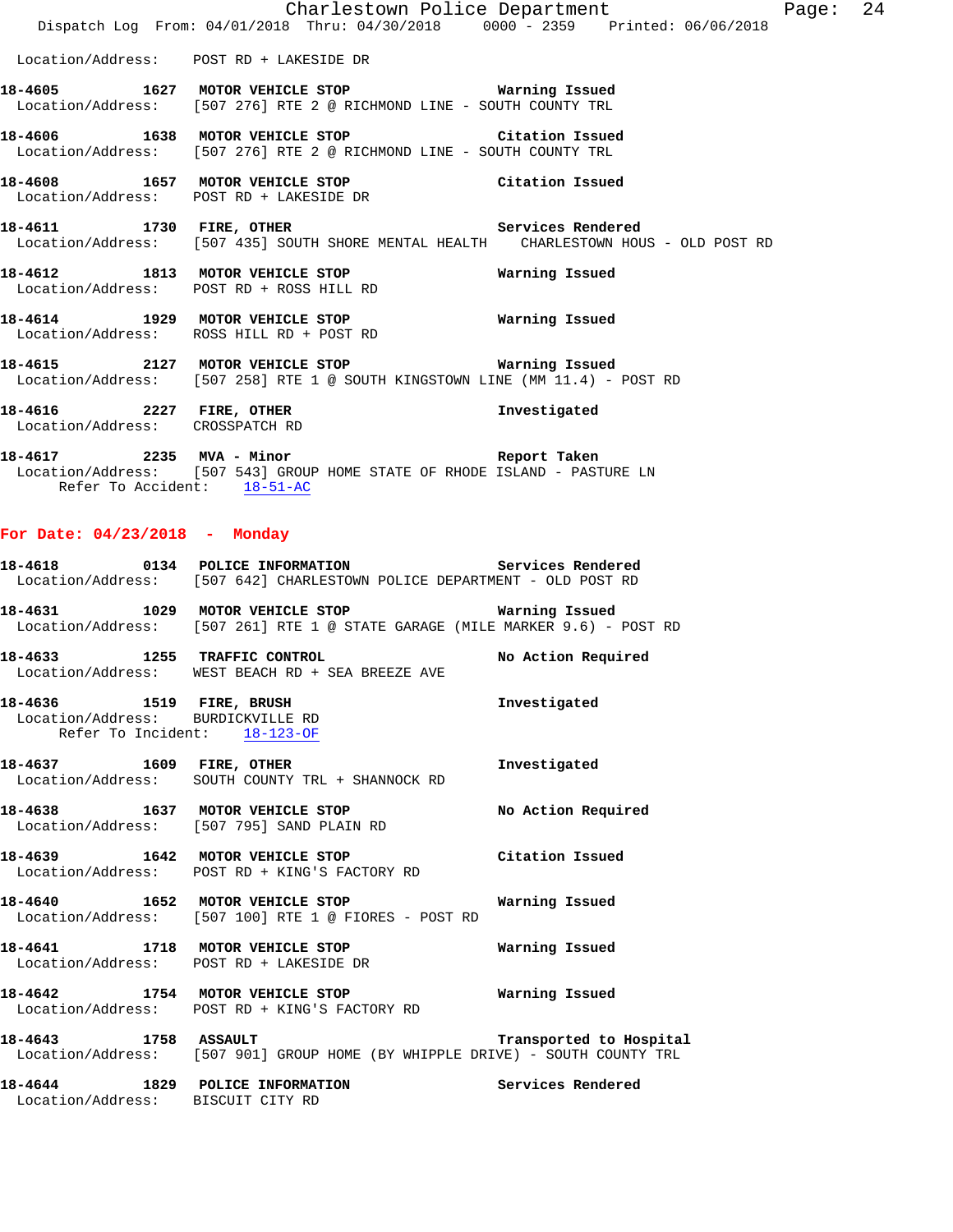## **For Date: 04/24/2018 - Tuesday**

|                                                            | 18-4648 0125 MOTOR VEHICLE STOP 6 Warning Issued<br>Location/Address: POST RD + GENERAL STANTON LN                                                   |                    |
|------------------------------------------------------------|------------------------------------------------------------------------------------------------------------------------------------------------------|--------------------|
|                                                            | 18-4650 0143 SUSPICIOUS ACTIVITY/VEHICLE Services Rendered<br>Location/Address: [507 469] OLD MILL DINER - SOUTH COUNTY TRL                          |                    |
| Location/Address: NARROW LN                                | 18-4661 0605 ASSIST OTHER AGENCY Services Rendered                                                                                                   |                    |
|                                                            | 18-4662 0622 SUSPICIOUS ACTIVITY/VEHICLE Could Not Locate<br>Location/Address: SOUTH COUNTY TRL                                                      |                    |
|                                                            | 18-4663 0726 MOTOR VEHICLE STOP<br>Location/Address: POST RD + WILDFLOWER RD                                                                         | Warning Issued     |
| 18-4664 0734 DISABLED MV<br>Vicinity of: WARREN RD         |                                                                                                                                                      | No Action Required |
|                                                            | 18-4665 0738 MOTOR VEHICLE STOP<br>Location/Address: POST RD + WILDFLOWER RD                                                                         | Warning Issued     |
|                                                            | 18-4666 0756 MOTOR VEHICLE STOP 6 Warning Issued<br>Location/Address: [507 269] RTE 1 @ DRIVING RANGE - POST RD                                      |                    |
|                                                            | 18-4668 0831 ALARM, BURGLAR<br>Location/Address: [507 538] EAST BEACH RD                                                                             | <b>False Alarm</b> |
|                                                            | 18-4669 0831 FOLLOW-UP INVESTIGATION Investigated<br>Location/Address: [507 667] HILLTOP DR                                                          |                    |
|                                                            | 18-4672 0857 MOTOR VEHICLE STOP (Arrest(s) Made<br>Location/Address: [507 269] RTE 1 @ DRIVING RANGE - POST RD<br>Refer To Summons: 18-78-AR         |                    |
|                                                            | Summons: CARRIERE, HEATHER M<br>$\begin{tabular}{llll} Address: & 30 HAZARD AVE & WAKEFIELD, RI \\ Age: & 37 & \end{tabular}$                        |                    |
|                                                            | Charges: Driving after denial, suspension or revocation of license - 1st Offense                                                                     |                    |
|                                                            | 18-4673 0928 PSYCHOLOGICAL EMERGENCY Transported to Hospital<br>Location/Address: [507 435] SOUTH SHORE MENTAL HEALTH CHARLESTOWN HOUS - OLD POST RD |                    |
| Location/Address: HOWARD DR                                | 18-4675 1117 POLICE INFORMATION 18-4675                                                                                                              |                    |
| 18-4676 1133 ALARM, FIRE                                   | Location/Address: [507 622] HANNA'S RD                                                                                                               | False Alarm        |
| 18-4678 1321 DISABLED MV                                   | Location/Address: POST RD + NARROW LN                                                                                                                | Services Rendered  |
| 18-4679 1343 DISABLED MV                                   | Location/Address: POST RD + KING'S FACTORY RD                                                                                                        | Investigated       |
|                                                            | 18-4681 1426 SUSPICIOUS ACTIVITY/VEHICLE<br>Location/Address: COVEY CT                                                                               | Investigated       |
| Location/Address: FOXTROT DR                               | 18-4683 1554 ANIMAL COMPLAINT                                                                                                                        | Services Rendered  |
| Location/Address: EAST QUAIL RUN                           | 18-4686 1632 FOLLOW-UP INVESTIGATION                                                                                                                 | No Action Required |
| 18-4687 1646 WARRANT ARREST<br>Location/Address: NARROW LN |                                                                                                                                                      | Arrest(s) Made     |
|                                                            | Refer To Arrest: 18-79-AR<br>Arrest: MOWBRAY, ALLYSON J                                                                                              |                    |

Address: 213 NARROW LN CHARLESTOWN, RI

Charges: WARRANT OF ARREST ON AFFIDAVIT

Age: 22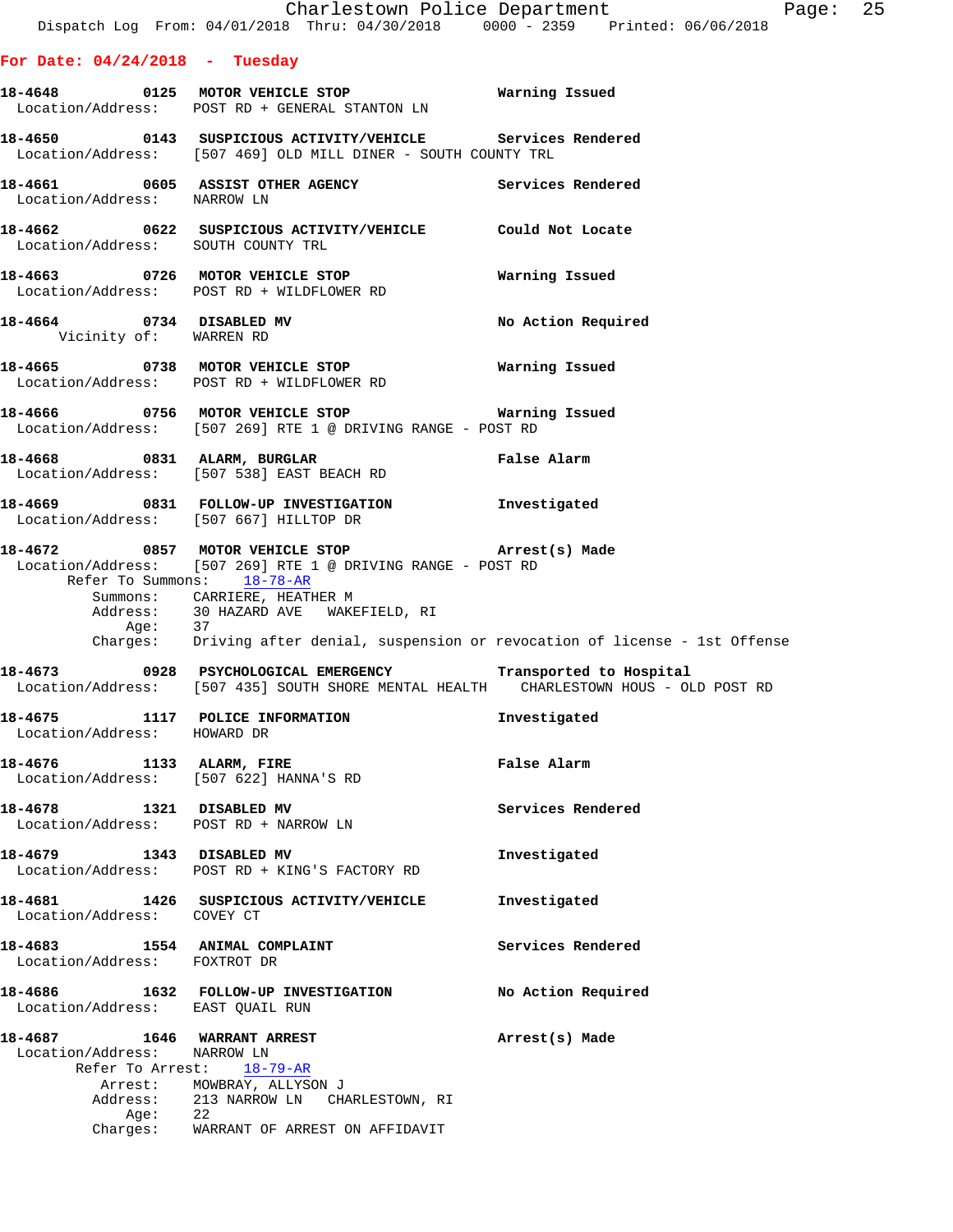|                                       | Charlestown Police Department The Rage: 26<br>Dispatch Log From: 04/01/2018 Thru: 04/30/2018 0000 - 2359 Printed: 06/06/2018                     |                |  |
|---------------------------------------|--------------------------------------------------------------------------------------------------------------------------------------------------|----------------|--|
|                                       | 18-4688 1718 MOTOR VEHICLE COMPLAINT Services Rendered<br>Location/Address: [507 275] RTE 1 @ WESTERLY LINE - POST RD                            |                |  |
|                                       | 18-4690 1934 MOTOR VEHICLE STOP 18-4690<br>Location/Address: MATUNUCK SCHOOLHOUSE RD + BROWNING DR                                               |                |  |
| Refer To Incident: 18-124-OF          | 18-4691 1949 DIS CONDUCT / FIGHT Transported to Hospital<br>Location/Address: [507 435] SOUTH SHORE MENTAL HEALTH CHARLESTOWN HOUS - OLD POST RD |                |  |
|                                       | 18-4693 2021 OFFICER WANTED Unfounded<br>Location/Address: CAROLINA BACK RD + ALTON CAROLINA RD                                                  |                |  |
| For Date: $04/25/2018$ - Wednesday    |                                                                                                                                                  |                |  |
|                                       | Location/Address: POST RD + GENERAL STANTON LN                                                                                                   |                |  |
|                                       | Location/Address: POST RD + SCHOOLHOUSE POND RD                                                                                                  |                |  |
|                                       | 18-4706 0301 POLICE INFORMATION Services Rendered<br>Location/Address: [507 642] CHARLESTOWN POLICE DEPARTMENT - OLD POST RD                     |                |  |
|                                       | Location/Address: RICHMOND LINE - ALTON CAROLINA RD                                                                                              |                |  |
| Location/Address: FAWN CIR            | 18-4710 1008 POLICE INFORMATION 1990 Services Rendered                                                                                           |                |  |
|                                       | 18-4711 1318 DISABLED MV<br>Vicinity of: POST RD + PROSSER TRL                                                                                   | Investigated   |  |
| Location/Address: STILL WATER RD      | 18-4712 1600 PSYCHOLOGICAL EMERGENCY Transported to Hospital                                                                                     |                |  |
|                                       | 18-4713 1657 MOTOR VEHICLE STOP 18 Warning Issued<br>Location/Address: [507 276] RTE 2 @ RICHMOND LINE - SOUTH COUNTY TRL                        |                |  |
| Location/Address: POST RD + NARROW LN | 18-4714 1726 ROAD HAZARD/OBSTRUCTION Removed Hazard                                                                                              |                |  |
|                                       | Location/Address: SOUTH COUNTY TRL + HONEY LOCUST DR                                                                                             |                |  |
|                                       | 18-4716 1812 MOTOR VEHICLE STOP 18 Warning Issued<br>Location/Address: [507 276] RTE 2 @ RICHMOND LINE - SOUTH COUNTY TRL                        |                |  |
|                                       | 18-4717 1820 MOTOR VEHICLE STOP<br>Location/Address: SOUTH COUNTY TRL + SHANNOCK RD                                                              | Warning Issued |  |
|                                       | 18-4720 2319 MOTOR VEHICLE STOP<br>Location/Address: ROSS HILL RD + POST RD                                                                      | Warning Issued |  |
|                                       | 18-4721 2320 MOTOR VEHICLE STOP 6 Warning Issued<br>Location/Address: POST RD + GENERAL STANTON LN                                               |                |  |
|                                       | Location/Address: [507 275] RTE 1 @ WESTERLY LINE - POST RD                                                                                      |                |  |
|                                       | 18-4723 2334 MOTOR VEHICLE STOP<br>Location/Address: NARROW LN + MOHAWK TRL                                                                      | Warning Issued |  |
|                                       |                                                                                                                                                  |                |  |

**18-4724 2348 MOTOR VEHICLE STOP Warning Issued**  Location/Address: POST RD + LAKESIDE DR

**For Date: 04/26/2018 - Thursday**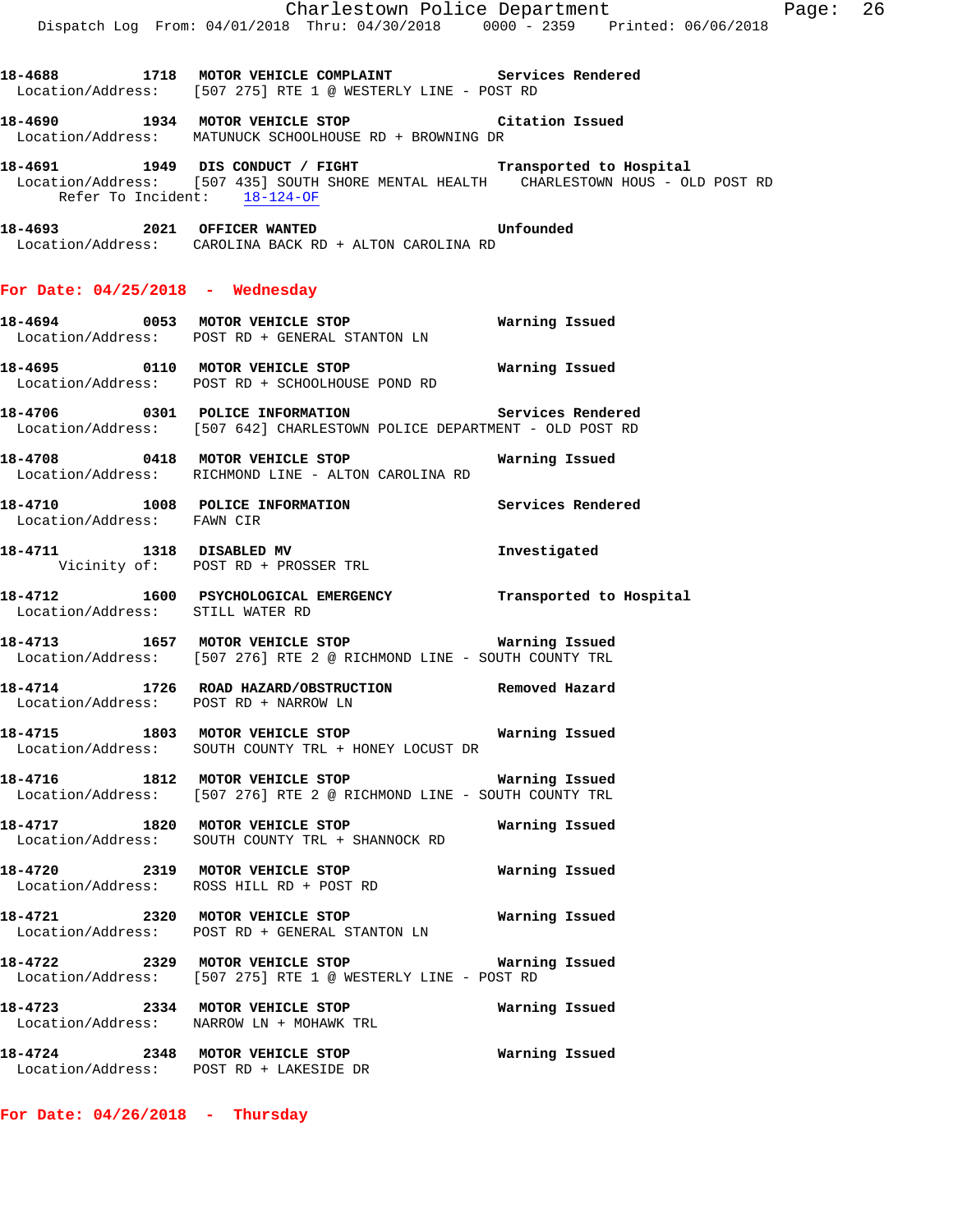Charlestown Police Department Fage: 27 Dispatch Log From: 04/01/2018 Thru: 04/30/2018 0000 - 2359 Printed: 06/06/2018 **18-4733 0239 ALARM, BURGLAR Building Checked/Secured**  Location/Address: [507 29] ARROWHEAD DENTAL - SOUTH COUNTY TRL **18-4735 1050 DISABLED MV Services Rendered**  Location/Address: POST RD + ROSS HILL RD **18-4736 1058 MOTOR VEHICLE STOP Citation Issued**  Location/Address: POST RD + PROSSER TRL **18-4737 1111 POLICE INFORMATION Arrest(s) Made**  Location/Address: ELM RD Refer To Arrest: 18-80-AR Arrest: ADDARIO, ALDO Address: 108 ELM RD CHARLESTOWN, RI Age: 85 Charges: Driving after denial, suspension or revocation of license - 1st Offense **18-4738 1156 SHOPLIFTING Report Taken**  Location/Address: [507 45] RIPPY'S LIQUOR MART - SOUTH COUNTY TRL Refer To Incident: 18-126-OF **18-4740 1508 OFFICER WANTED Services Rendered**  Location/Address: [507 642] CHARLESTOWN POLICE DEPARTMENT - OLD POST RD **18-4741 1534 MOTOR VEHICLE STOP Citation Issued**  Location/Address: [507 261] RTE 1 @ STATE GARAGE (MILE MARKER 9.6) - POST RD **18-4742 1549 MOTOR VEHICLE STOP Warning Issued**  Location/Address: [507 266] RTE 1 @ WILLOWS - POST RD **18-4743 1556 MOTOR VEHICLE COMPLAINT Could Not Locate**  Location/Address: POST RD + ROSS HILL RD **18-4744 1606 OFFICER WANTED Services Rendered**  Location/Address: [507 642] CHARLESTOWN POLICE DEPARTMENT - OLD POST RD **18-4745 1611 MOTOR VEHICLE STOP Warning Issued**  Location/Address: [507 283] RTE 2 @ GIFT BARN - SOUTH COUNTY TRL **18-4746 1633 MOTOR VEHICLE STOP Arrest(s) Made**  Location/Address: POST RD Refer To Summons: 18-81-AR Summons: DAVIS, HALEY Address: 68 SPICE BUSH TRL NARRAGANSETT, RI Age: 22 Charges: Driving after denial, suspension or revocation of license - 2nd Offense **18-4747 1721 MOTOR VEHICLE STOP No Action Required**  Vicinity of: [507 642] CHARLESTOWN POLICE DEPARTMENT - OLD POST RD **18-4748 1745 MOTOR VEHICLE STOP No Action Required**  Location/Address: [507 303] RTE 1 @ SOUTH SHORE MENTAL HEALTH (MM 9.0) - POST RD **18-4751 2003 POLICE INFORMATION Services Rendered**  Location/Address: [507 858] THE PINK PELICAN - OLD POST RD **18-4754 2019 MOTOR VEHICLE STOP Warning Issued**  Location/Address: [507 269] RTE 1 @ DRIVING RANGE - POST RD **18-4757 2044 MOTOR VEHICLE STOP Warning Issued**  Location/Address: [507 266] RTE 1 @ WILLOWS - POST RD **18-4758 2048 MOTOR VEHICLE STOP Citation Issued**  Location/Address: SOUTH COUNTY TRL + EAST CHARLES ST **18-4760 2155 OFFICER WANTED No Action Required**  Location/Address: UPPER HIGHLAND RD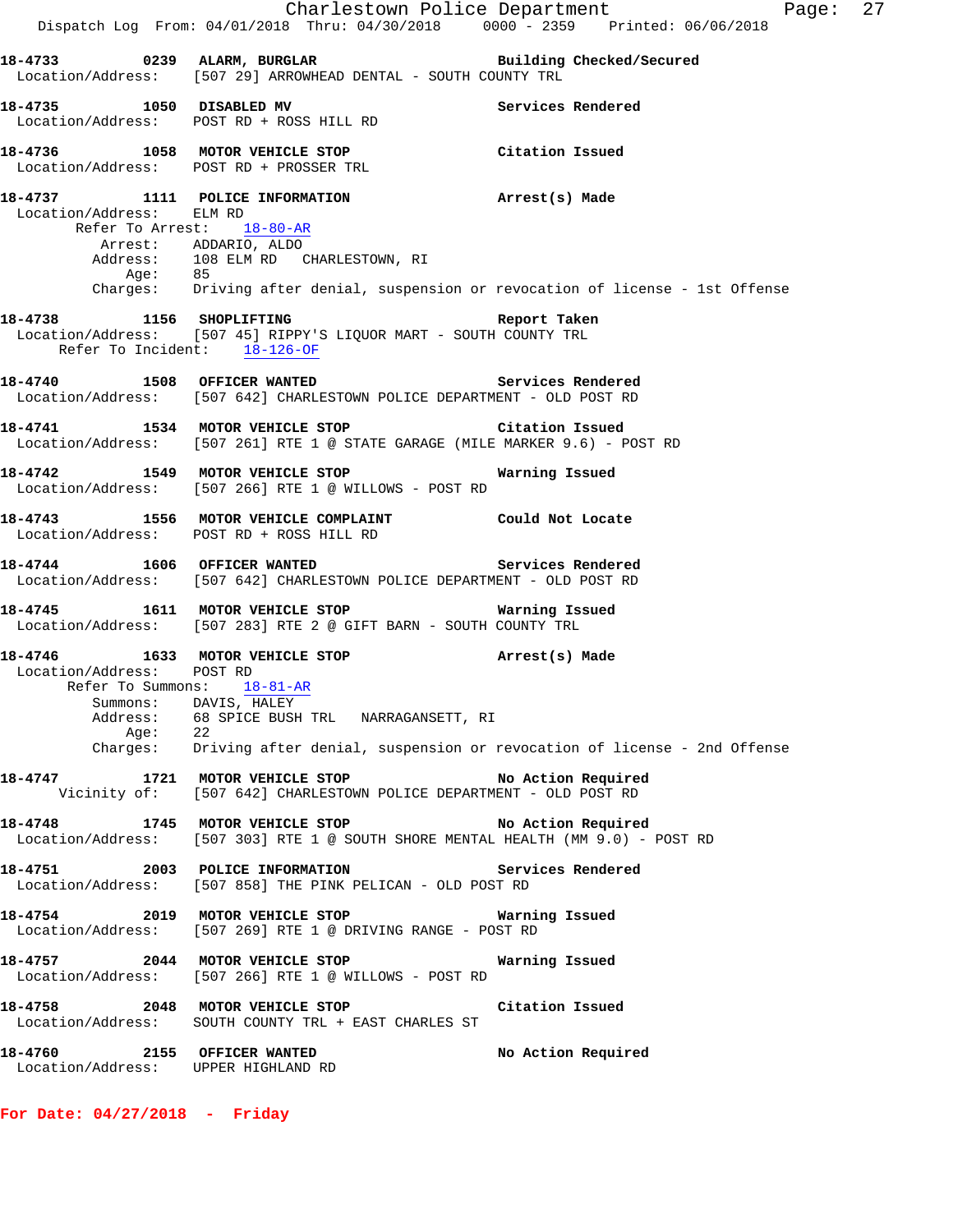|                                                                 | Dispatch Log From: 04/01/2018 Thru: 04/30/2018 0000 - 2359 Printed: 06/06/2018                                                   | Charlestown Police Department Page: 28 |  |
|-----------------------------------------------------------------|----------------------------------------------------------------------------------------------------------------------------------|----------------------------------------|--|
|                                                                 | 18-4761 0035 PSYCHOLOGICAL EMERGENCY Transported to Hospital                                                                     |                                        |  |
|                                                                 | Location/Address: [507 858] THE PINK PELICAN - OLD POST RD                                                                       |                                        |  |
|                                                                 | 18-4770 0502 ALARM, BURGLAR CHARM False Alarm<br>Location/Address: [507 30] ATLANTIC ANIMAL HOSPITAL - SOUTH COUNTY TRL          |                                        |  |
|                                                                 | 18-4771 0520 MOTOR VEHICLE STOP 6 Warning Issued<br>Location/Address: CAROLINA BACK RD                                           |                                        |  |
|                                                                 | 18-4772 0532 MOTOR VEHICLE STOP 6 Warning Issued<br>Location/Address: ST MARYS CHURCH - CAROLINA BACK RD                         |                                        |  |
|                                                                 | 18-4773 0733 ALARM, BURGLAR Building Checked/Secured Location/Address: [507 30] ATLANTIC ANIMAL HOSPITAL - SOUTH COUNTY TRL      |                                        |  |
| Location/Address: NINIGRET AVE                                  | 18-4777 1257 ALARM, BURGLAR                                                                                                      | Investigated                           |  |
| Location/Address: OLD POST RD                                   | 18-4778 1451 DCYF INVESTIGATION 1nvestigated<br>Refer To Incident: 18-127-OF                                                     |                                        |  |
|                                                                 | 18-4779 1554 ALARM, BURGLAR 18 Palse Alarm<br>Location/Address: [507 29] ARROWHEAD DENTAL - SOUTH COUNTY TRL                     |                                        |  |
|                                                                 | 18-4780 1721 MOTOR VEHICLE STOP 6 Warning Issued<br>Location/Address: POST RD + SCHOOLHOUSE POND RD                              |                                        |  |
|                                                                 | 18-4781 1743 MOTOR VEHICLE STOP 6 Warning Issued<br>Location/Address: [507 258] RTE 1 @ SOUTH KINGSTOWN LINE (MM 11.4) - POST RD |                                        |  |
|                                                                 | 18-4782 1754 MOTOR VEHICLE STOP 18-4782<br>Vicinity of: SOUTH COUNTY TRL                                                         |                                        |  |
| For Date: $04/28/2018$ - Saturday                               |                                                                                                                                  |                                        |  |
|                                                                 | 18-4786 0026 MOTOR VEHICLE STOP<br>Location/Address: POST RD + SOUTH COUNTY TRL                                                  | Warning Issued                         |  |
|                                                                 | 18-4787   0106   MOTOR VEHICLE STOP   Warning Issued<br>Location/Address: POST RD + SCHOOLHOUSE POND RD                          |                                        |  |
|                                                                 | 18-4802 0405 MVA - Minor<br>Location/Address: POST RD + CROSS MILLS RD<br>Refer To Accident: 18-52-AC                            | Investigated                           |  |
|                                                                 | 18-4806 1137 MVA - W/Injury/Fluid/Hazard Could Not Locate<br>Location/Address: POST RD + NARROW LN                               |                                        |  |
| Location/Address: TAMANACO DR                                   | 18-4807 1139 SUSPICIOUS ACTIVITY/VEHICLE Taken/Refered to Other A                                                                |                                        |  |
| 18-4809 1310 OFFICER WANTED<br>Location/Address: LAND HARBOR DR |                                                                                                                                  | Investigated                           |  |
|                                                                 | 18-4811 1507 SUSPICIOUS ACTIVITY/VEHICLE<br>Location/Address: NINI POND - FORT NINIGRET RD                                       | Investigated                           |  |
| Location/Address: RIVERVIEW DR                                  | 18-4812 1525 ANIMAL COMPLAINT<br>Refer To Incident: 18-128-OF                                                                    | Investigated                           |  |
|                                                                 | 18-4813 1631 MOTOR VEHICLE STOP 6 Warning Issued<br>Location/Address: [507 29] ARROWHEAD DENTAL - SOUTH COUNTY TRL               |                                        |  |
|                                                                 | 18-4814 1740 MOTOR VEHICLE STOP<br>Location/Address: [507 88] EAST WEST MARKET - POST RD                                         | Investigated                           |  |
| 18-4815                                                         | 1754 MOTOR VEHICLE COMPLAINT                                                                                                     | Investigated                           |  |

Vicinity of: [507 246] INDIAN CEDAR TRAILOR PARK - FOXTROT DR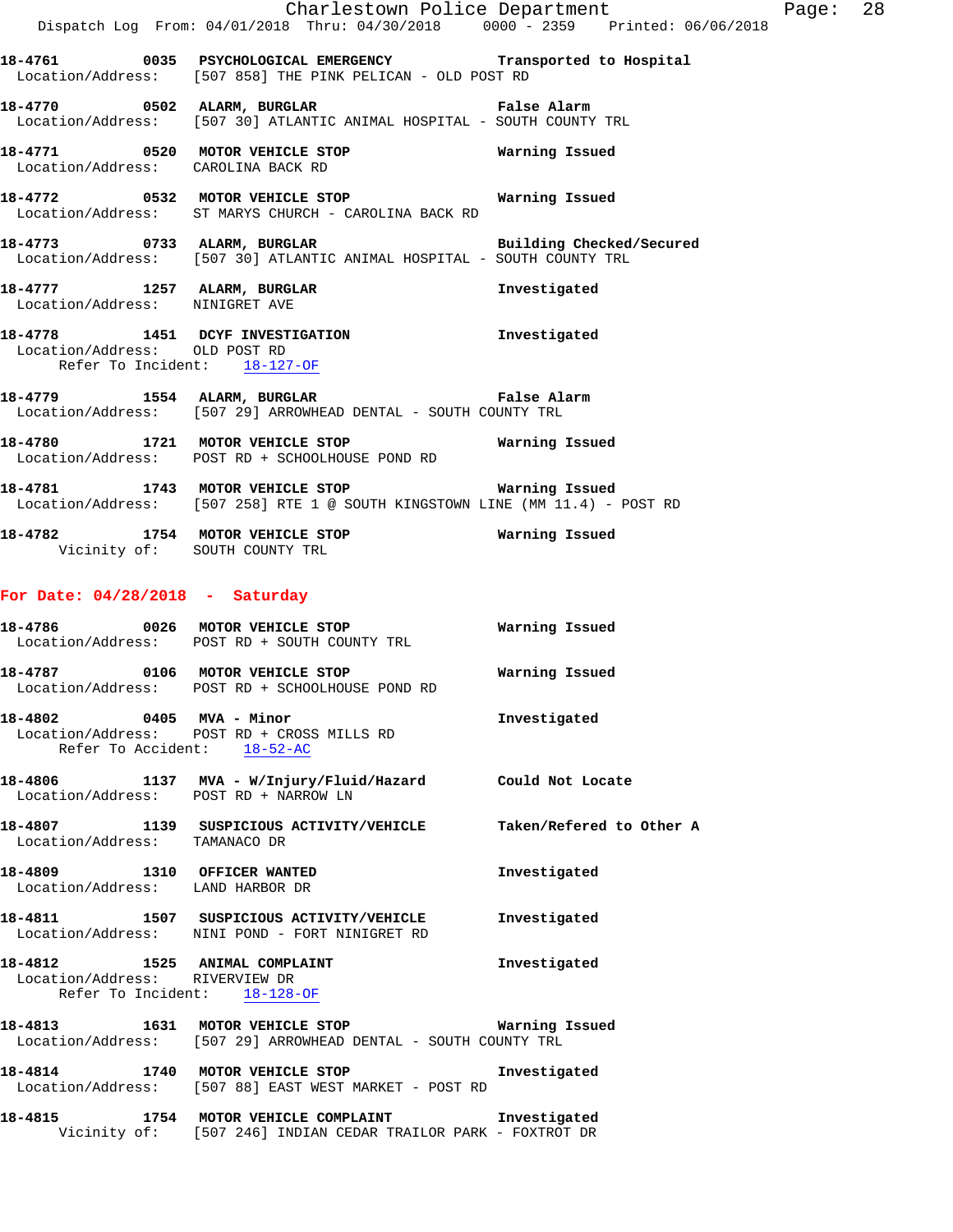**18-4816 1832 MOTOR VEHICLE STOP Warning Issued**  Location/Address: POST RD + PROSSER TRL **18-4817 1959 MOTOR VEHICLE STOP Warning Issued**  Location/Address: [507 261] RTE 1 @ STATE GARAGE (MILE MARKER 9.6) - POST RD **18-4818 2356 MOTOR VEHICLE STOP No Action Required**  Location/Address: [507 604] BESTWAY GAS STATION - POST RD **For Date: 04/29/2018 - Sunday 18-4825 0047 ASSAULT No Action Required**  Location/Address: MARION DR **18-4830 0856 MISSING PERSON Report Taken**  Location/Address: SCAPA FLOW RD Refer To Incident: 18-129-OF

**18-4833 1555 MOTOR VEHICLE STOP Warning Issued**  Location/Address: [507 260] RTE 1 @ GENERAL STANTON - POST RD

**18-4834 1557 MOTOR VEHICLE STOP No Action Required**  Location/Address: POST RD + WILDFLOWER RD

**18-4835 1601 MOTOR VEHICLE STOP Warning Issued**  Location/Address: SOUTH COUNTY TRL + NEW BISCUIT CITY RD

**18-4836 1612 MOTOR VEHICLE STOP Warning Issued**  Location/Address: [507 276] RTE 2 @ RICHMOND LINE - SOUTH COUNTY TRL

**18-4837 1619 MOTOR VEHICLE STOP No Action Required**  Location/Address: POST RD + SCHOOLHOUSE POND RD

**18-4838 1623 MOTOR VEHICLE STOP Arrest(s) Made**  Location/Address: SOUTH COUNTY TRL + SHANNOCK RD Refer To Summons: 18-82-AR Summons: CHENETTE, LOGAN Address: 62 COLUMBIA HEIGHTS RD Apt. #B CHARLESTOWN, RI Age: 22 Charges: Driving after denial, suspension or revocation of license - 2nd Offense

**18-4839 1645 MOTOR VEHICLE STOP Warning Issued**  Location/Address: ROSS HILL RD

**18-4841 1709 MOTOR VEHICLE STOP Warning Issued**  Vicinity of: [507 276] RTE 2 @ RICHMOND LINE - SOUTH COUNTY TRL

**18-4842 1718 SUSPICIOUS ACTIVITY/VEHICLE Investigated**  Location/Address: SUNSET DR

**18-4843 1728 MOTOR VEHICLE STOP Warning Issued**  Location/Address: [507 270] RTE 1 @ BURLINGAME (MILE MARKER 6.0) - POST RD

**18-4845 1846 FOLLOW-UP INVESTIGATION Services Rendered**  Location/Address: [507 55] BRADFORD SPORTSMEN'S CLUB - ROSS HILL RD

**18-4846 1851 MOTOR VEHICLE STOP Warning Issued**  Location/Address: BISCUIT CITY RD

### **For Date: 04/30/2018 - Monday**

**18-4857 0034 MOTOR VEHICLE STOP Warning Issued**  Location/Address: [507 247] HUNGRY HAVEN RESTAURANT - SOUTH COUNTY TRL **18-4863 0658 POLICE INFORMATION Services Rendered**  Location/Address: [507 642] CHARLESTOWN POLICE DEPARTMENT - OLD POST RD

**18-4864 0818 TRAFFIC CONTROL No Action Required**